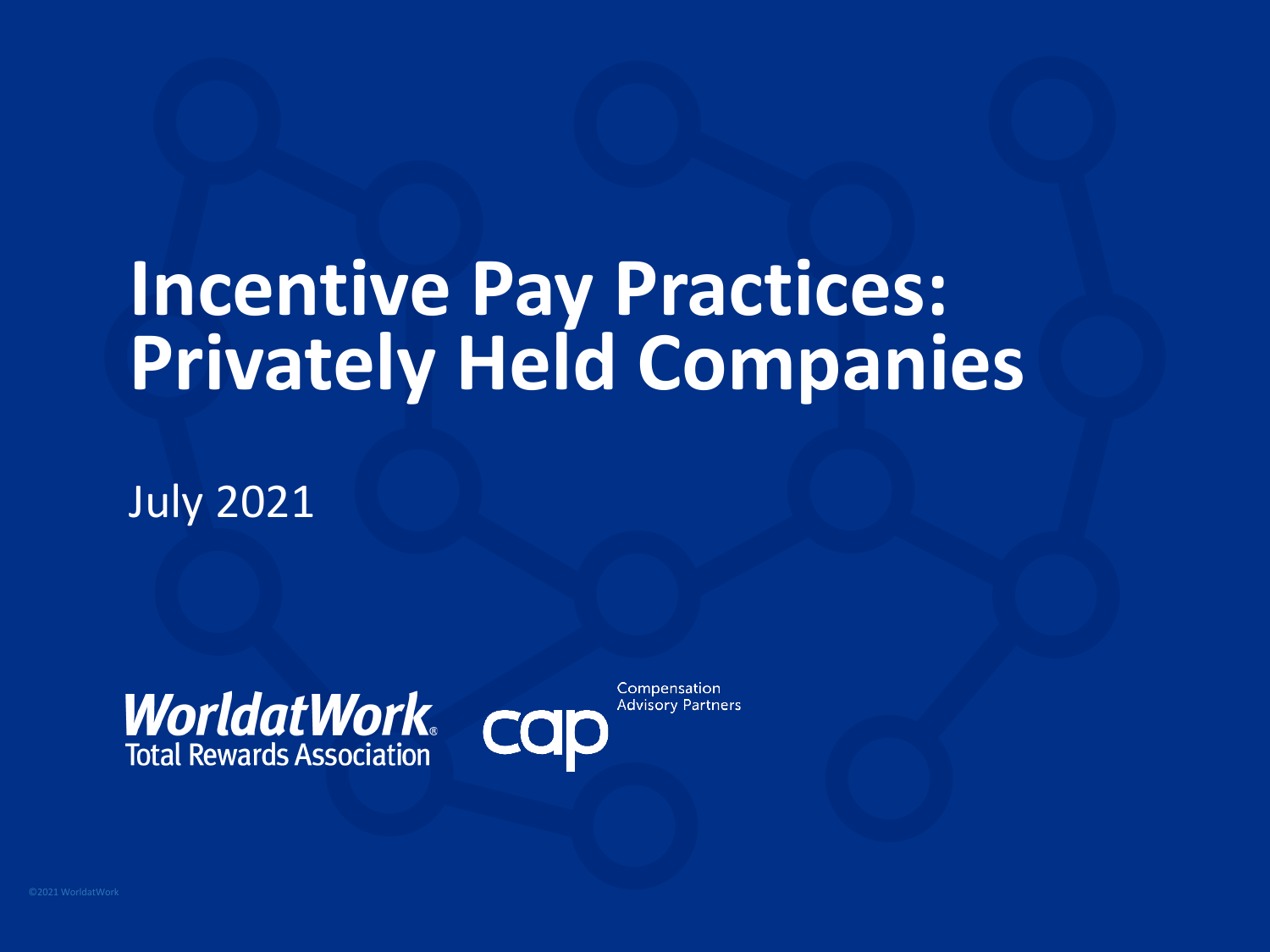### **Content Directory**

| 16 |
|----|
| 24 |
| 28 |
| 67 |
|    |



©2021 WorldatWork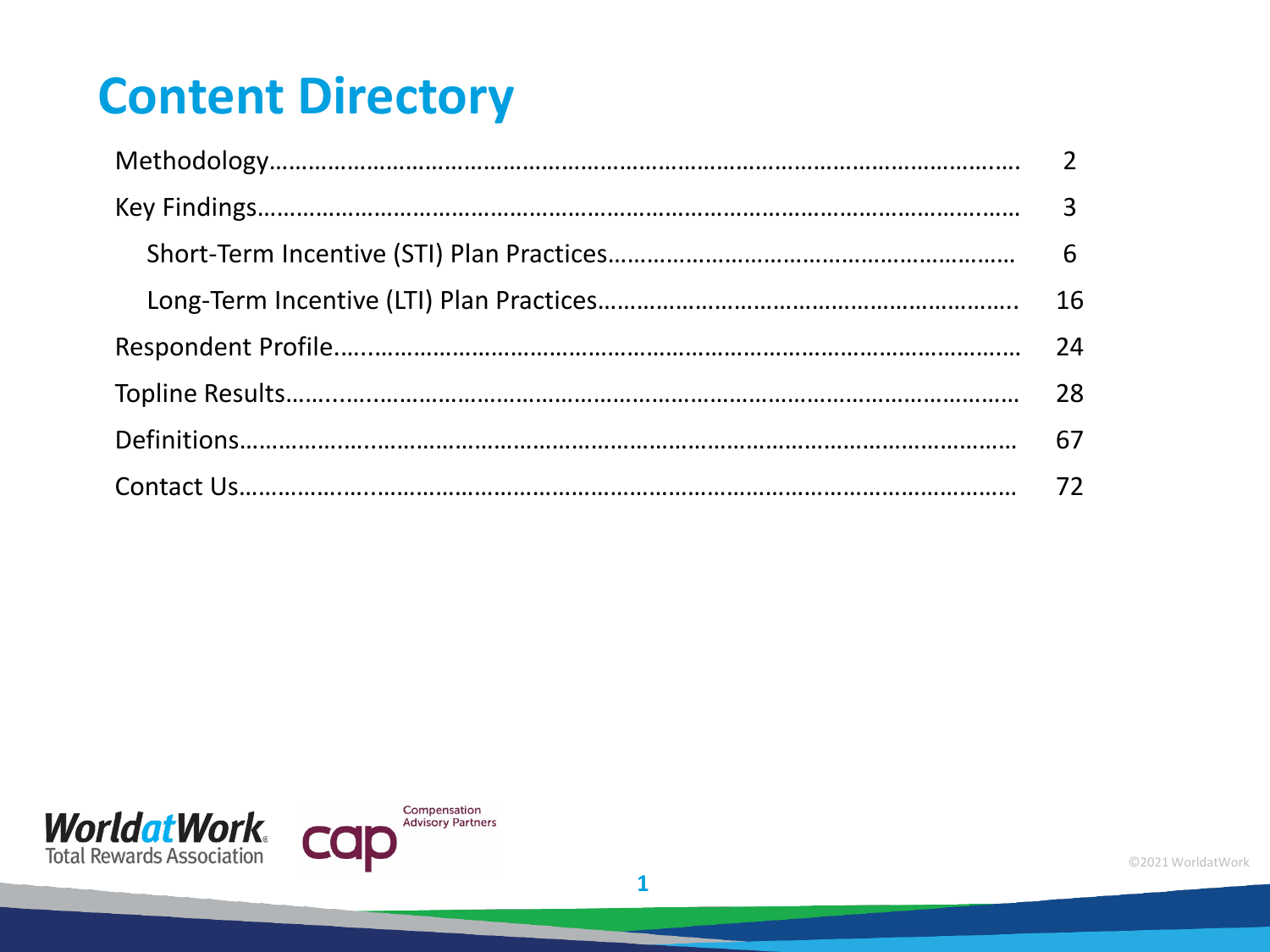### **Methodology**



WorldatWork, in partnership with Compensation Advisory Partners (CAP), invited its broader membership base to participate in an electronic survey on incentive pay practices. This report is part of a larger report with 1,226 completed responses, 81% of which represent U.S. organizations. A total of 561 completed responses from privately held companies were received, representing organizations of different sizes and across multiple industries.

Email invitations were sent directly to participants on 03/24/2021 and results were collected over an 18-day period. Sample sizes vary by question.

Any questions with fewer than 30 responses were omitted from the survey results because of small sample size.



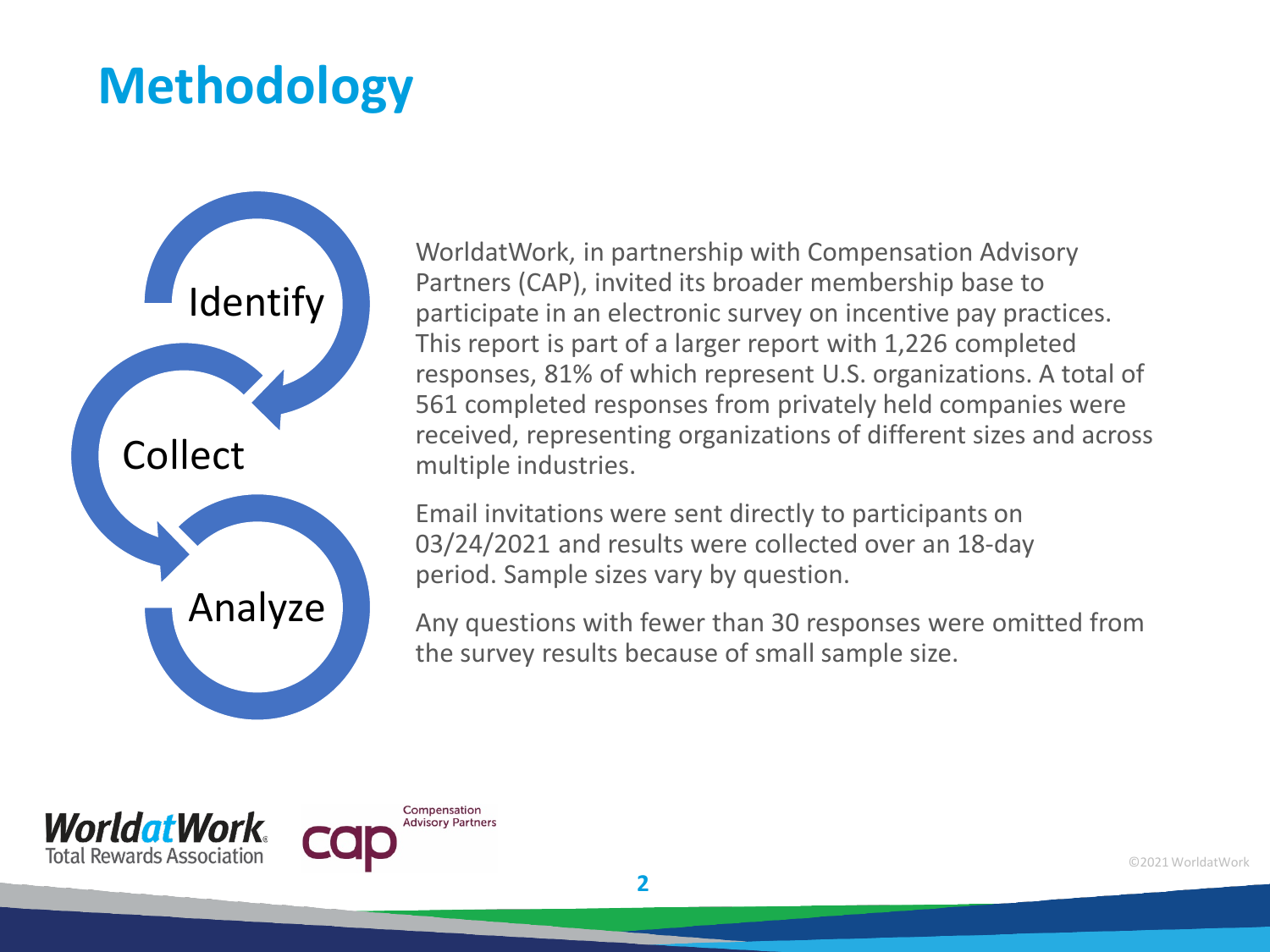## **Key Findings**

# **WorldatWork** COD



Compensation **Advisory Partners**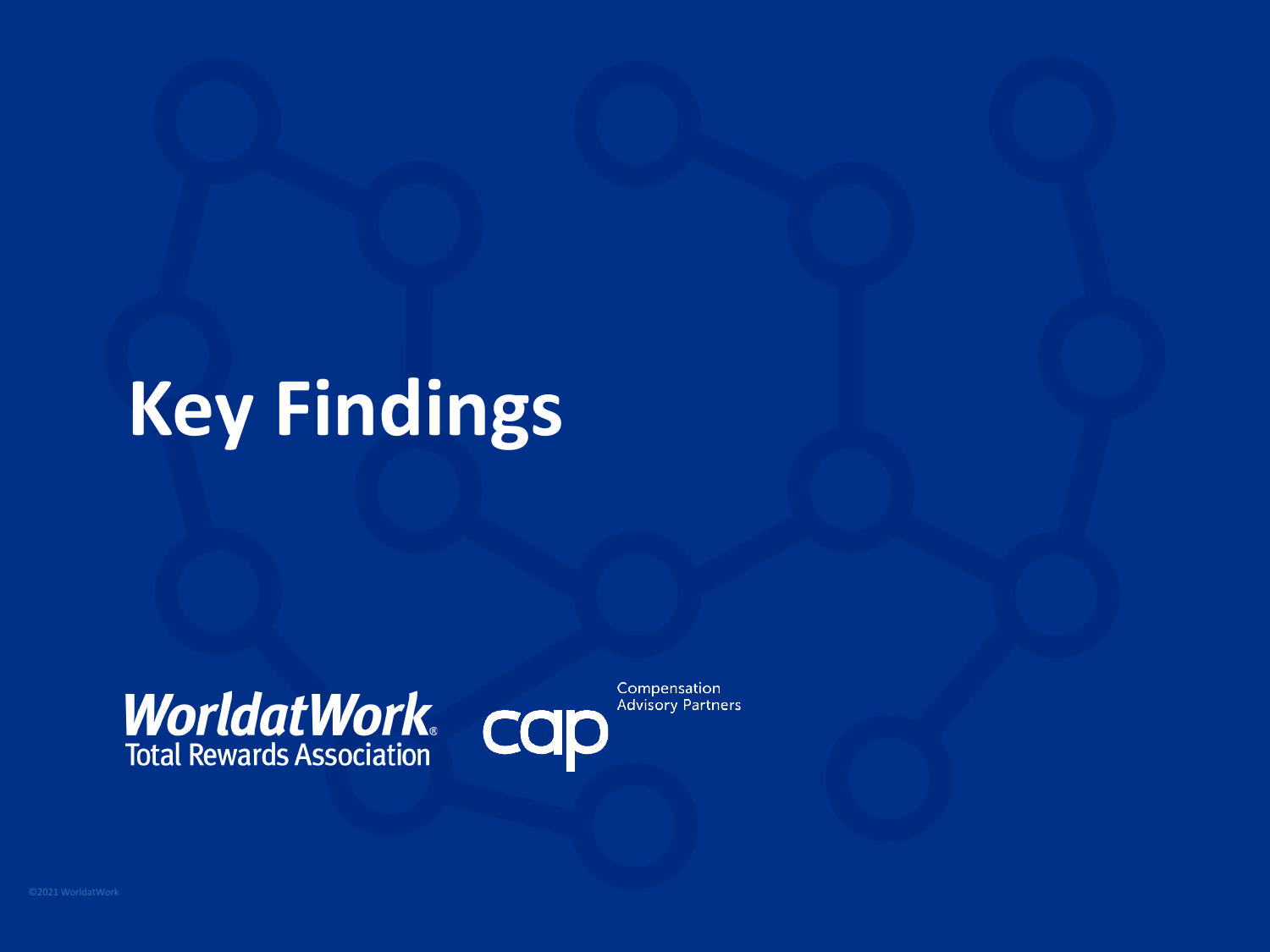### **Overview**

- The results of the CAP-WorldatWork Incentive Pay Practices survey indicate that COVID-19 had an impact on privately held companies, but that it is largely temporary
- The prevalence of both short- and long-term incentive use at privately held companies dropped in 2021
	- Short-term incentive (STI) prevalence dropped to 93% in 2021 from 99% in 2019. The use of goal-based annual incentive plans dropped, while the use of spot awards, discretionary bonuses and profit-sharing plans increased.
	- Similarly, long-term incentive (LTI) prevalence dropped to 51% in 2021 from 62% in 2019. The 2021 prevalence was the lowest since the survey was launched in 2007.

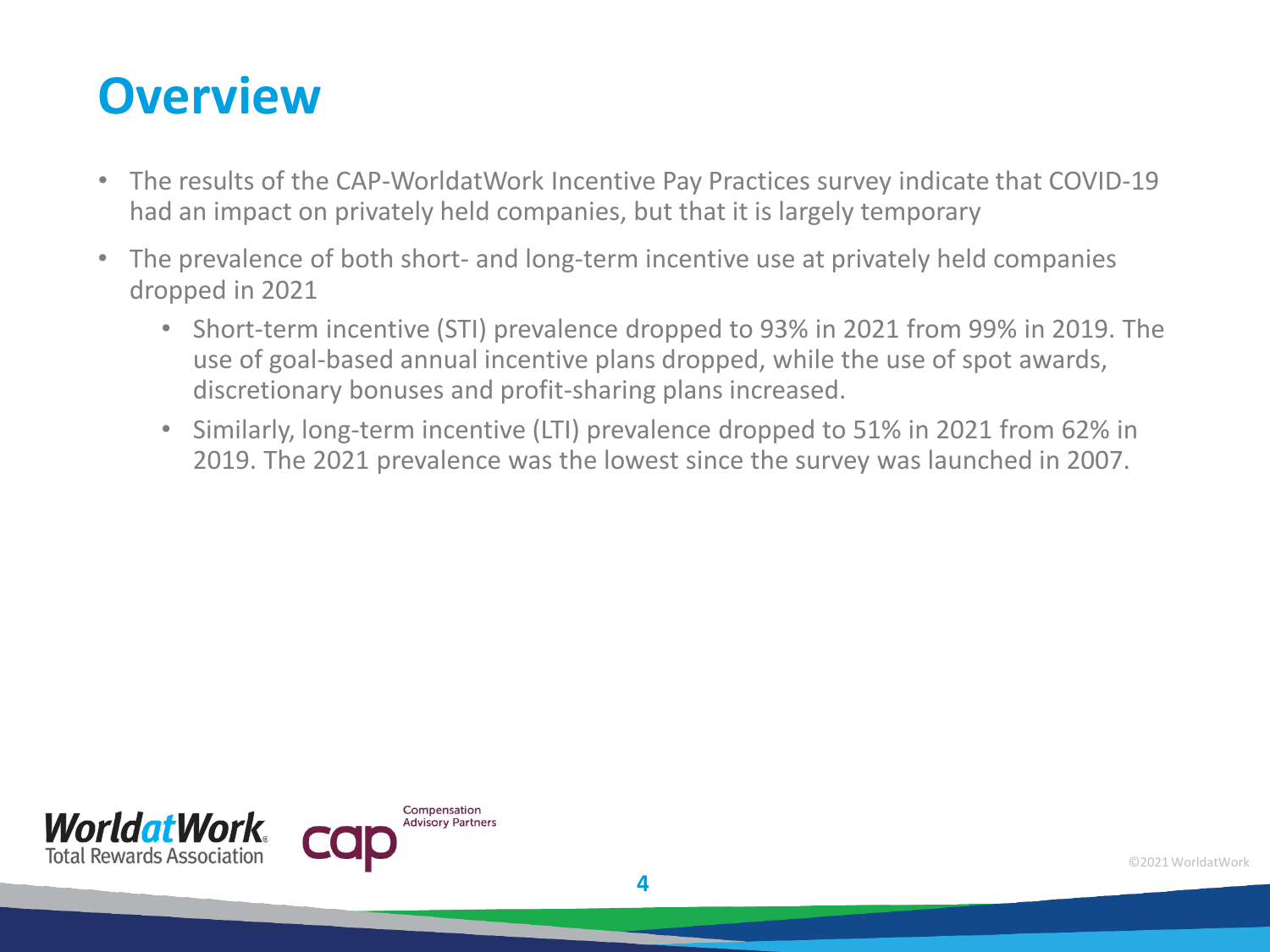### **Overview (cont.)**

- Spending on STIs dipped to 6% of operating income at median in 2020 but is projected to bounce back to 7% at median in 2021 which is the same percentage spend as public companies.
	- Spending for STI plans continues to increase each year for reasons such as:
		- Participation has broadened to include more employees.
		- Labor markets have tightened with increased competition for talent.
		- Economic performance is bouncing back to pre-COVID levels.
- We predict that LTI prevalence will increase as private companies realize that they need this pay component to compete for talent with public companies.
	- The choice of LTI vehicles depends on company strategy. Performance plans (long-term cash and performance shares/units) are the most popular as they are less complex than other vehicles and can be customized to fit with business strategy.

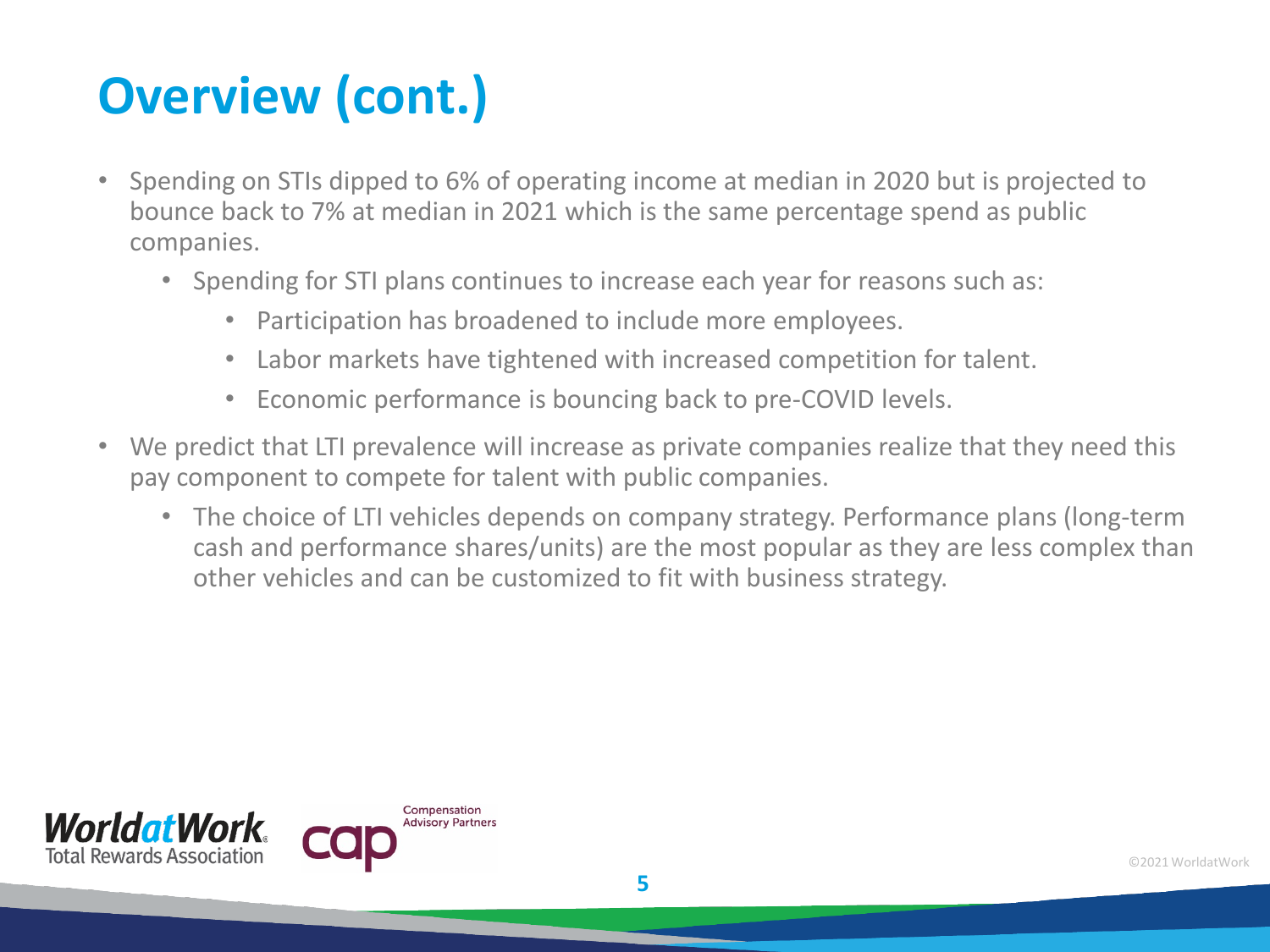### **Short-term incentives (STIs) prevalent**

*Does your organization have a short-term incentive plan?*

• STI programs are prevalent, but overall use dropped to 93% in 2021, although the use still remains high

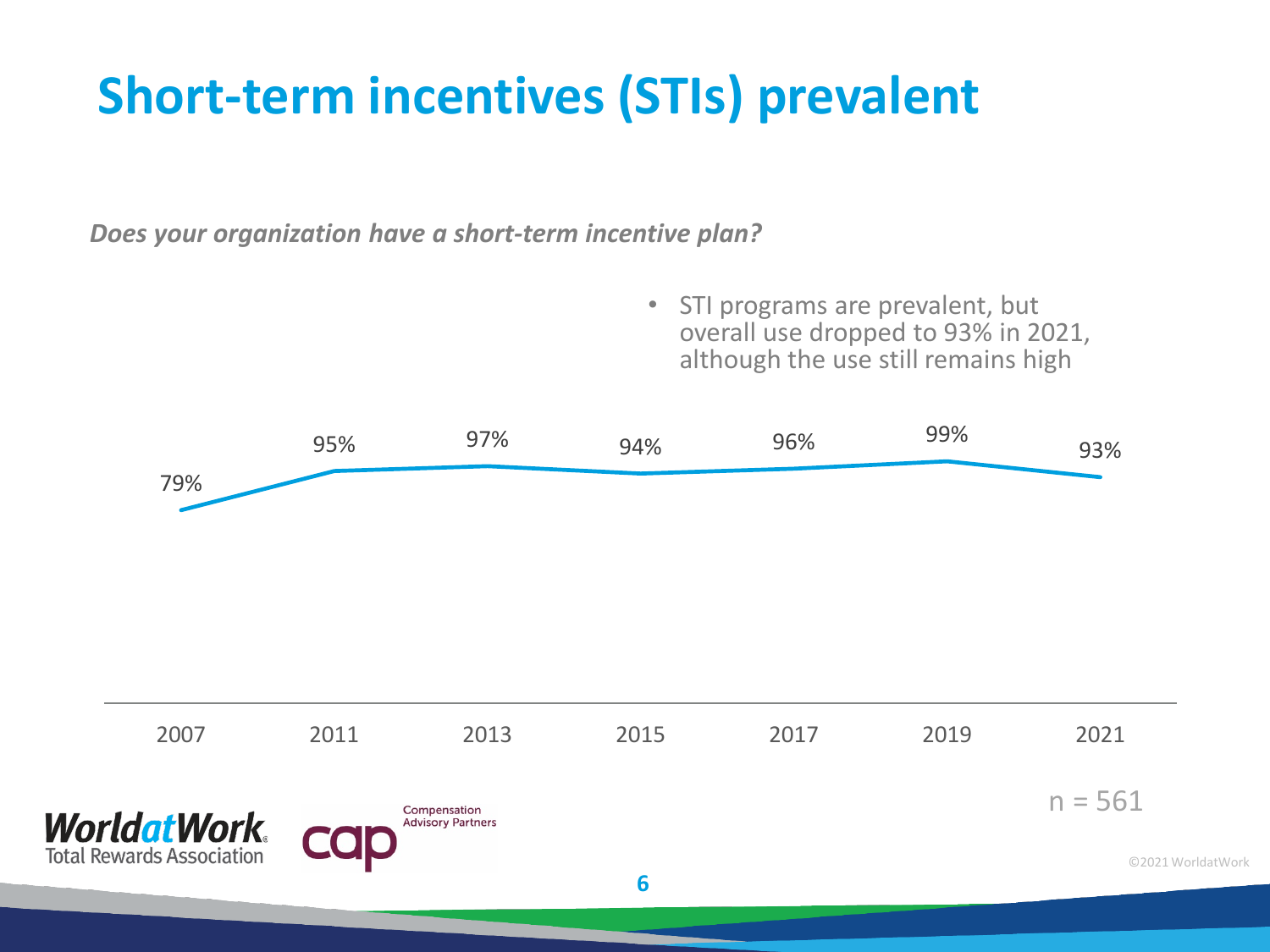### **Short-term incentives (STIs) prevalent**

*How many short-term incentive programs does your organization have?*

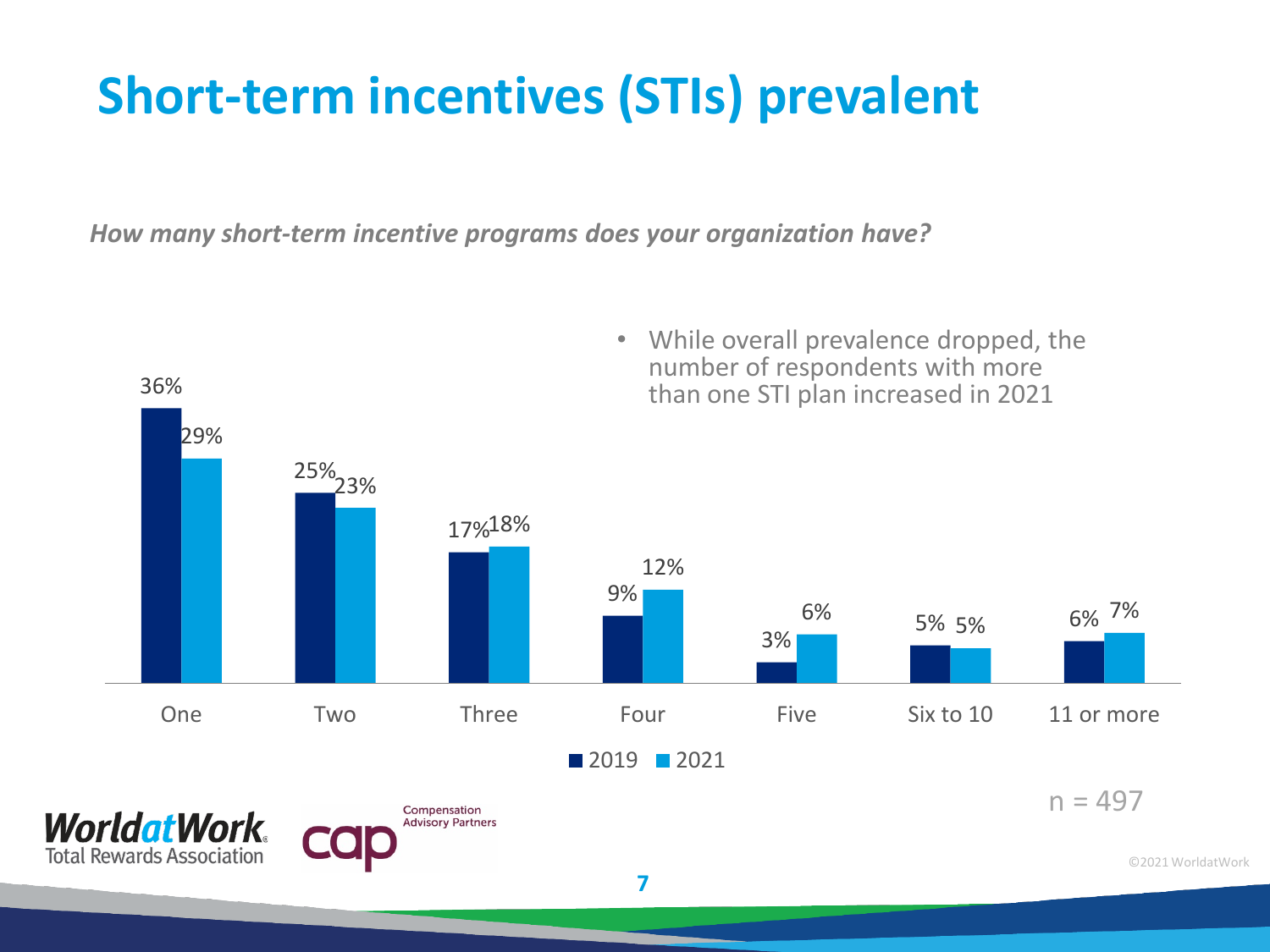### **STI budgets rising for 2021**

*What is your organization's approximate total annual budget/spending for short-term incentives, expressed as a percentage of operating income?* 

• Privately held companies remain steady in their STI budgets for 2021 compared to recent years

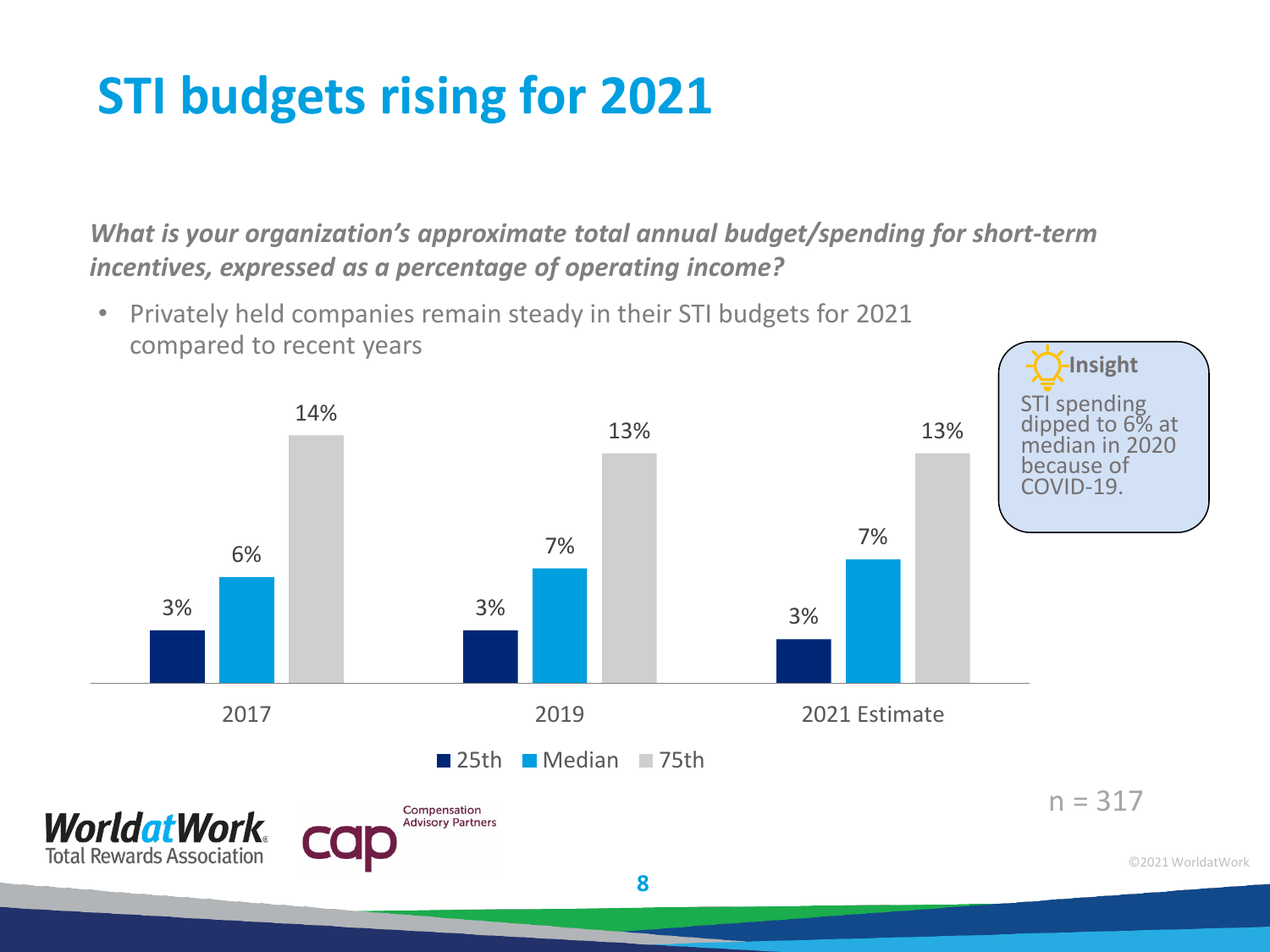### **Some STI plan changes made for 2021**



More than one-third (37%) of privately held companies added or modified their STI plans for 2021

> Out of the companies that modified STI plans, 29% reported they changed their plans due to the global pandemic/economy

> > **9**

82% of the pandemic-related changes were made on a temporary basis



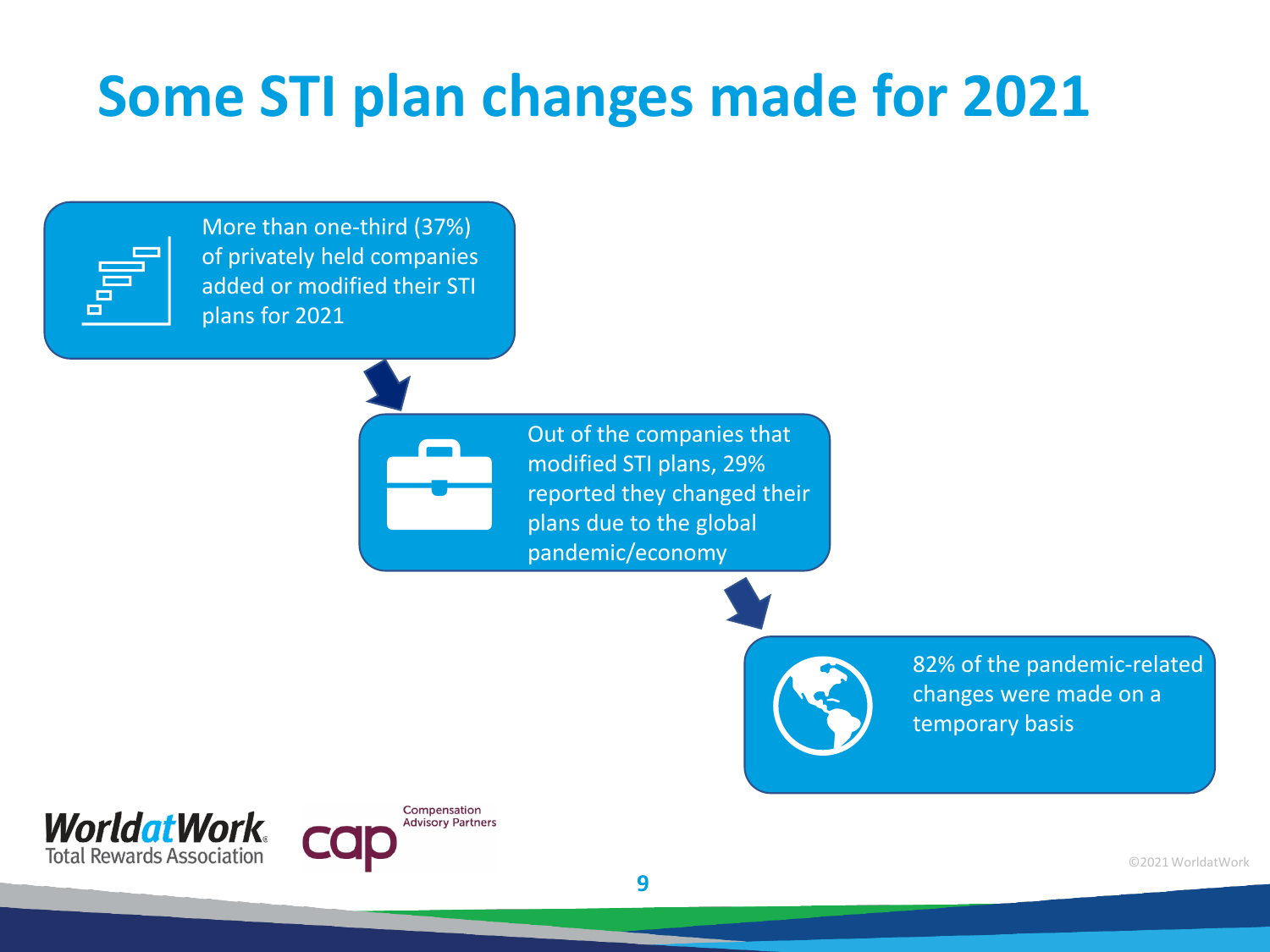### **STI modifications reported for 2021**

*If your organization added or modified a short-term incentive program, what changes were implemented? Please select all that apply.*

**10**

Suspended or eliminated the plan Excluding one-time charges/COVID **Other** Adding a plan Combining plans Exercizing/adding discretion in incentive payouts Adjusting the performance period Changing plan participants Changing the incentive payout range Changing threshold triggers Adjusting performance goals Changing target award levels Changing performance measures

**Worldat Work** 

**Total Rewards Association** 

Compensation

**Advisory Partners** 



52%

©2021 WorldatWork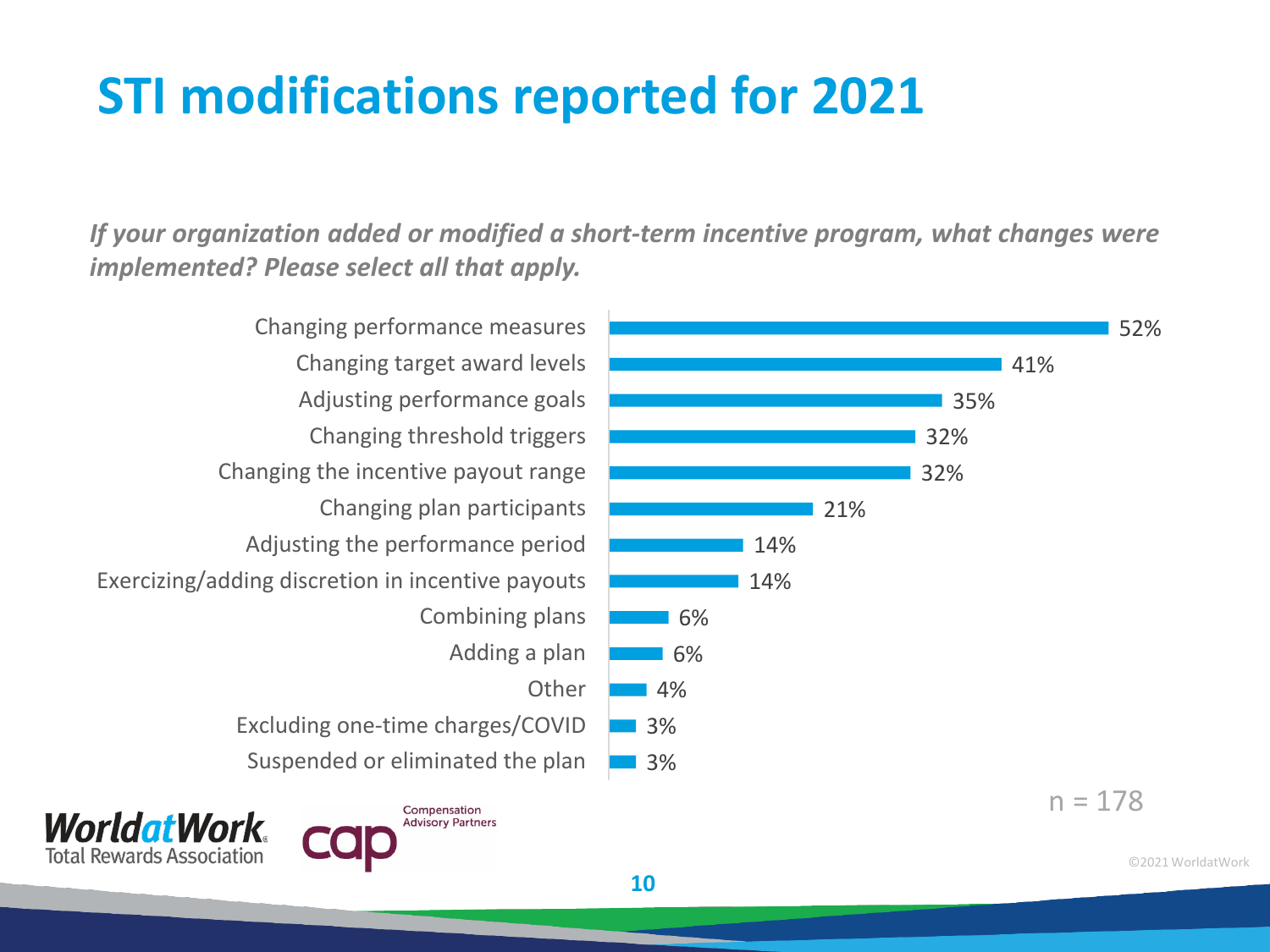### **Different types of STIs used**

*Which types of short-term incentive plans does your organization use? Please select all that apply.* 



*Note: Retention bonus and gainsharing plan responses were added in 2021.*





 $n = 498$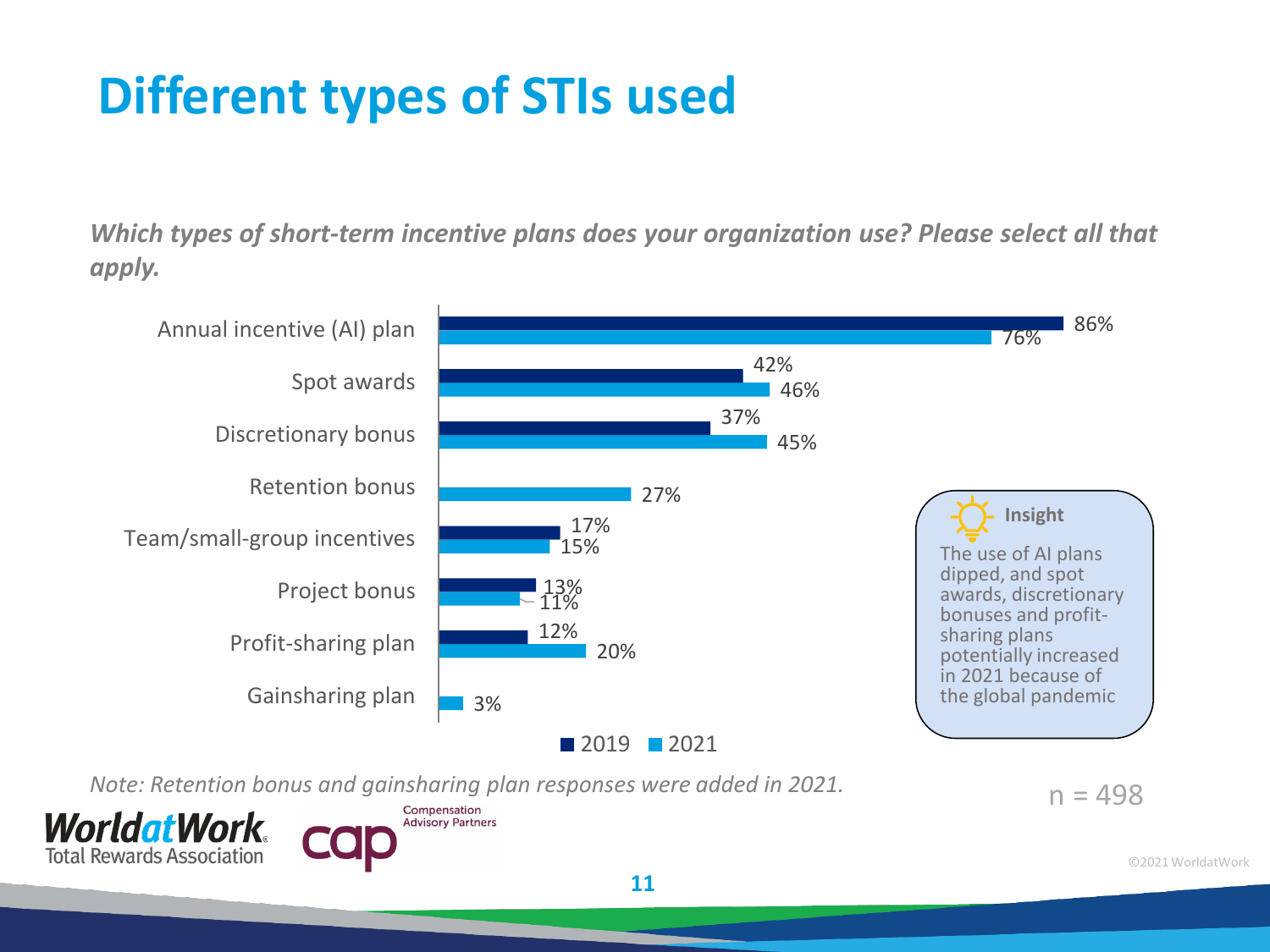### **AIPs broadly offered across job levels**

*Please indicate which of the following positions are eligible for annual incentives in 2021. Please select all that apply.* 

> • More than half of privately held companies extend

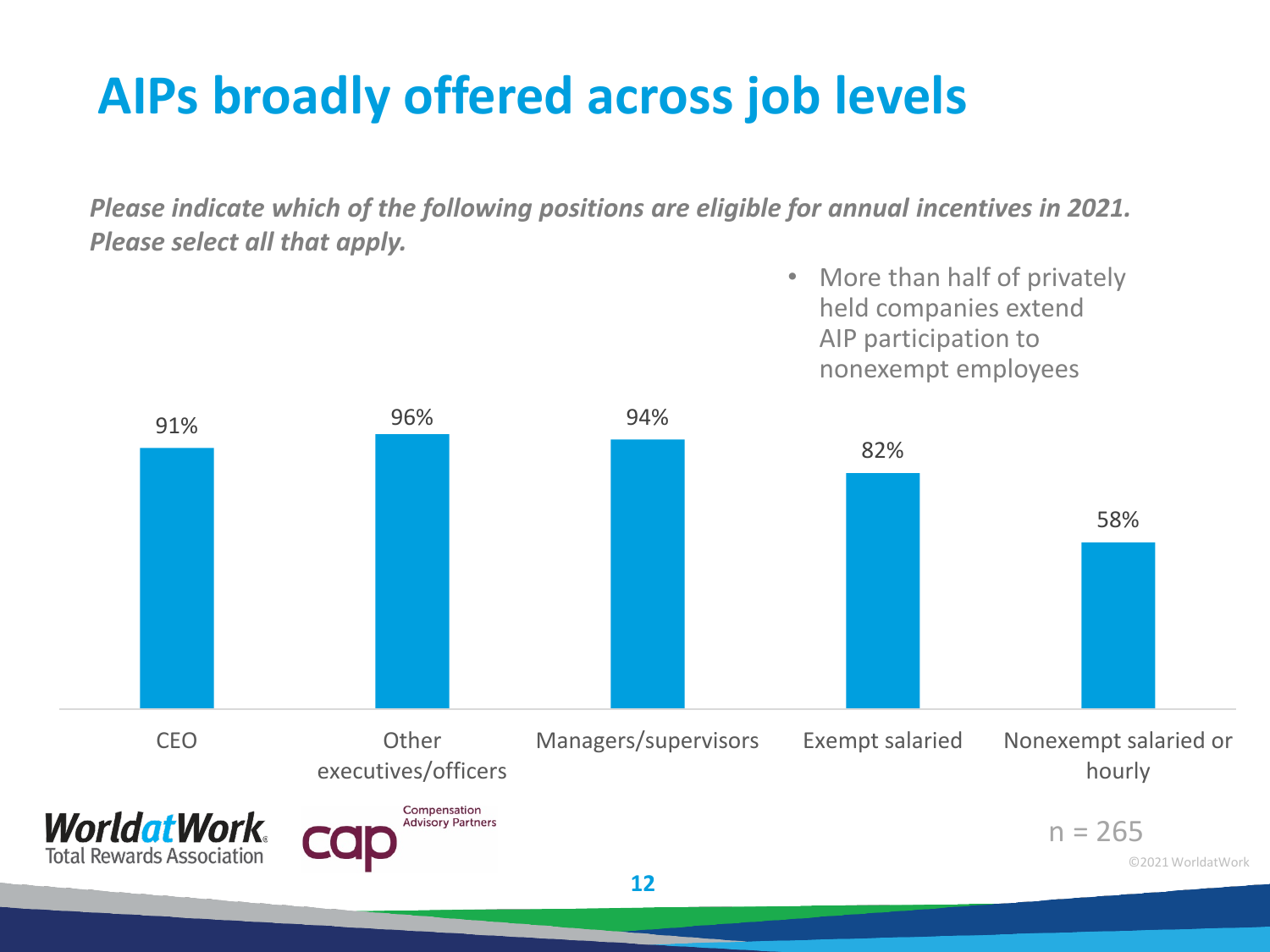### **Target AIP awards**

*What is your target annual incentive pay level, as a percentage of salary, for the following positions?* 

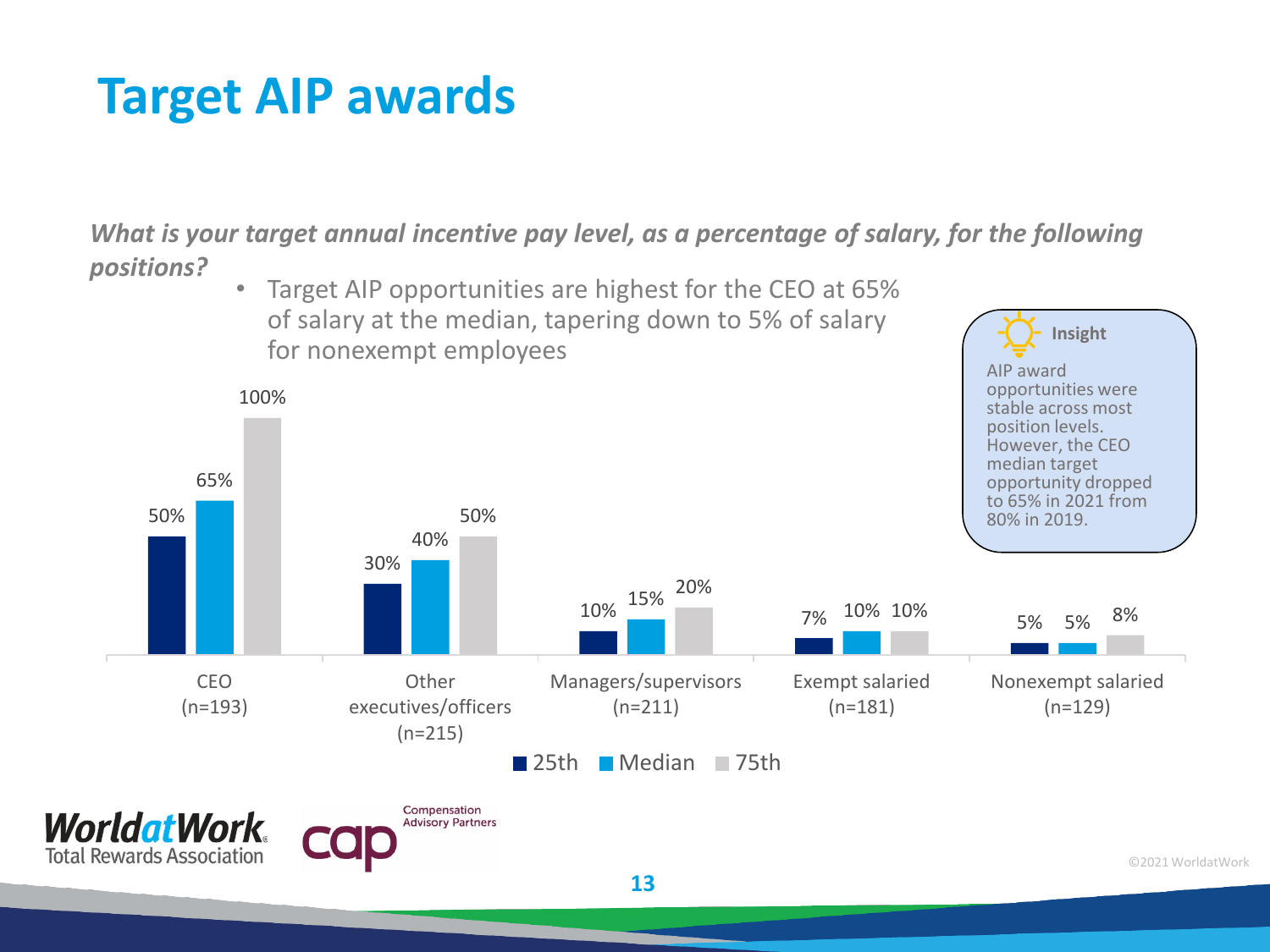### **AIP award leverage and payouts**

- **AIP payout leverage**
	- Threshold: AIP thresholds at privately held companies vary widely
		- About one-quarter of the respondents set their thresholds at 50% of target
		- More than 40% set their thresholds at or greater than 75% of target
		- The remaining responses vary
	- Maximum: 150% and 200% of target are the most prevalent maximums
		- 26% of the respondents set the maximum at 150% of target
		- 30% of respondents set the maximum at 200%
		- Practices vary widely for the rest of the respondents
- **AIP plan payout terms**: The majority of AIP plans payout:
	- On an annual basis (78% prevalence)
	- In cash (100% prevalence)

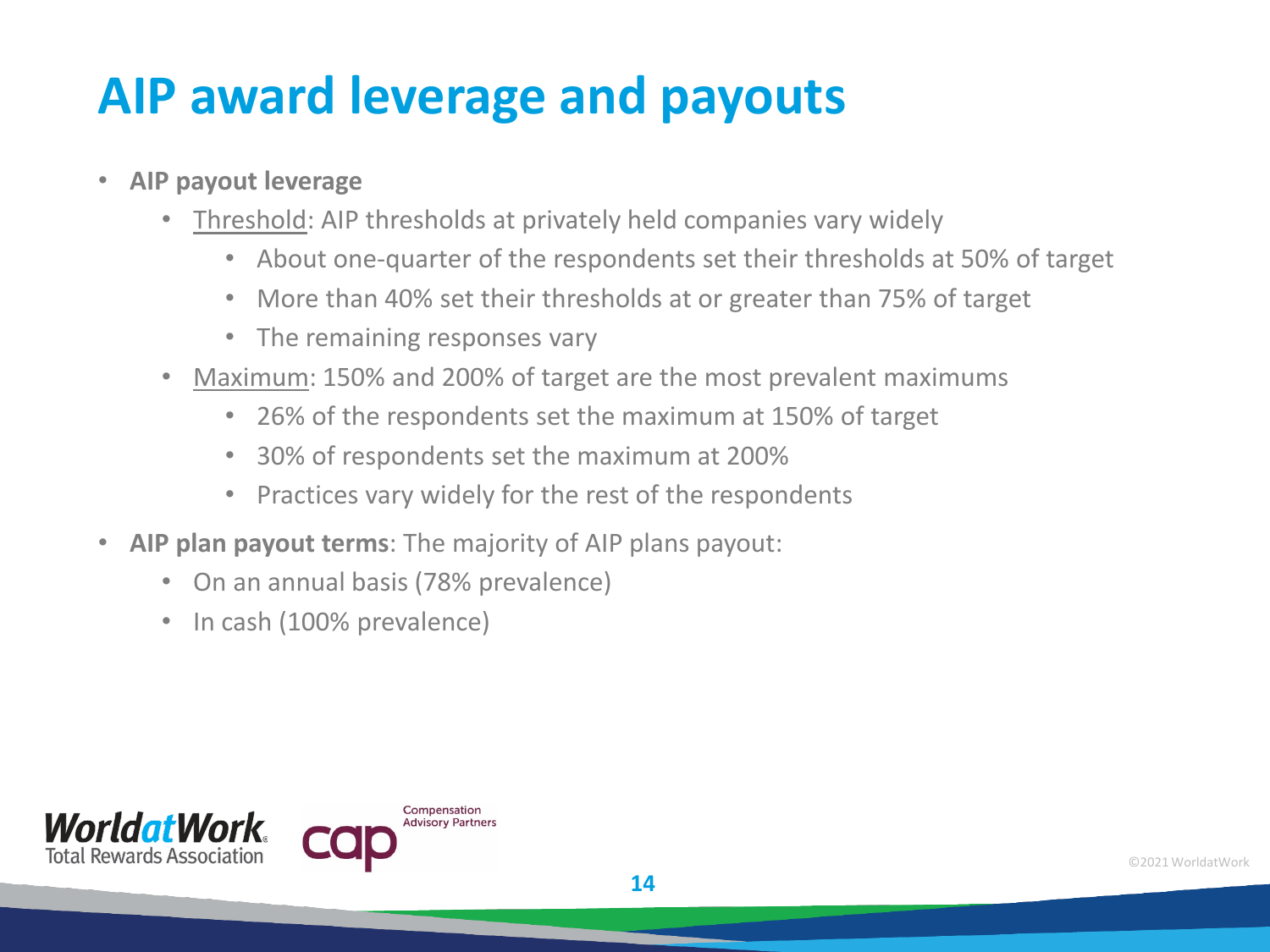### **Four or fewer AIP measures typically used**

*Which of the following performance measures are used in your annual incentive plan? Please select all that apply.* 

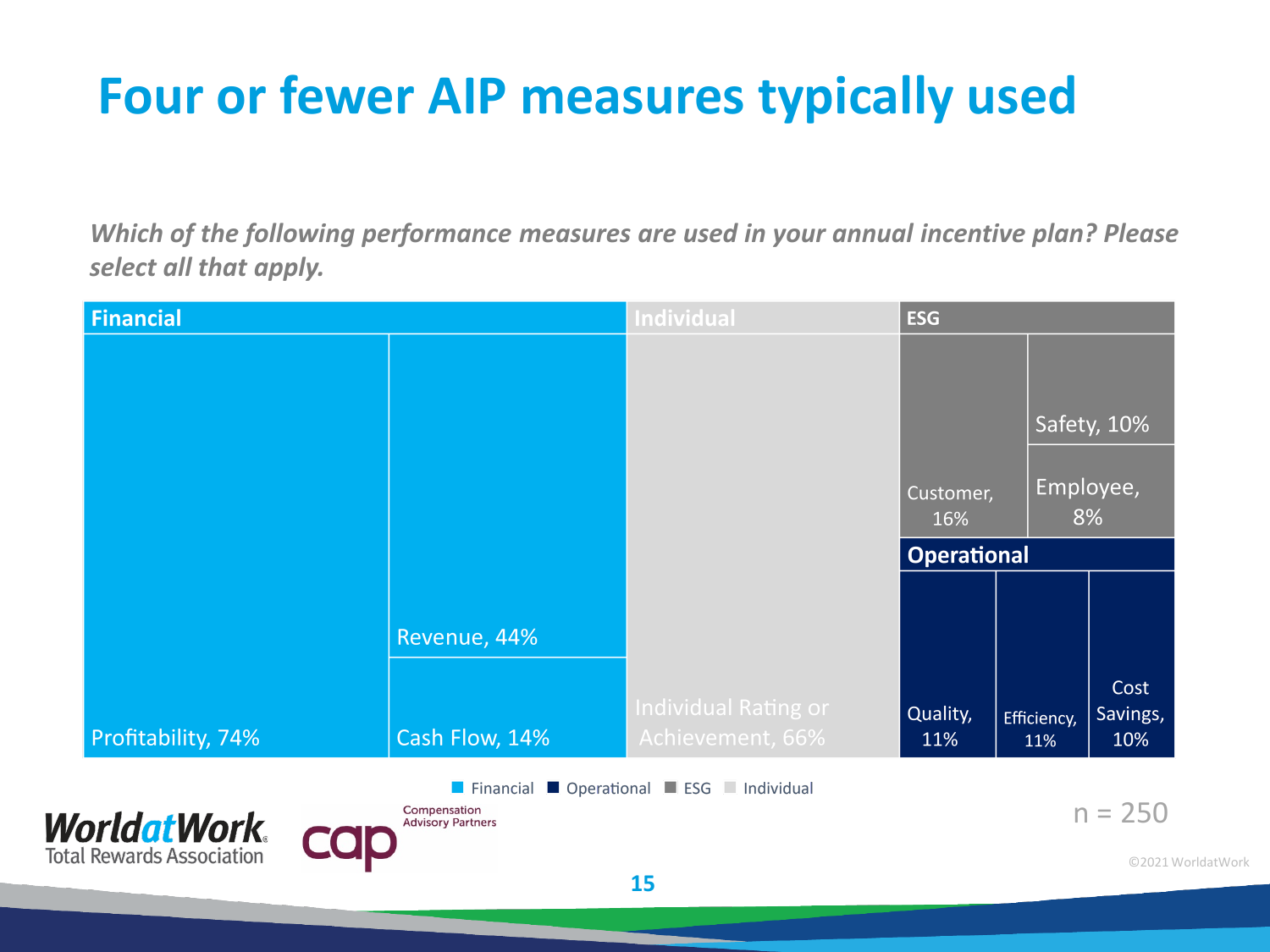### **Long-term incentive (LTI) prevalence**

*Does your organization have a long-term incentive plan?*

• LTI prevalence at privately held companies dropped to 51% in 2021, but are expected to return to previous levels due to competitive pressures

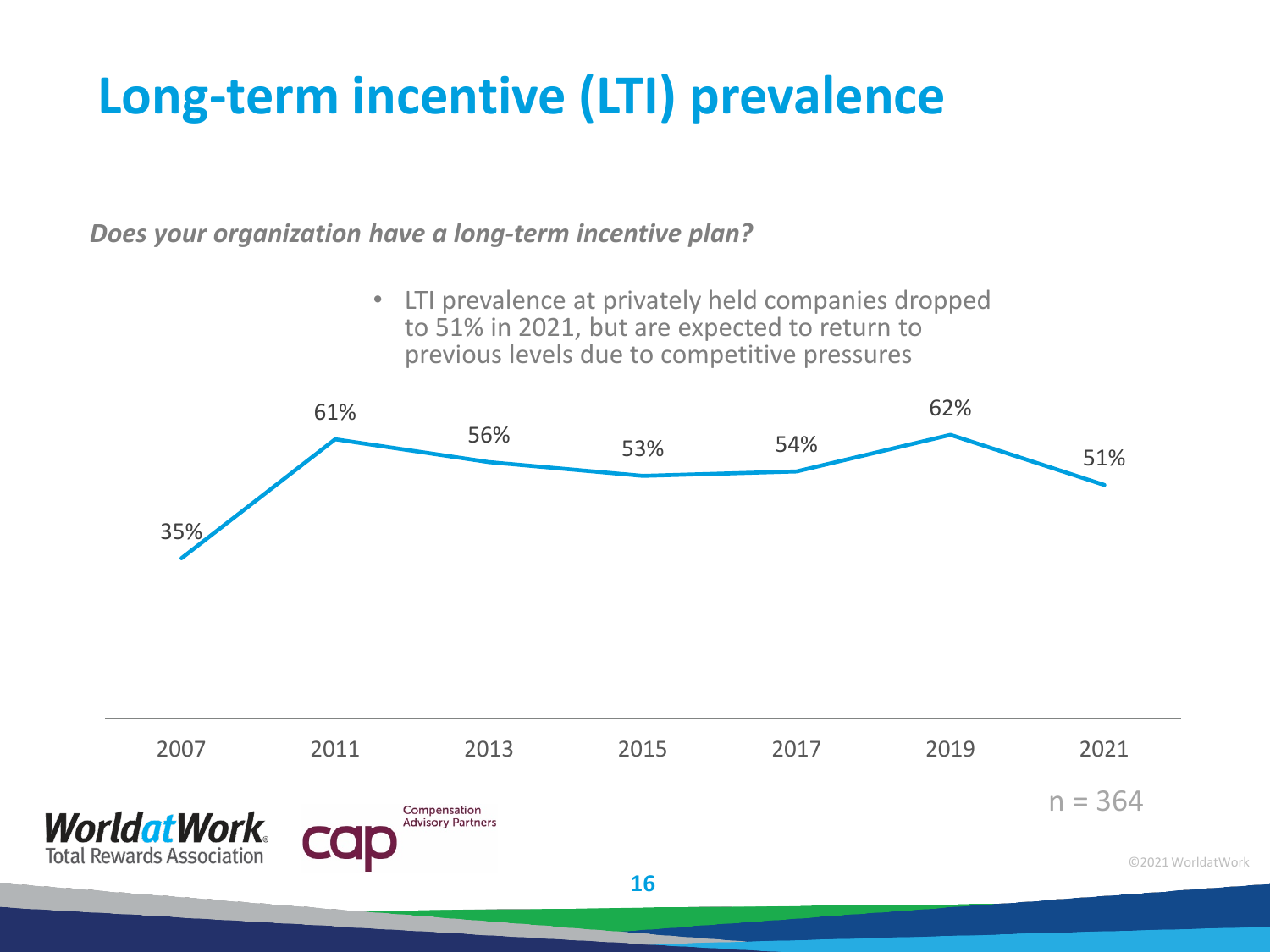### **Number of long-term incentives (LTI) vehicles**

*How many long-term incentive vehicles does your organization have?*

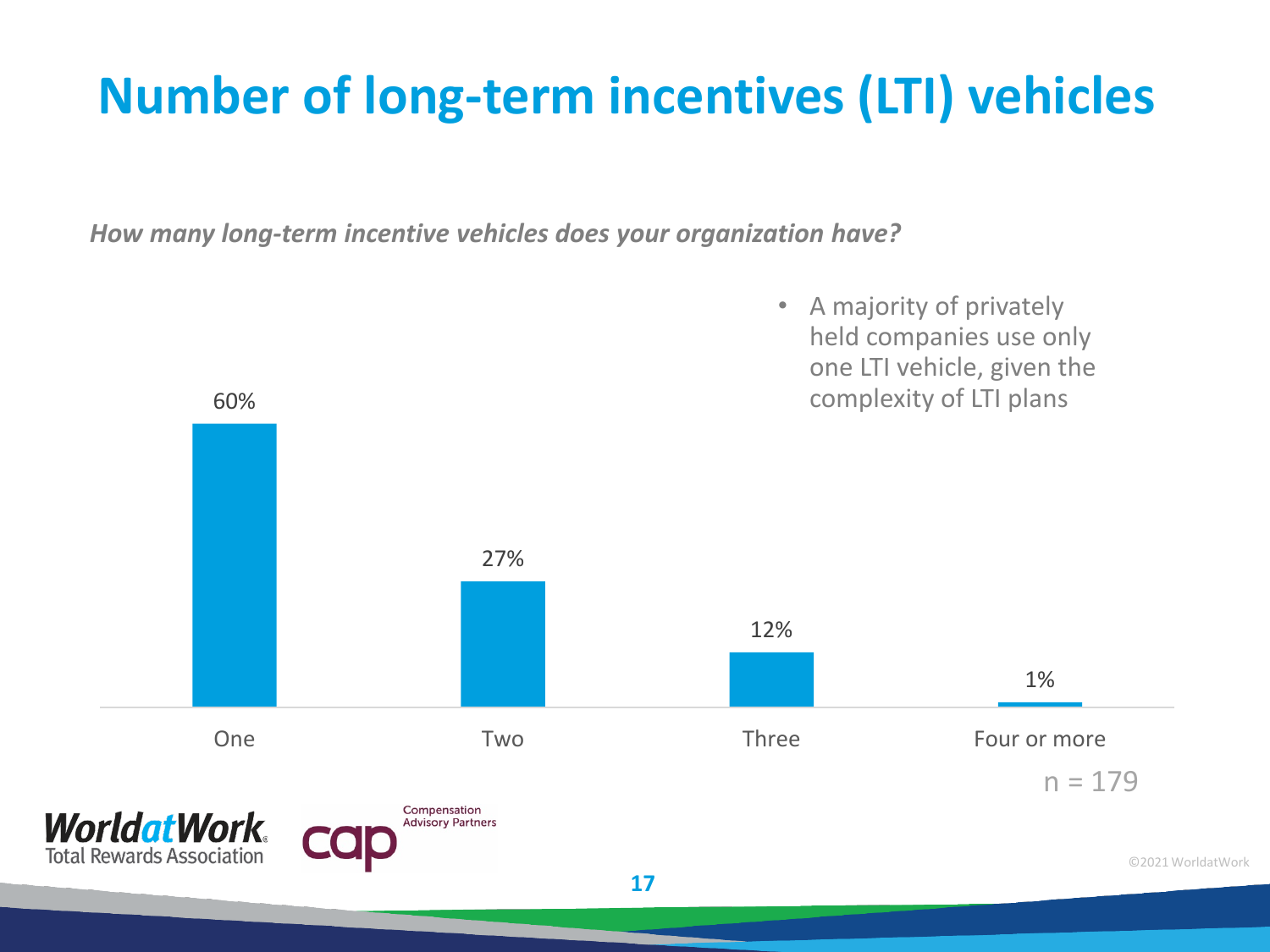### **Private company LTI vehicles vary**

*What type(s) of long-term incentive programs does your organization offer? Please select all that apply.* 

- Performance plans (long-term cash and performance shares/units) are most prevalent, followed by real equity (stock options and restricted stock/units)
- Phantom equity (phantom stock and stock appreciation rights) and nonqualified deferred compensation are used by a minority of companies

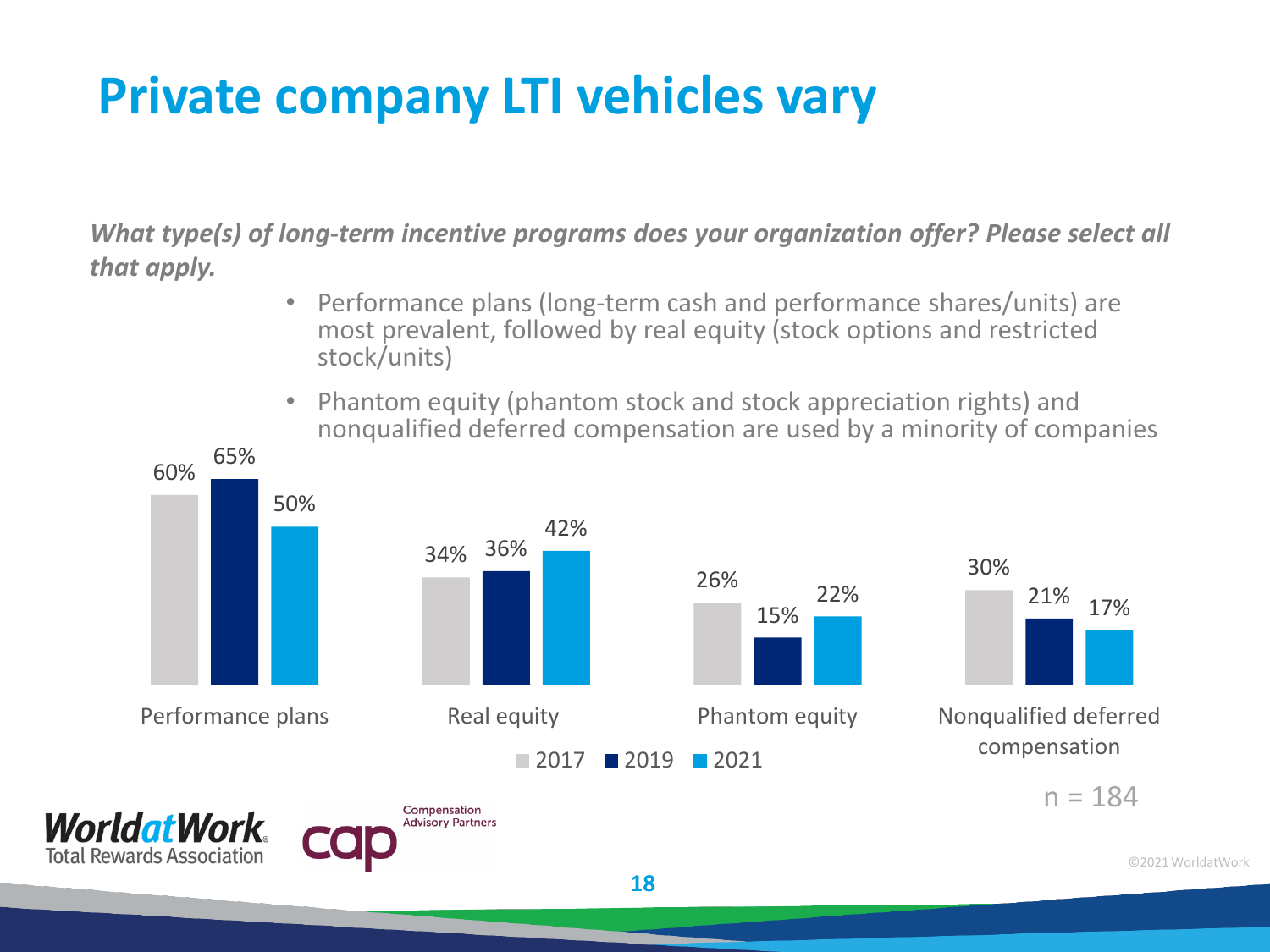### **LTIs are typically reserved for the executive / officer level and above**

*Please indicate which positions are eligible to receive long-term incentive awards.* 

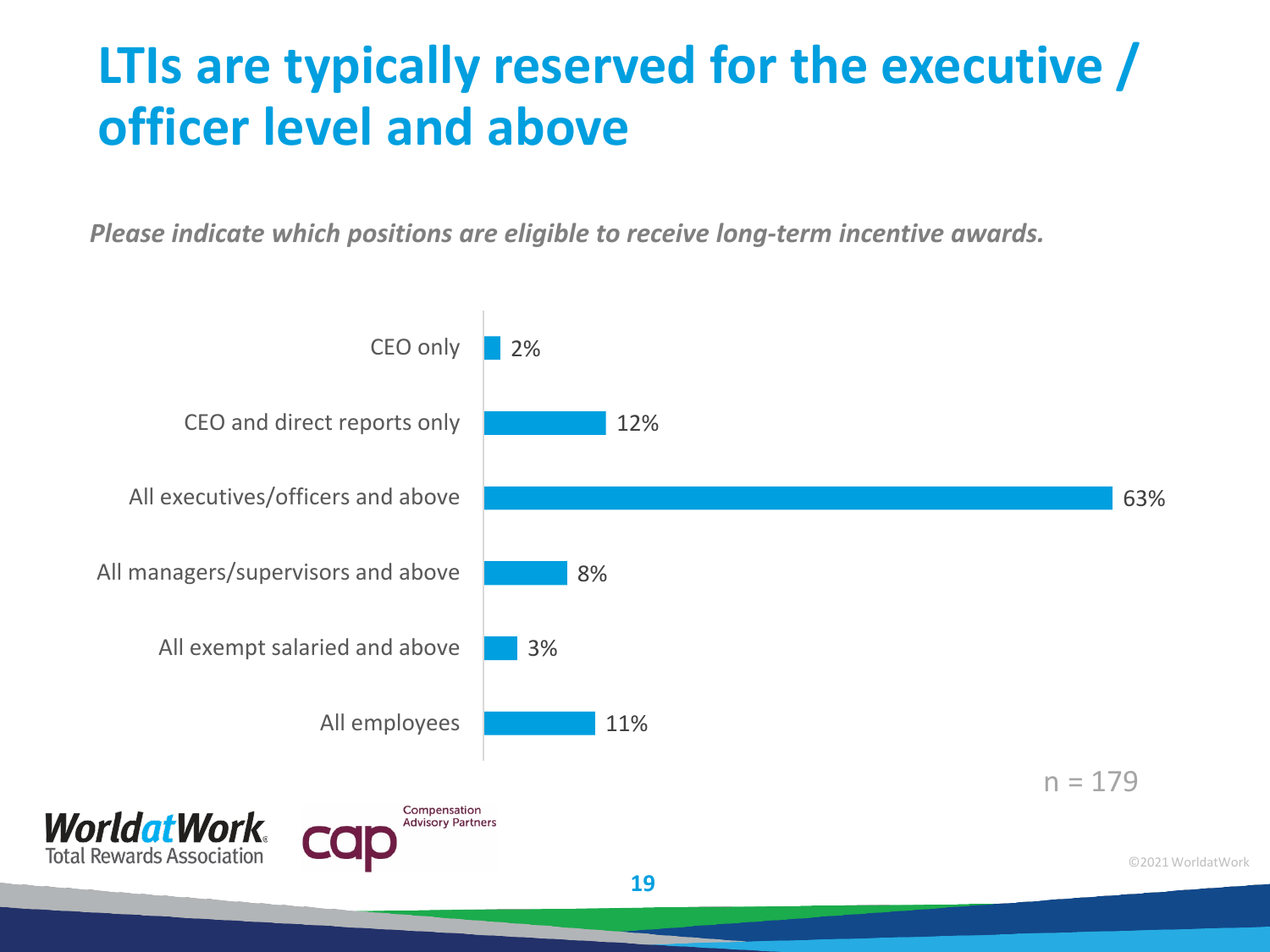### **Target LTI award opportunities**

*What is your target long-term incentive award opportunity, as a percentage of salary, for the following positions?*

• Private company LTI award opportunities are about 50% less than those of publicly traded companies

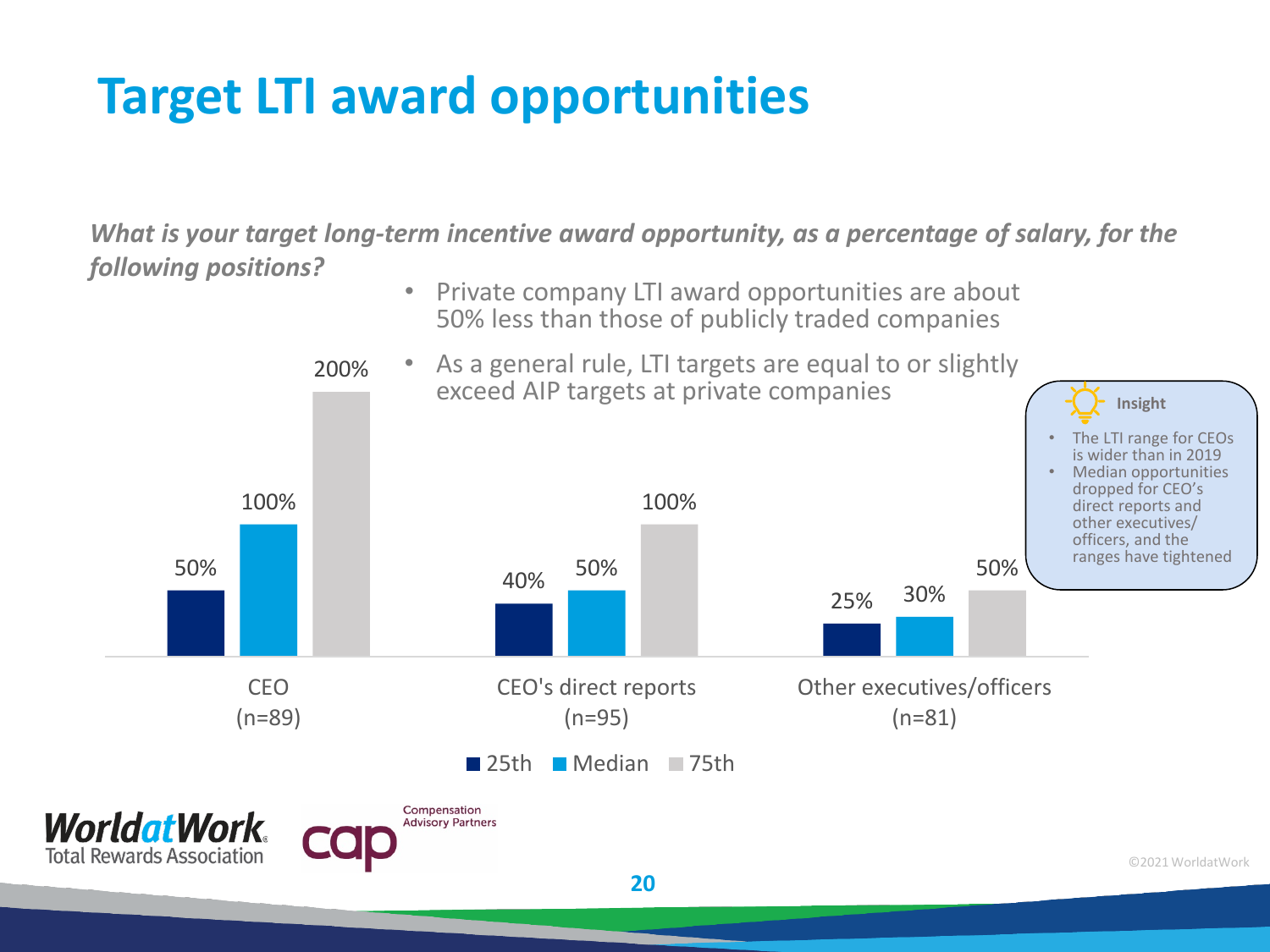### **Other LTI terms**

- **Grant Practices**: 62% of privately held companies grant LTIs on an annual basis
- **Vesting Period**: Almost 80% of private companies vest LTI awards over three to five years. Three years is the most common vesting period (49%)
- **Economic Value Sharing and Equity Overhang**: The majority (82%) of privately held companies share 15% or less of total economic value with their employees

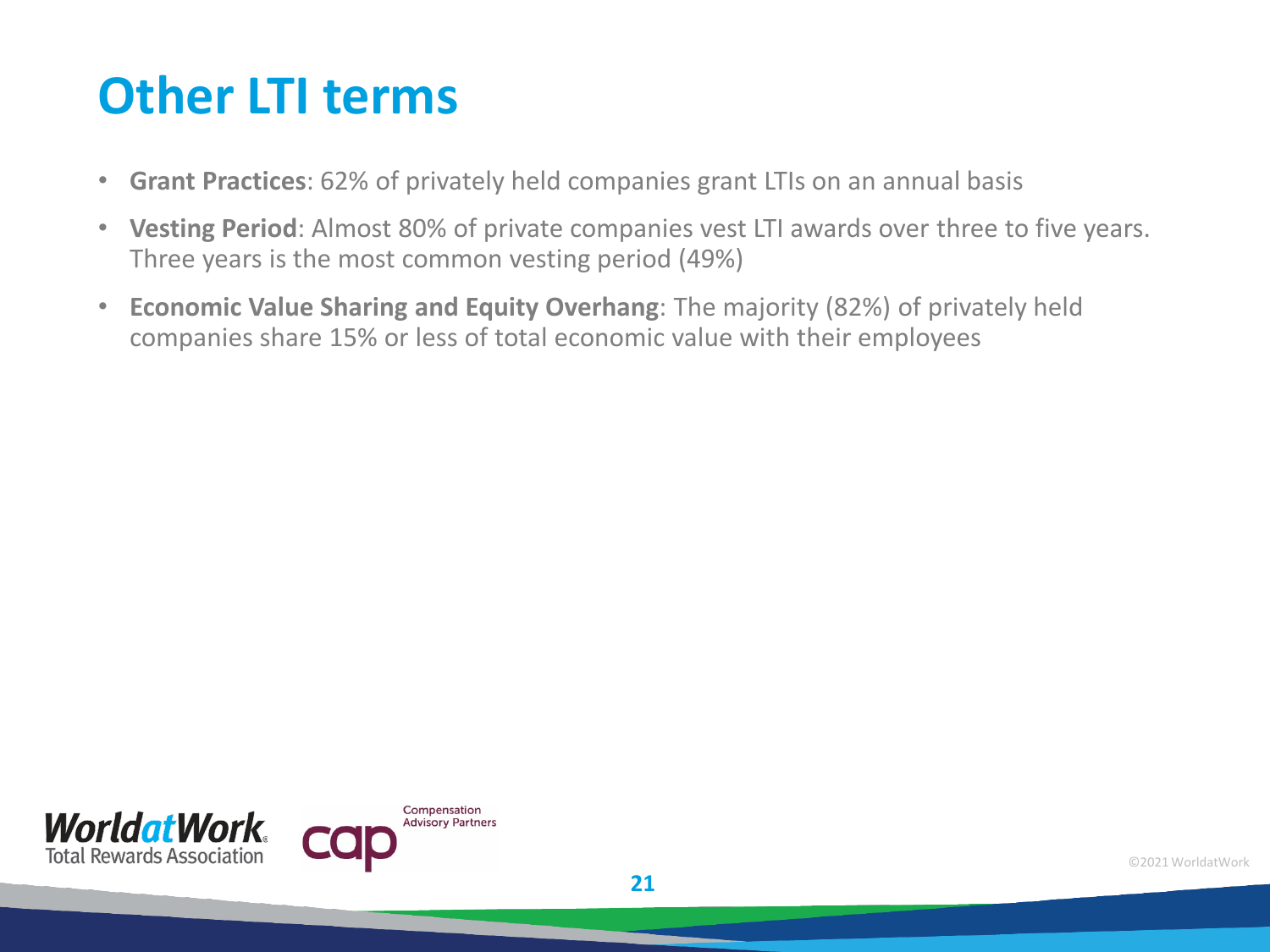### **Family-owned companies**

#### **Short-term incentives (STIs)**

- Family company STI spending is 6.3% (2020) and 8.0% (estimated 2021) at median vs. 6.0% and 7.0%, respectively, at all privately held companies
	- Profit-sharing plans are more prevalent at family businesses

#### **Long-term incentives (LTIs)**

- LTI plans are less prevalent, with 42% of family companies using them
	- Long-term cash and performance shares/units (50%) are most prevalent, followed by phantom stock and stock appreciation rights (SARs) plans (38%)
	- Family companies are less likely to use real equity in LTI plans



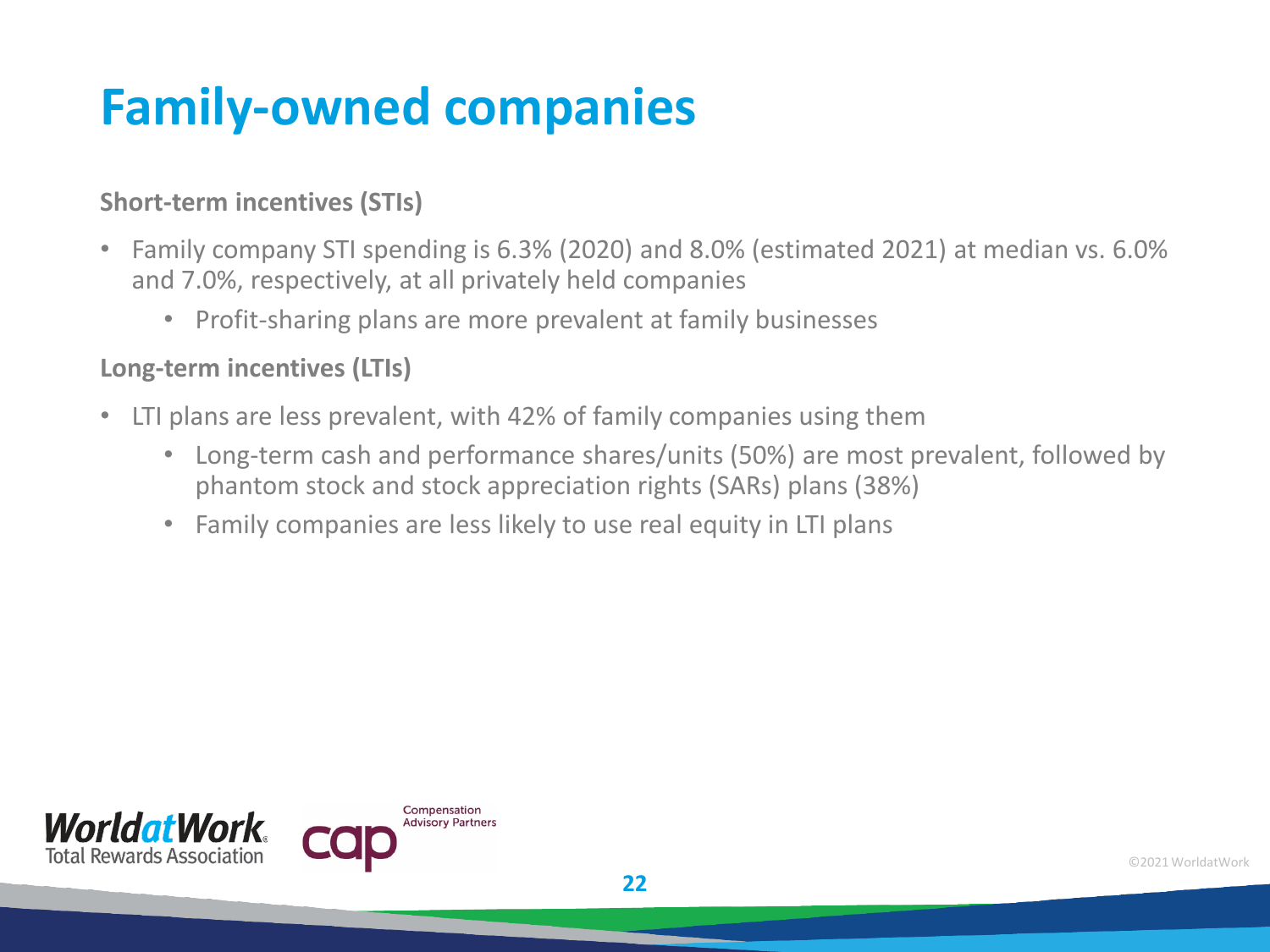### **Private equity-owned (PE-owned) companies**

#### **Short-term incentives**

- STI spending is 5.0% at median (2020 and 2021) vs. 6% and 7%, respectively, at all privately held companies
- CEO annual incentive (AIP) opportunities are 100% of salary at median at PE-owned companies, higher than at other privately held companies
- AIP eligibility typically extends as far as exempt salaried employees only

#### **Long-term incentives**

• 60% of PE-owned companies have an LTI plan, with stock options being the most prevalent vehicle

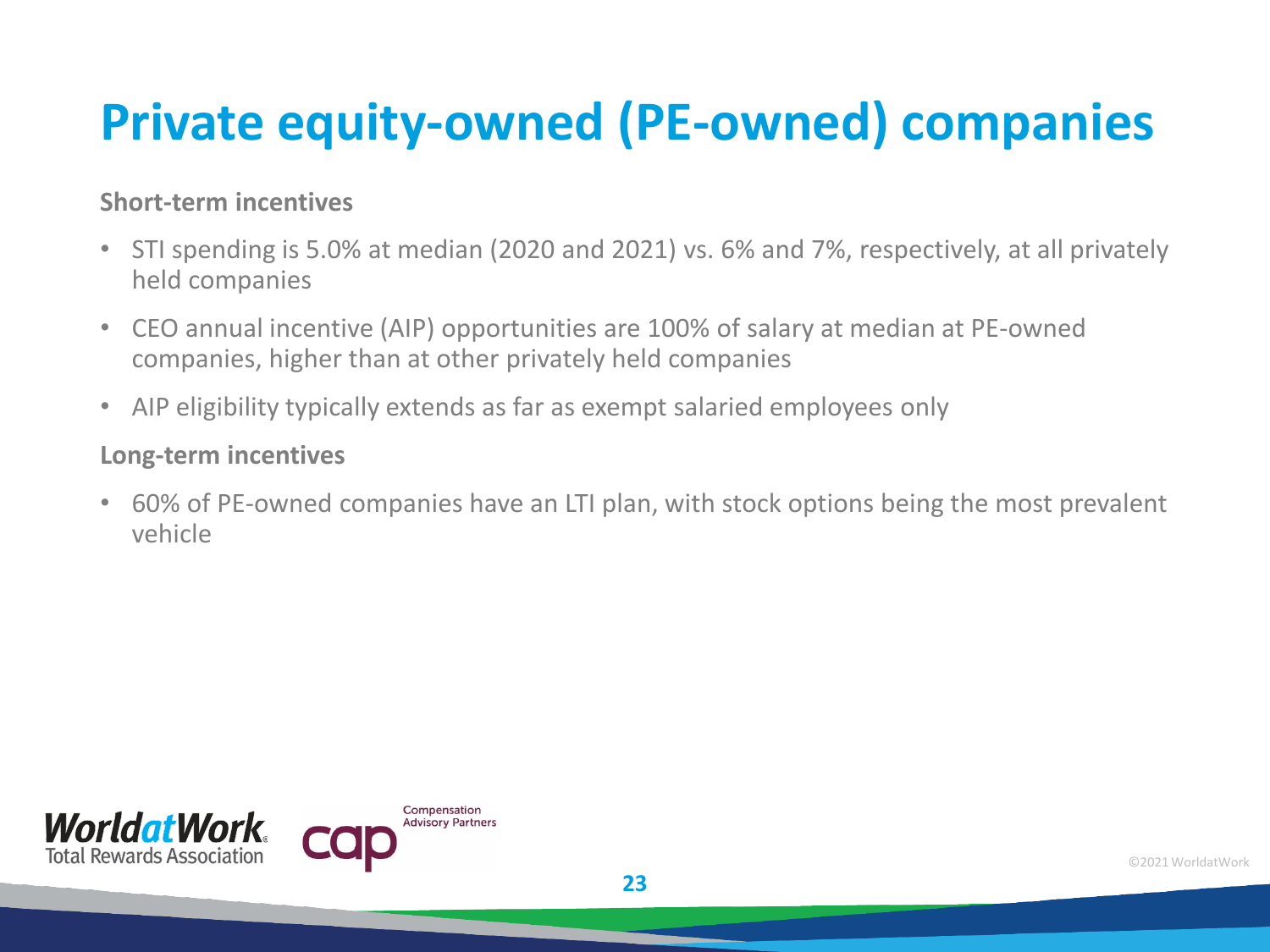## **Respondent Profile**

# **WorldatWork** COD



Compensation **Advisory Partners**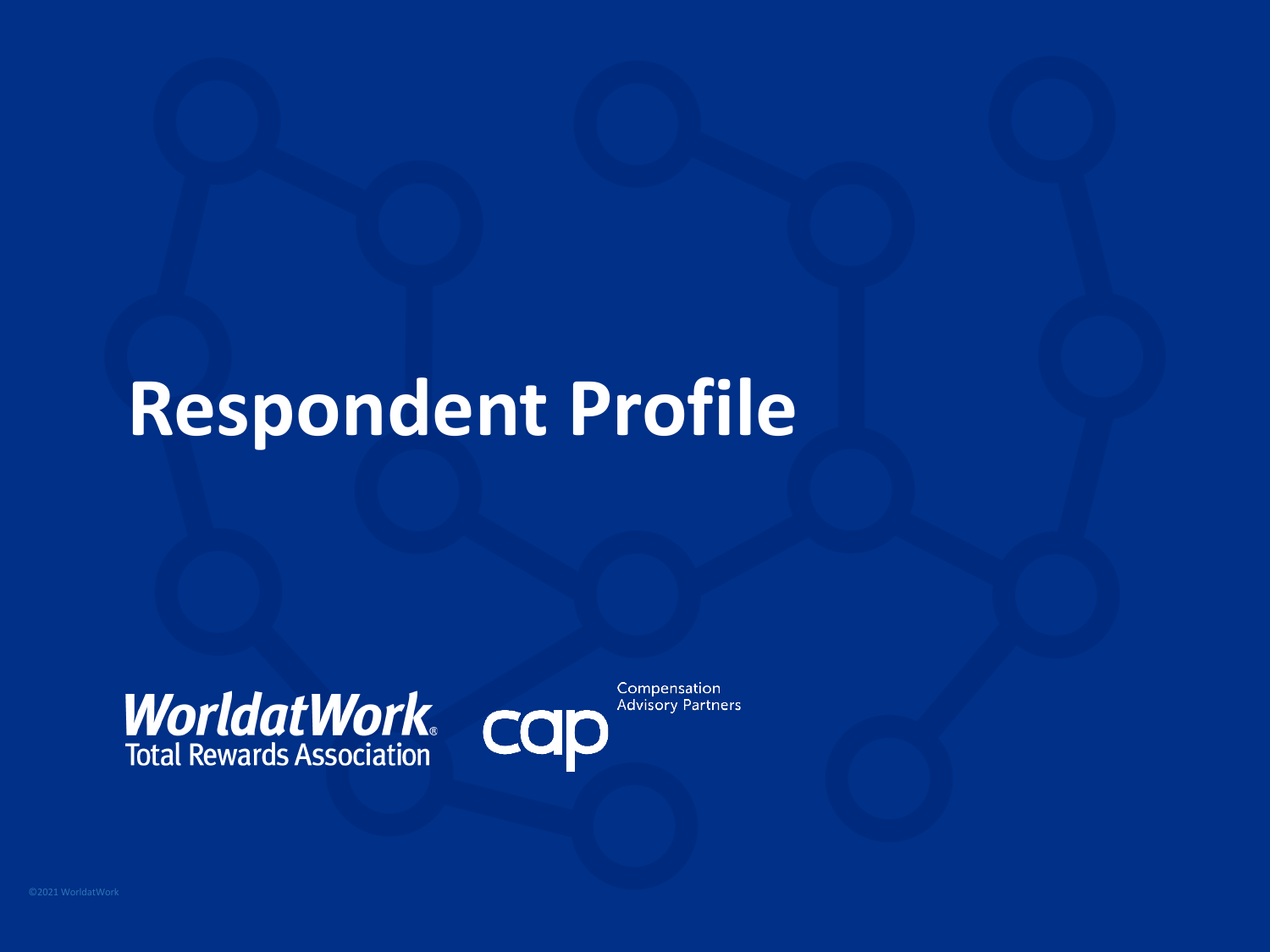### **Organization Profile**





**25**

18%

15%

24%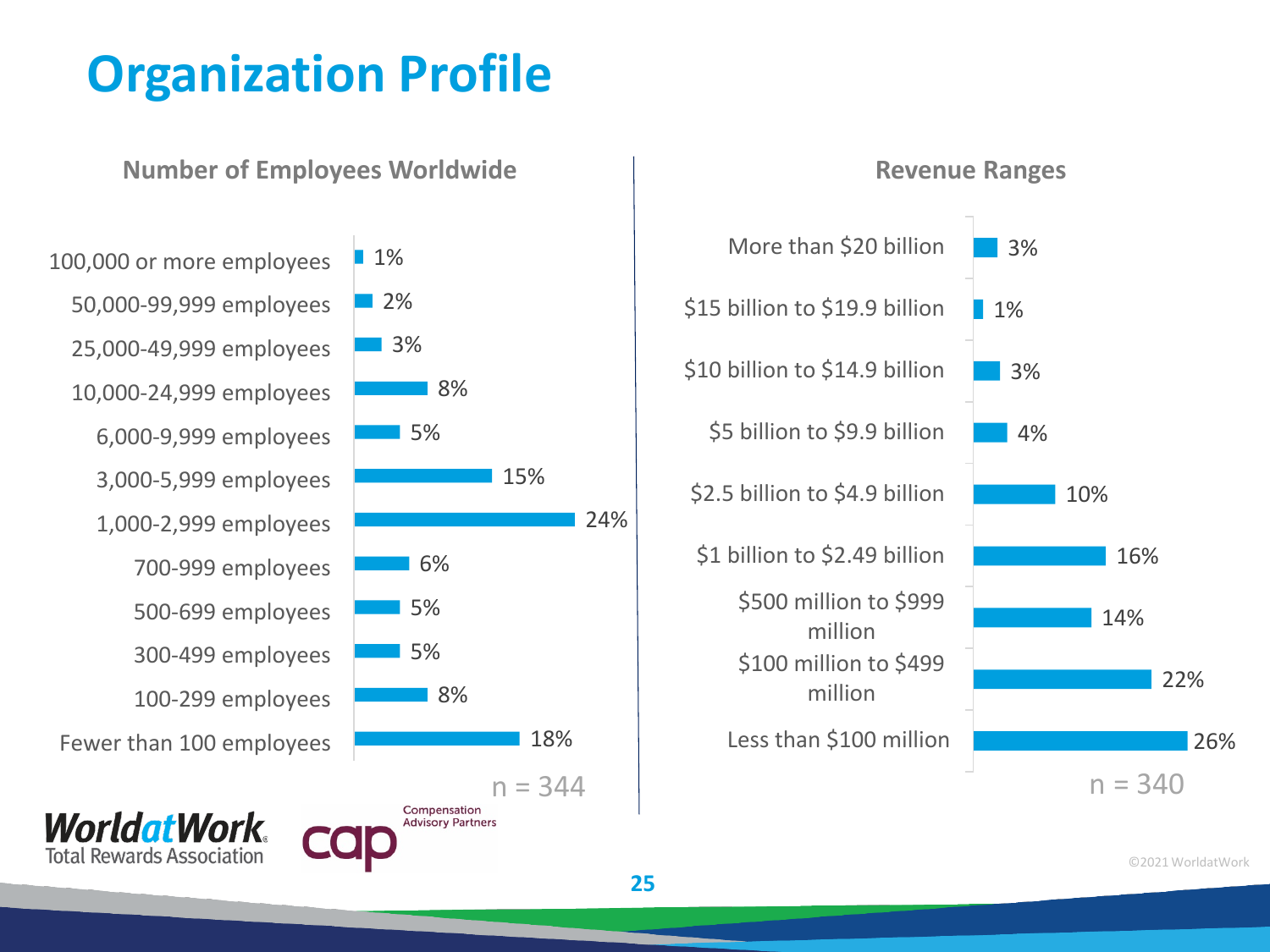### **Organization Profile (cont.)**

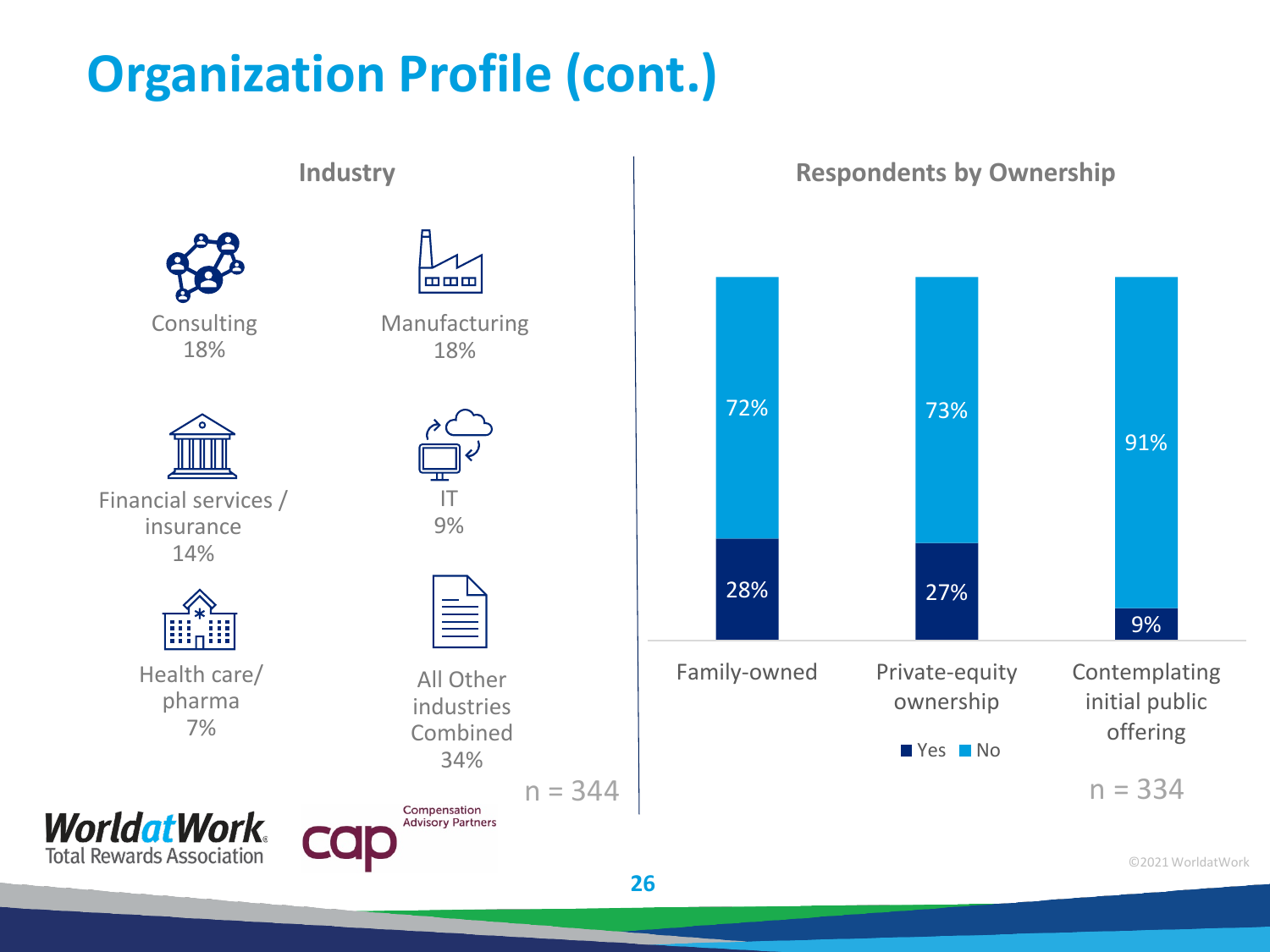### **Organization Profile (cont.)**



#### **Respondents by Corporate Status**

**CEO Ownership Status**



*Note: Other responses include foreign corporations*



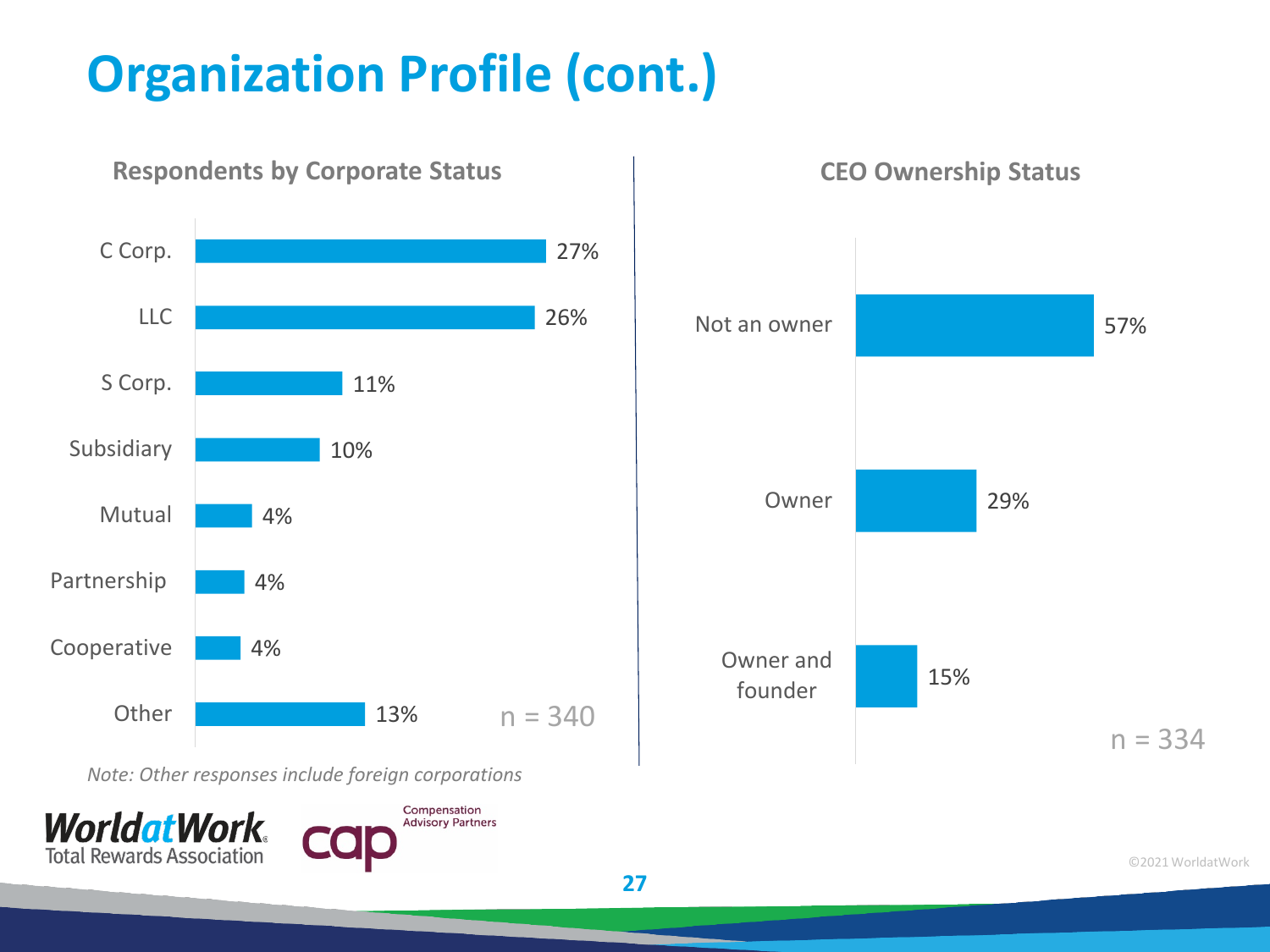## **Topline Results**

# **WorldatWork** COD



Compensation **Advisory Partners**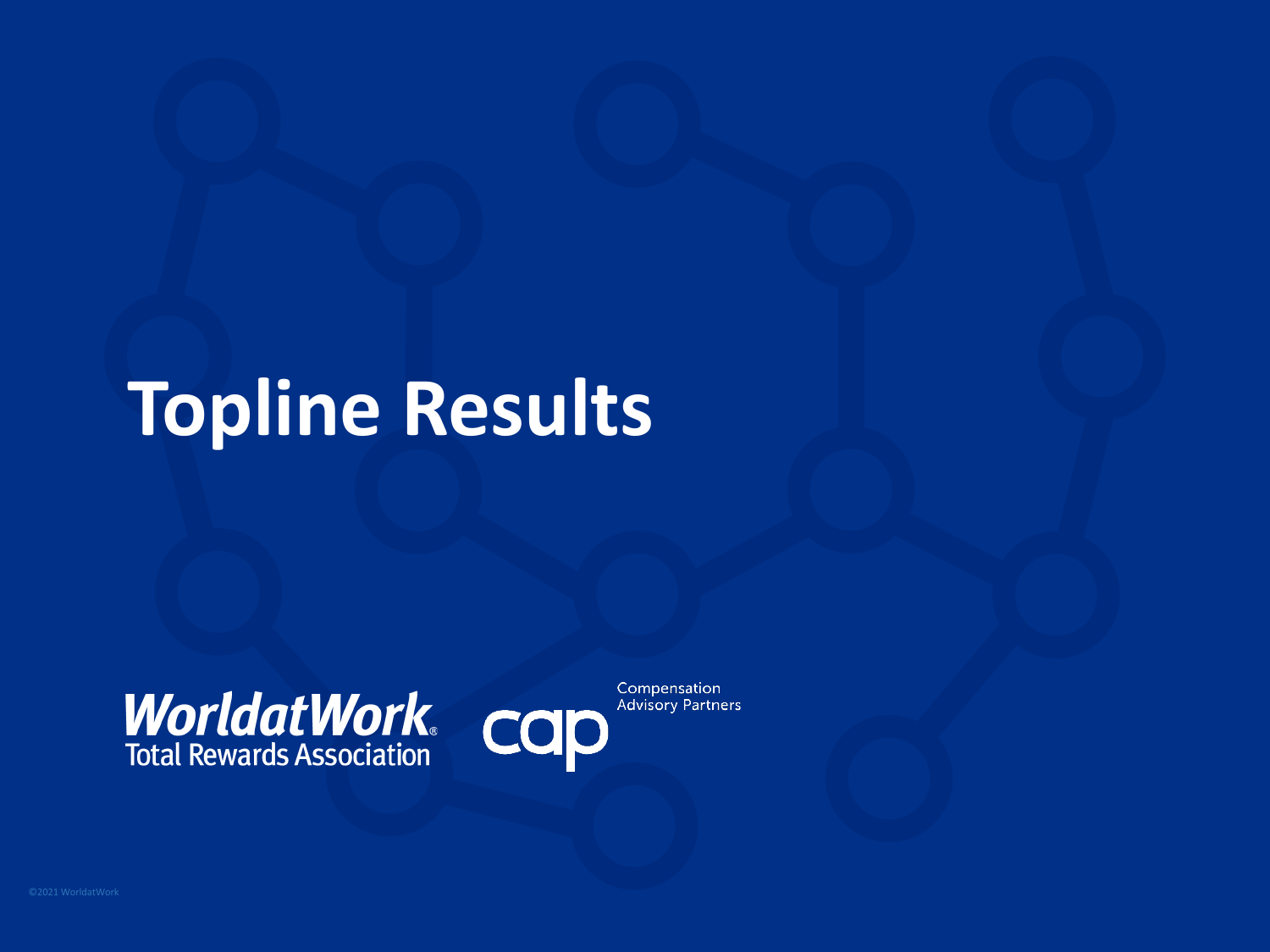### **Short-Term Incentive Program Prevalence**

*Does your organization have a short-term incentive program?*

| Yes       | 3% |
|-----------|----|
| <b>No</b> | 7% |



 $n = 561$ 

**29**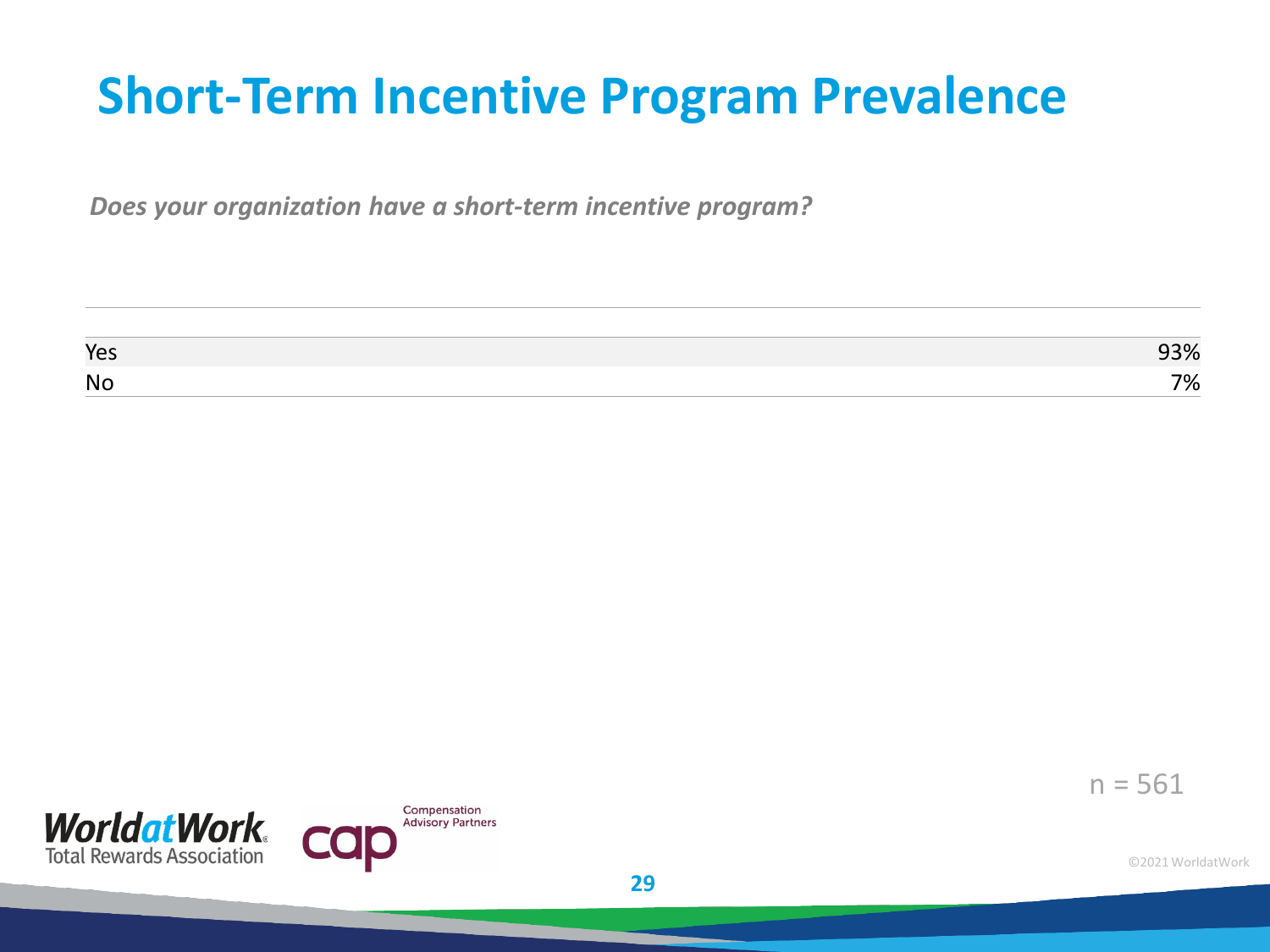### **Number of Short-Term Incentive Programs**

*How many short-term incentive programs does your organization have?*

| 1              | 29% |
|----------------|-----|
| $\overline{2}$ | 23% |
| $\overline{3}$ | 18% |
| $\overline{4}$ | 12% |
| 5              | 6%  |
| 6              | 1%  |
| $\overline{7}$ | 1%  |
| 8              | 0%  |
| 9              | 1%  |
| 10             | 1%  |
| 11 or more     | 7%  |

 $n = 497$ 

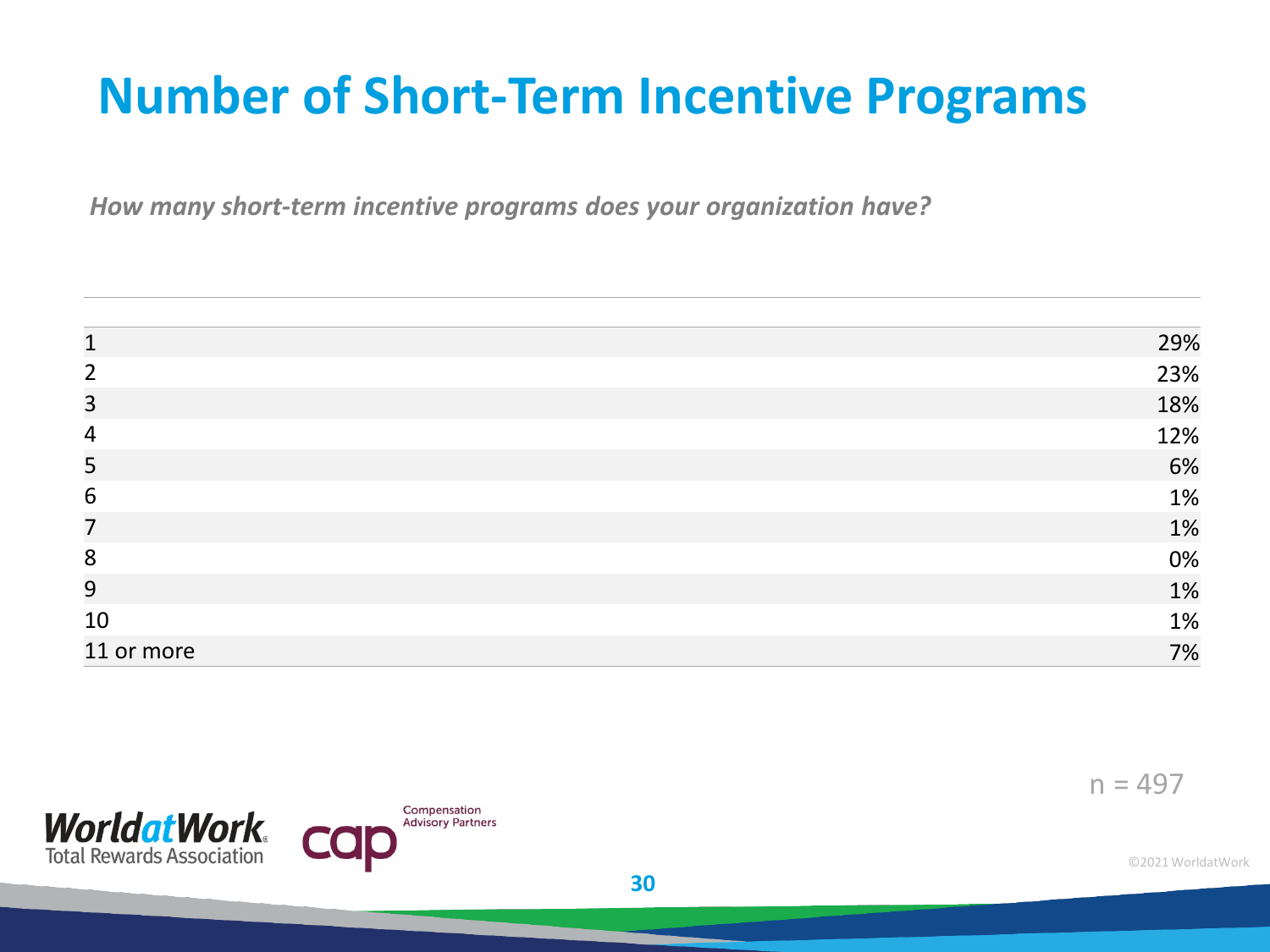### **Types of Short-Term Incentive Plans**

*Which types of short-term incentive plans does your organization use? Please select all that apply.* 

| Annual incentive plan (AIP) | 76% |
|-----------------------------|-----|
| Spot awards                 | 46% |
| Discretionary bonus         | 45% |
| <b>Retention bonus</b>      | 27% |
| Profit-sharing plan         | 20% |
| Team/small-group incentives | 15% |
| Project bonus               | 11% |
| Gainsharing plan            | 3%  |
| Other                       | 7%  |





Click to view definitions.

**31**

 $n = 497$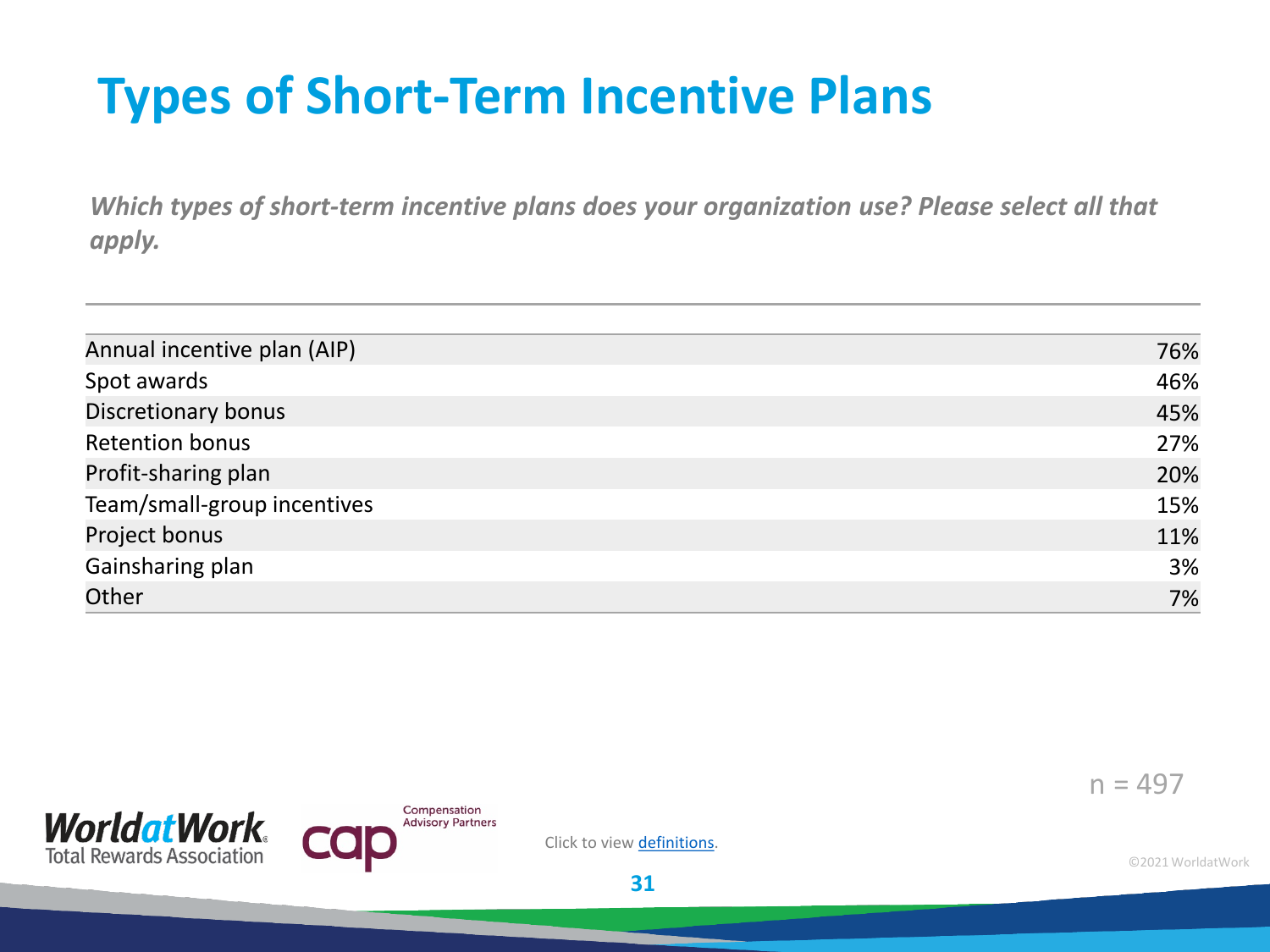### **Changes to Short-Term Incentive Plan for 2021**

*Did your organization add or modify a short-term incentive plan for 2021?*

| Yes       | 7%  |
|-----------|-----|
| <b>No</b> | 53% |



 $n = 494$ 

**32**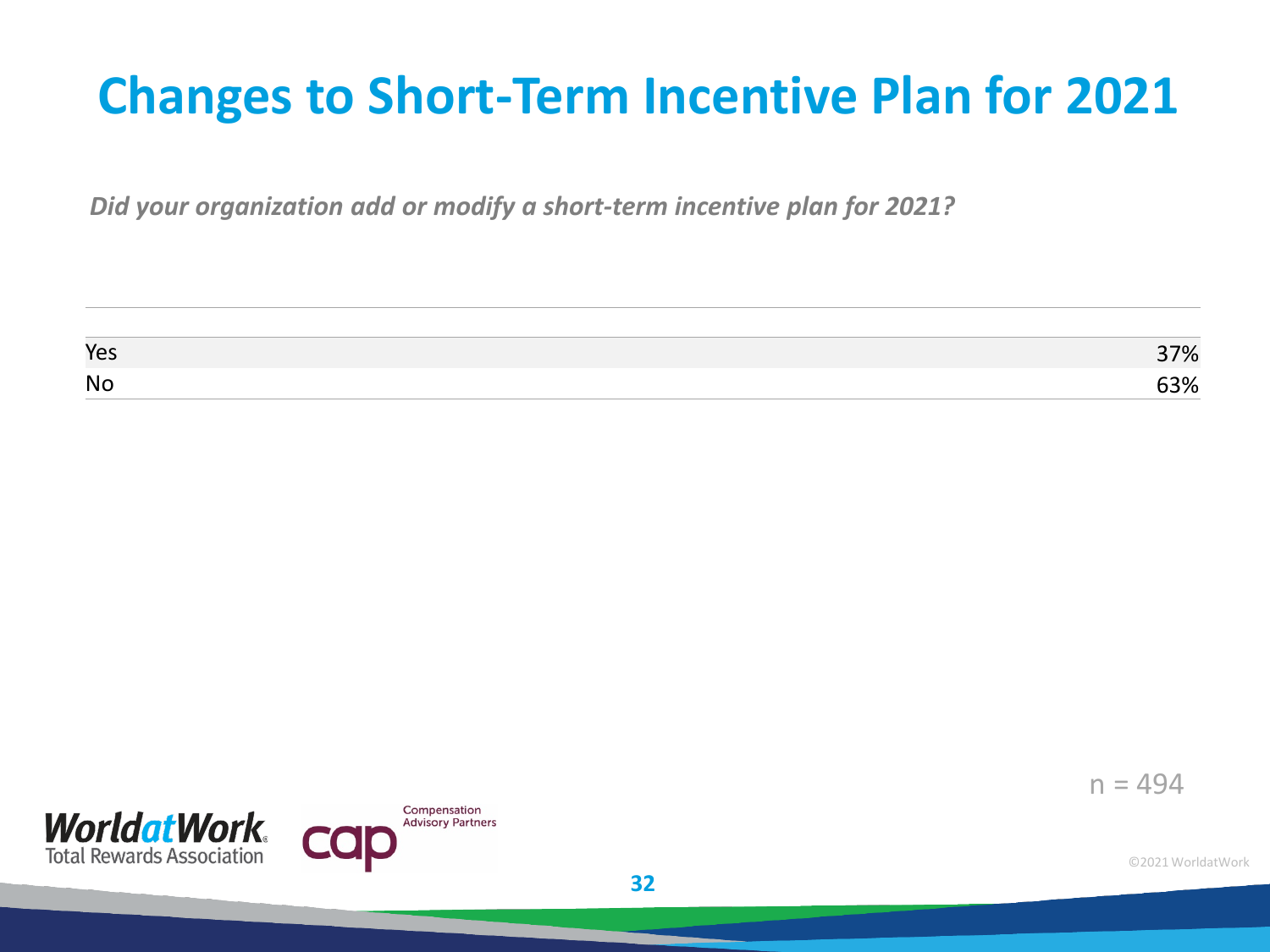### **Reason for Changes to Short-Term Incentives**

#### *If your organization has added or modified a short-term incentive, what prompted it? Please select all that apply.*

Participants responding "Yes" to adding or modifying a short-term incentive plan for 2021 received this question.

| Change in strategy                                                                                                 | 36% |
|--------------------------------------------------------------------------------------------------------------------|-----|
| Regular annual review and update of the plan(s)                                                                    | 36% |
| Align programs with market practices                                                                               | 31% |
| Changes due to the global pandemic/economy                                                                         | 29% |
| Change in business results                                                                                         | 25% |
| Organizational growth                                                                                              | 20% |
| <b>Board of Directors</b>                                                                                          | 8%  |
| New ownership/management                                                                                           | 8%  |
| Reorganization                                                                                                     | 8%  |
| Increased focus on Environmental, Social and Governance (ESG) or Diversity, Equity and<br>Inclusion (DE&I) matters | 7%  |
| Changes due to regulatory requirements                                                                             | 2%  |
| Other                                                                                                              | 6%  |

**33**





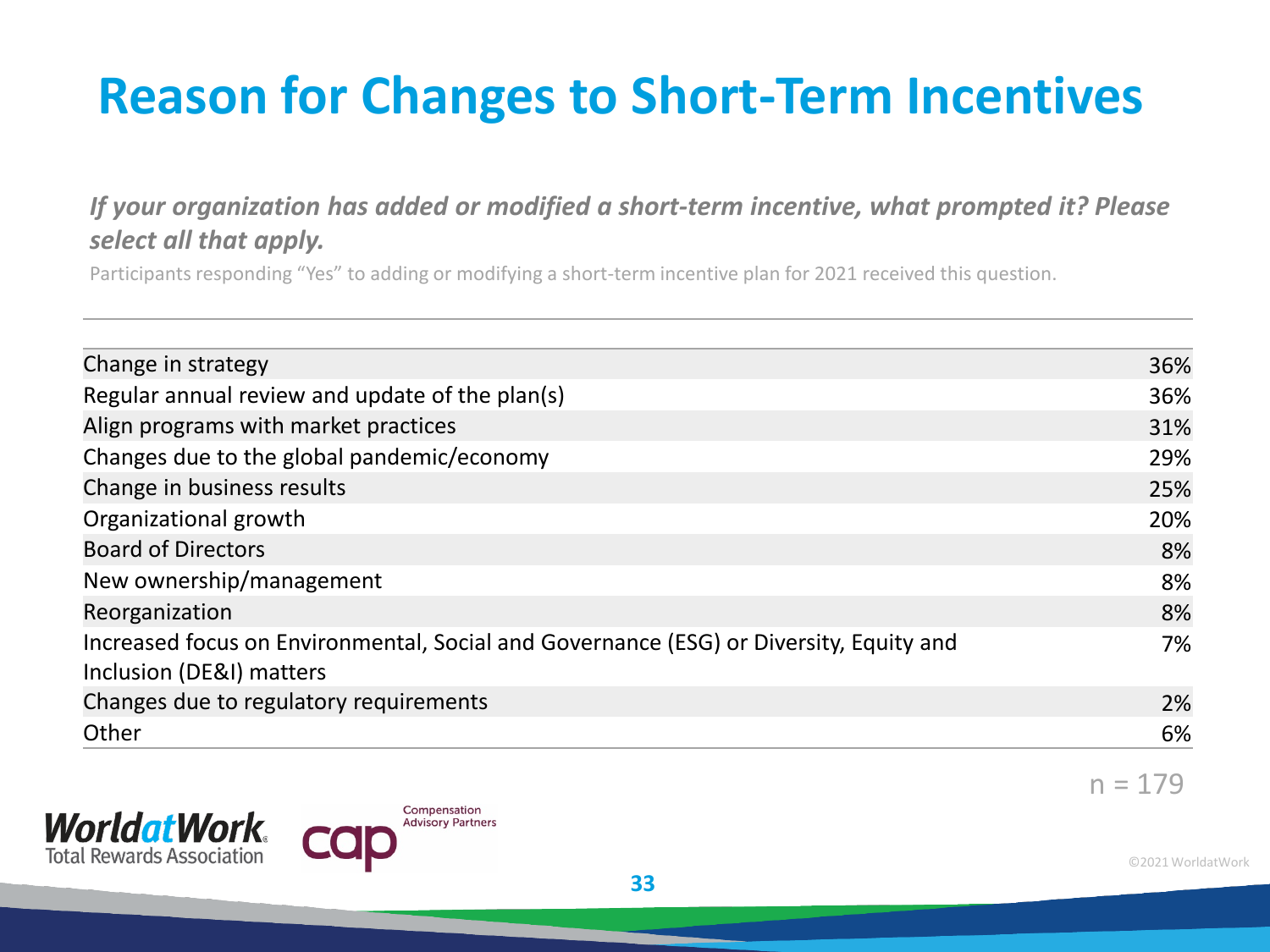### **Changes Due to the Global Pandemic/Economy**

#### *If your organization added or modified a short-term incentive plan due to the global pandemic/economy, was the change:*

Participants responding "Changes due to the global pandemic/economy" to the prompt for adding or modifying a short-term incentive plan for 2021 received this question.

| Temporary due to the pandemic/economy    | 82% |
|------------------------------------------|-----|
| Permanent due to the pandemic/economy    | 12% |
| Not associated with the pandemic/economy | 0%  |
| Other                                    | 6%  |

**34**



Compensation **Advisory Partners**   $n = 50$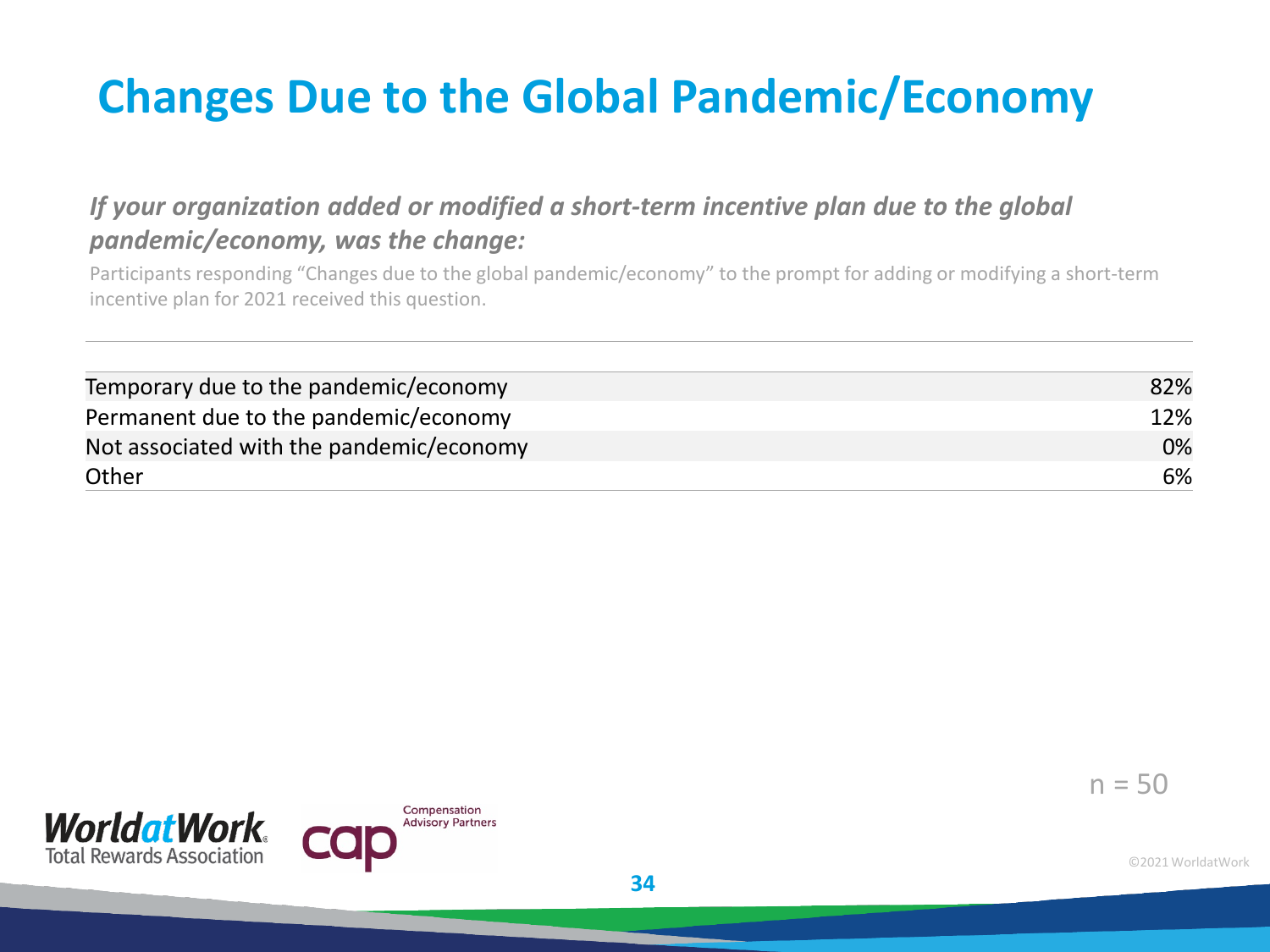### **Changes to Short-Term Incentive Program**

#### *If your organization added or modified a short-term incentive program, what changes were implemented? Please select all that apply.*

Participants responding "Yes" to adding or modifying a short-term incentive plan for 2021 received this question.

| Changing performance measures                       | 52% |
|-----------------------------------------------------|-----|
| Changing target award levels                        | 41% |
| Adjusting performance goals                         | 35% |
| Changing threshold triggers                         | 32% |
| Changing the incentive payout range                 | 32% |
| Changing plan participants                          | 21% |
| Adjusting the performance period                    | 14% |
| Exercising/adding discretion in incentive payouts   | 14% |
| Combining plans                                     | 6%  |
| Adding a plan                                       | 6%  |
| Suspended or eliminated the plan                    | 3%  |
| Excluding one-time charges / COVID from performance | 3%  |
| Other                                               | 4%  |





 $n = 178$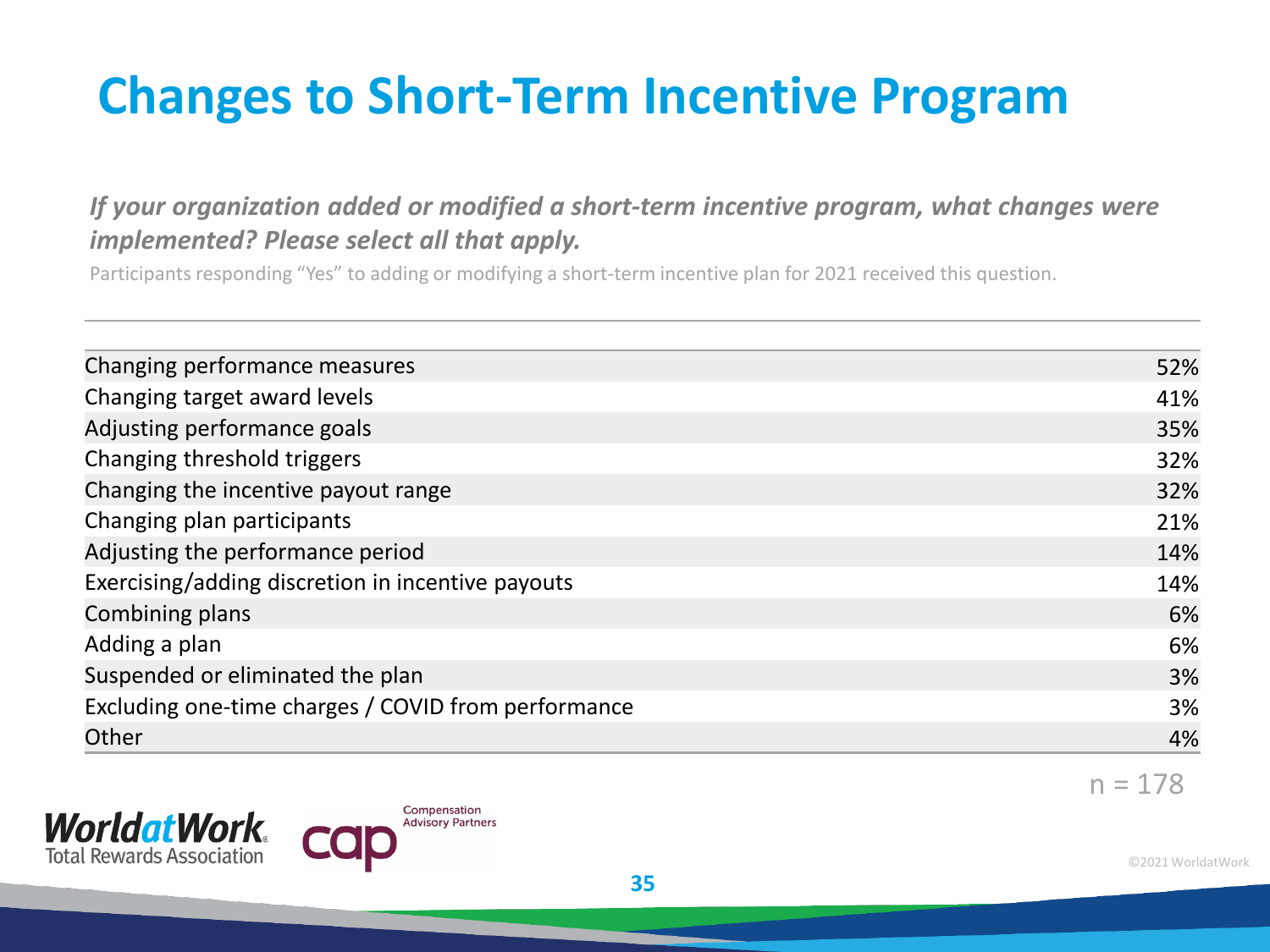### **Short-Term Incentive Budget**

*What is your organization's approximate total annual budget/spending for short-term incentives, expressed as a percentage of operating income?* 

|                 |     | 2020 Actual 2021 Estimated |
|-----------------|-----|----------------------------|
| 75th Percentile | 12% | 13%                        |
| Median          | 6%  | 7%                         |
| 25th Percentile | 2%  | 3%                         |



 $n = 317$ 

©2021 WorldatWork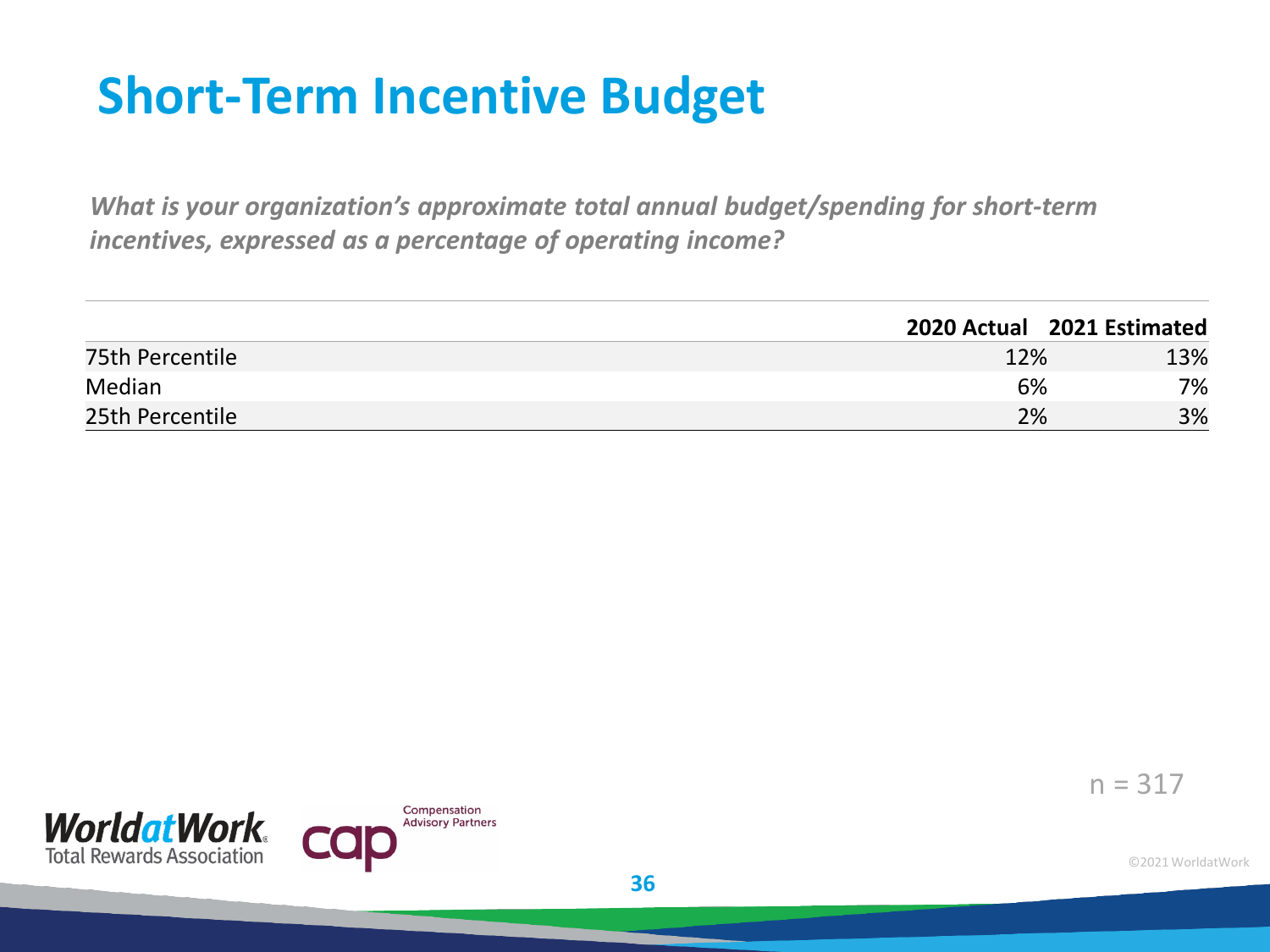### **Annual Incentive Plan Objectives**

#### *What are the three primary objectives of your annual incentive plan?*

Participants responding "Annual incentive plan (AIP)" to the type of short-term plan their organization uses received this question.

| 60% |
|-----|
| 58% |
| 56% |
| 38% |
| 33% |
| 29% |
| 8%  |
| 6%  |
| 1%  |
|     |

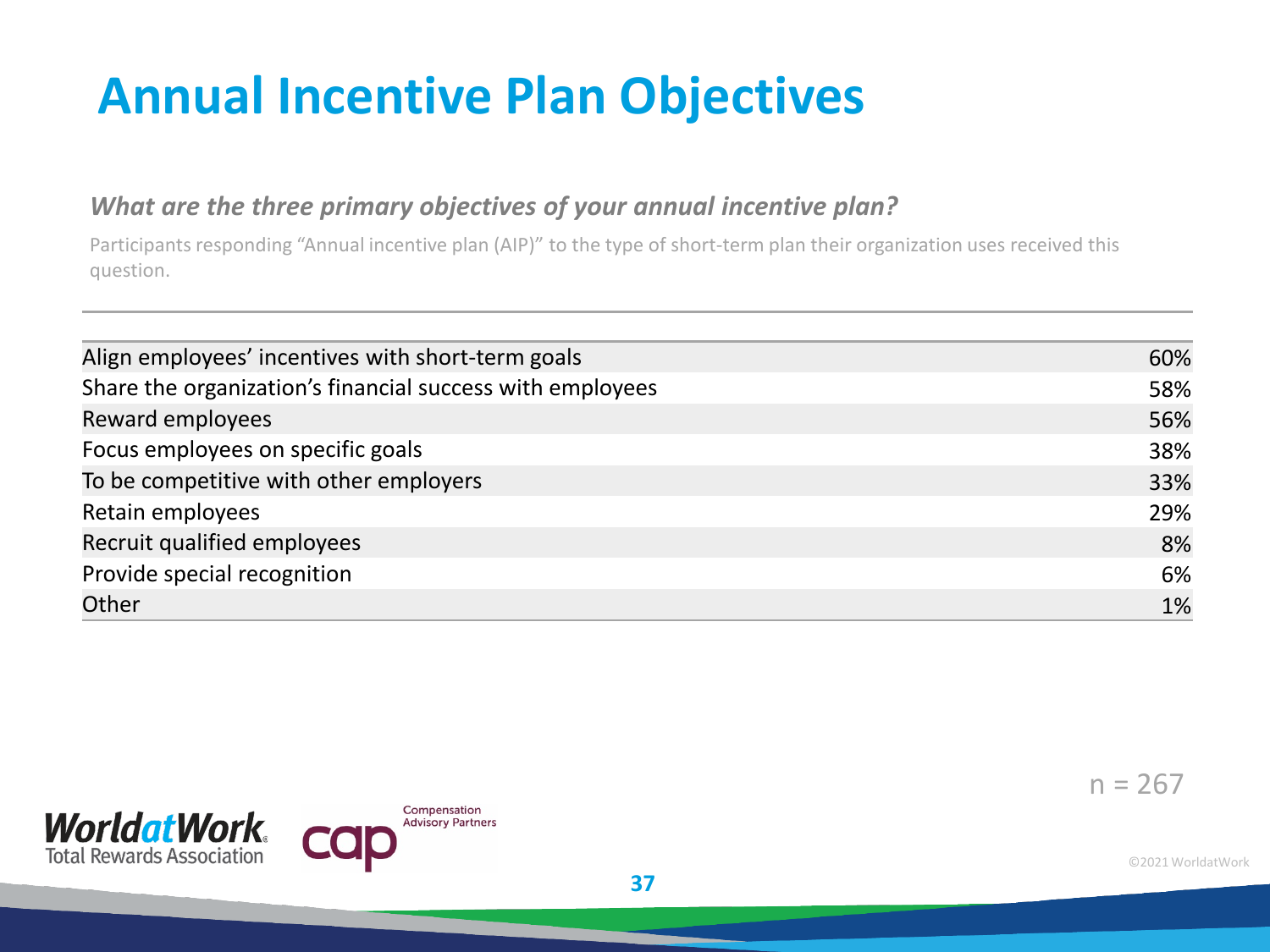### **Annual Incentive Plan Eligibility**

#### *Please indicate which of the following positions are eligible for annual incentives in 2021. Please select all that apply.*

Participants responding "Annual incentive plan (AIP)" to the type of short-term plan their organization uses received this question.

| <b>CEO</b>                   | 91% |
|------------------------------|-----|
| Other executives/officers    | 96% |
| Managers/supervisors         | 94% |
| Exempt salaried              | 82% |
| Nonexempt salaried or hourly | 58% |



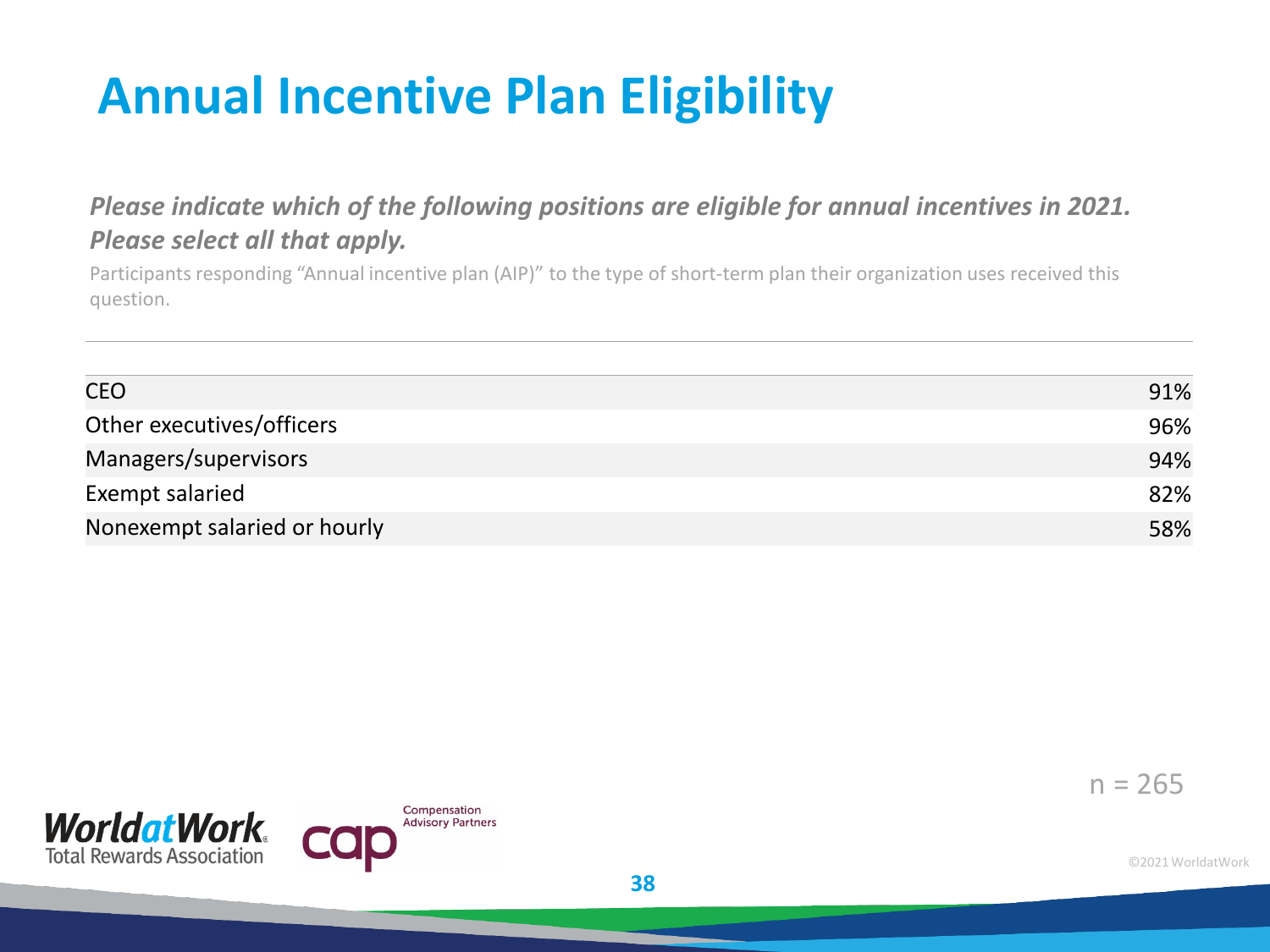### **Annual Incentive Plan Payout Frequency**

#### *If your annual incentive plan awards pay out on a schedule more frequently than once per year, what is the schedule of payout?*

Participants responding "Annual incentive plan (AIP)" to the type of short-term plan their organization uses received this question.

| Our plan only pays out annually | 78% |
|---------------------------------|-----|
| Quarterly                       | 8%  |
| Every six months                | 5%  |
| Monthly                         | 2%  |
| Other                           | 7%  |

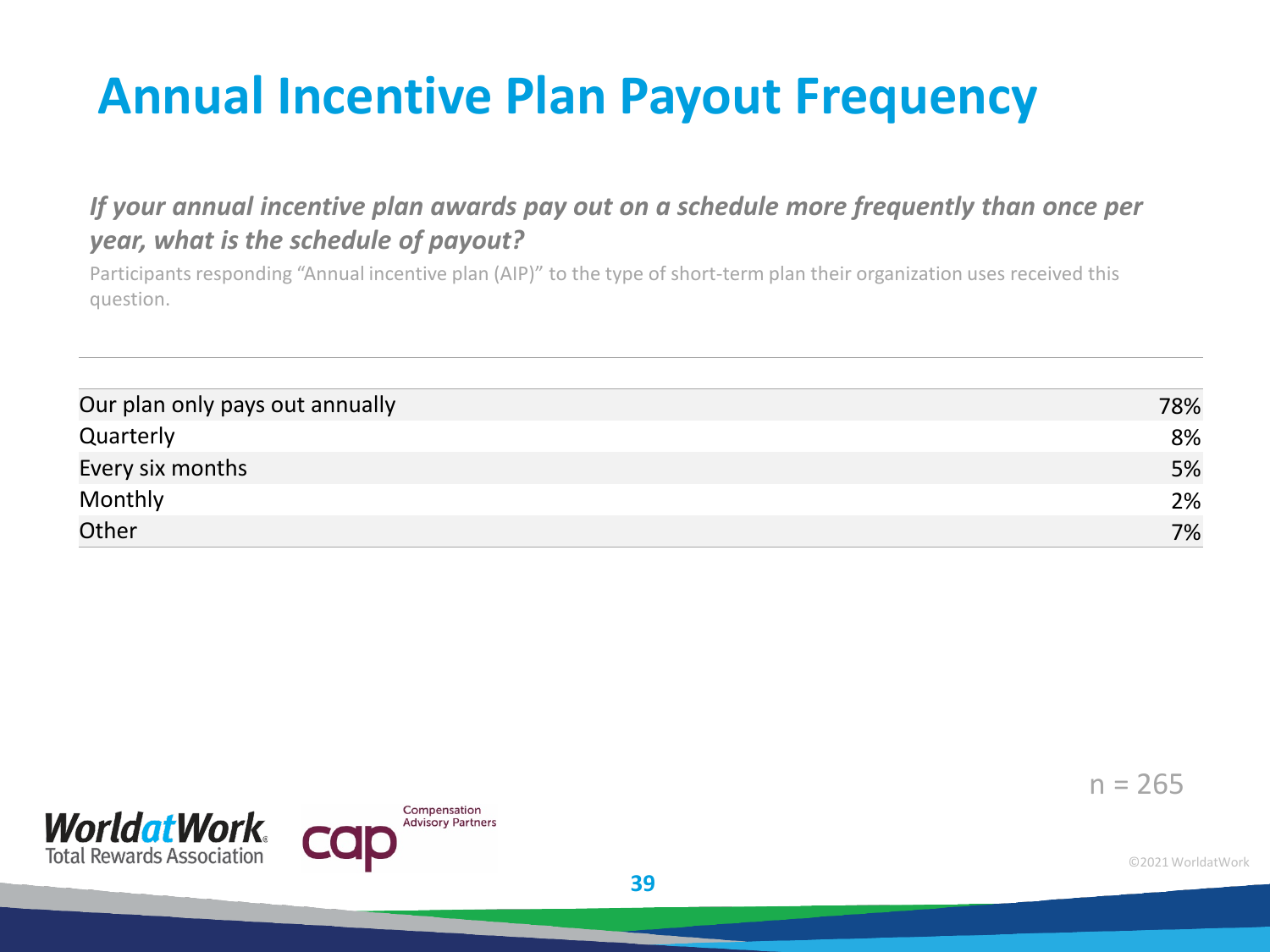### **Annual Incentive Plan Payouts**

#### *How are annual incentive plan awards typically paid to employees? Please select all that apply.*

Participants responding "Annual incentive plan (AIP)" to the type of short-term plan their organization uses received this question. Participants could select all responses that apply.

| Cash                | 100% |
|---------------------|------|
| Equity              | 4%   |
| Voluntary deferrals | 3%   |
| Mandatory deferrals | 2%   |
| Other               | 1%   |



 $n = 264$ 

©2021 WorldatWork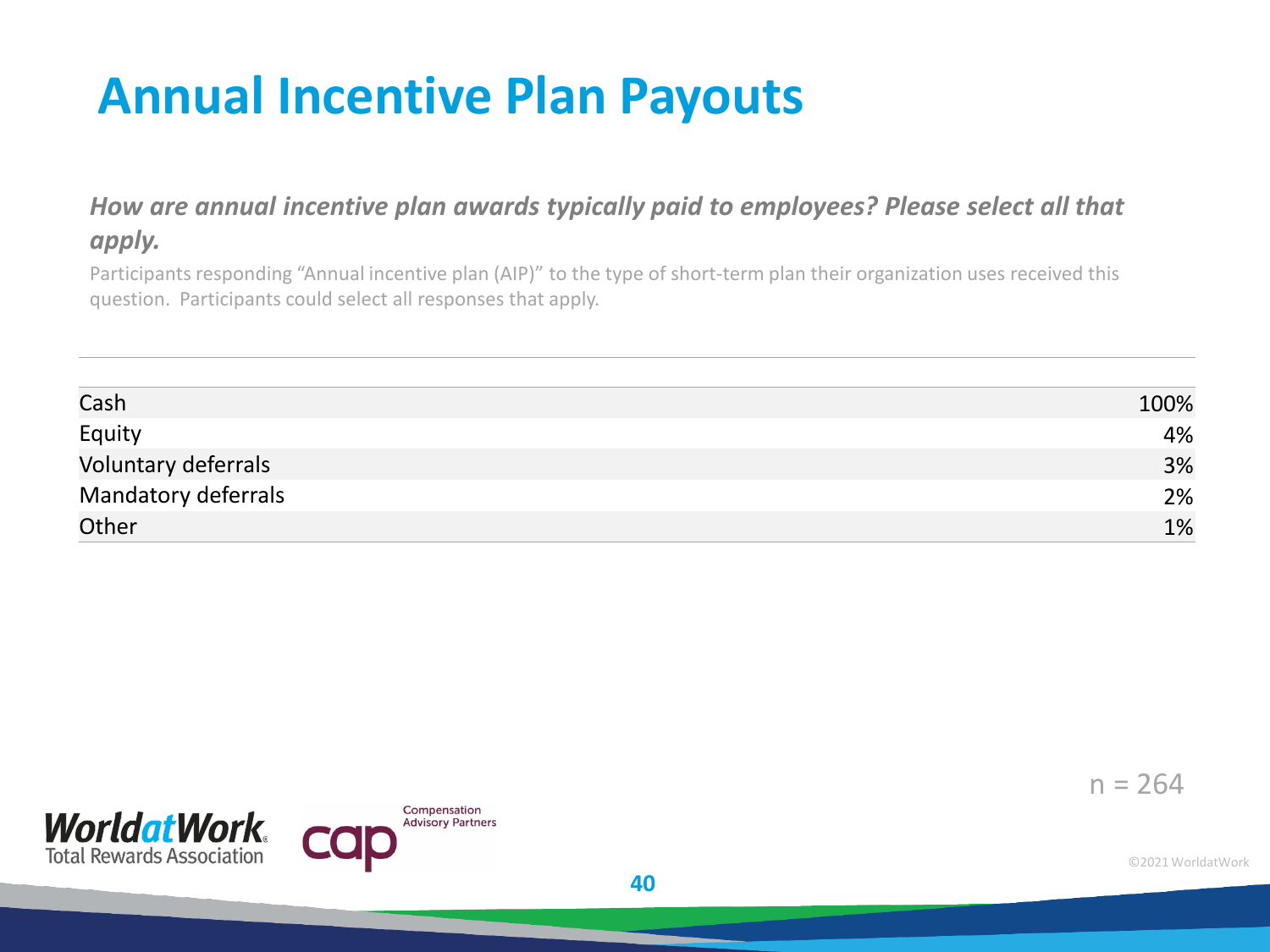### **Annual Incentive Plan Threshold, Target, Maximum Prevalence**

#### *Does your organization's incentive program specify threshold, target and/or maximum awards for participants?*

Participants responding "Annual incentive plan (AIP)" to the type of short-term plan their organization uses received this question.

| Threshold | 75% |
|-----------|-----|
| Target    | 91% |
| Maximum   | 78% |

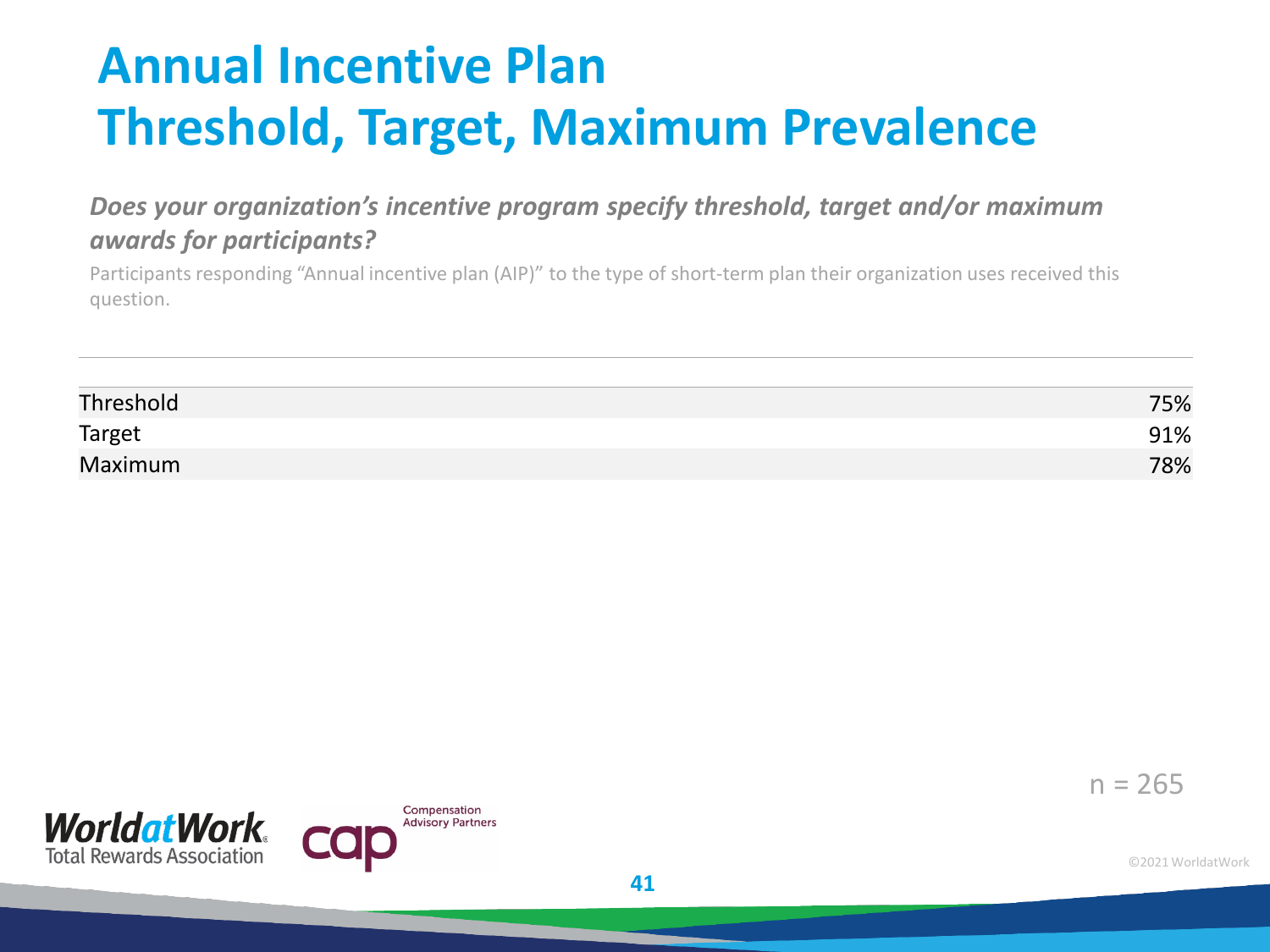### **Annual Incentive Plan Target Opportunity**

#### *What is your target annual incentive pay level, as a percentage of salary, for the following positions?*

Participants responding "Target" to their organization's incentive program specifying this type of award for participants received this question.

|                                      | <b>Responses</b> | 25th | <b>Median</b> | <b>75th</b> |
|--------------------------------------|------------------|------|---------------|-------------|
| CEO (n=193)                          | 193              | 50%  | 65%           | 100%        |
| Other executives/officers (n=215)    | 215              | 30%  | 40%           | 50%         |
| Managers/supervisors (n=211)         | 211              | 10%  | 15%           | 20%         |
| Exempt salaried (n=181)              | 181              | 7%   | 10%           | 10%         |
| Nonexempt salaried or hourly (n=129) | 129              | 5%   | 5%            | 8%          |

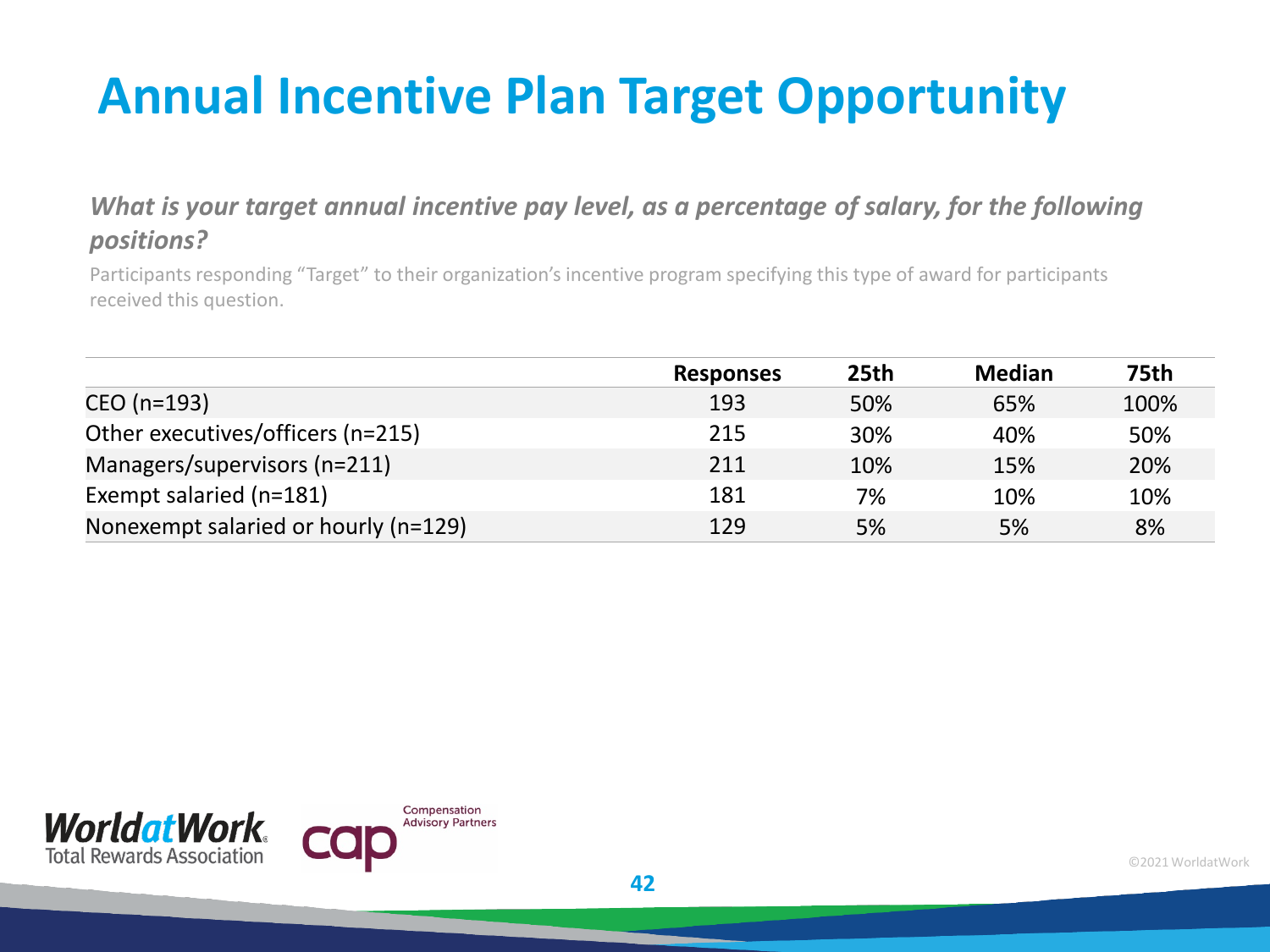### **Annual Incentive Plan Threshold Payout Level**

#### *What is your threshold payout level?*

Participants responding "Threshold" to their organization's incentive program specifying this type of award for participants received this question.

| Less than 25% of target       | 7%  |
|-------------------------------|-----|
| 25% of target                 | 7%  |
| Between 26% and 49% of target | 5%  |
| 50% of target                 | 26% |
| Between 51% and 74% of target | 6%  |
| 75% of target                 | 9%  |
| Greater than 75% of target    | 33% |
| No threshold in the plan      | 4%  |
| Other                         | 3%  |
|                               |     |

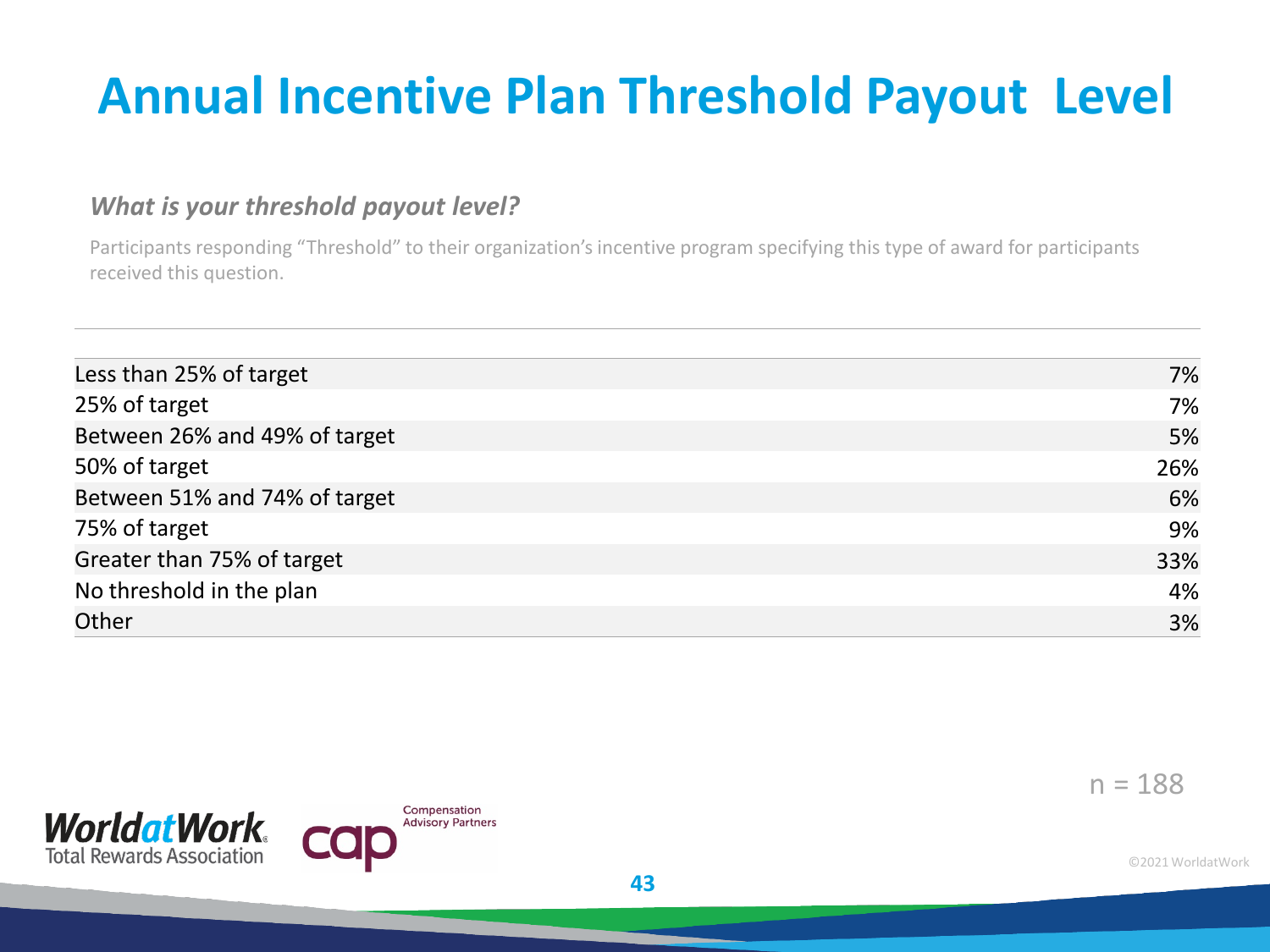### **Annual Incentive Plan Maximum Payout Level**

#### *What is your maximum payout level?*

Participants responding "Maximum" to their organization's incentive program specifying this type of award for participants received this question.

| 7%  |
|-----|
| 8%  |
| 10% |
| 5%  |
| 26% |
| 6%  |
| 30% |
| 2%  |
| 0%  |
| 1%  |
| 0%  |
| 0%  |
| 1%  |
| 6%  |
|     |





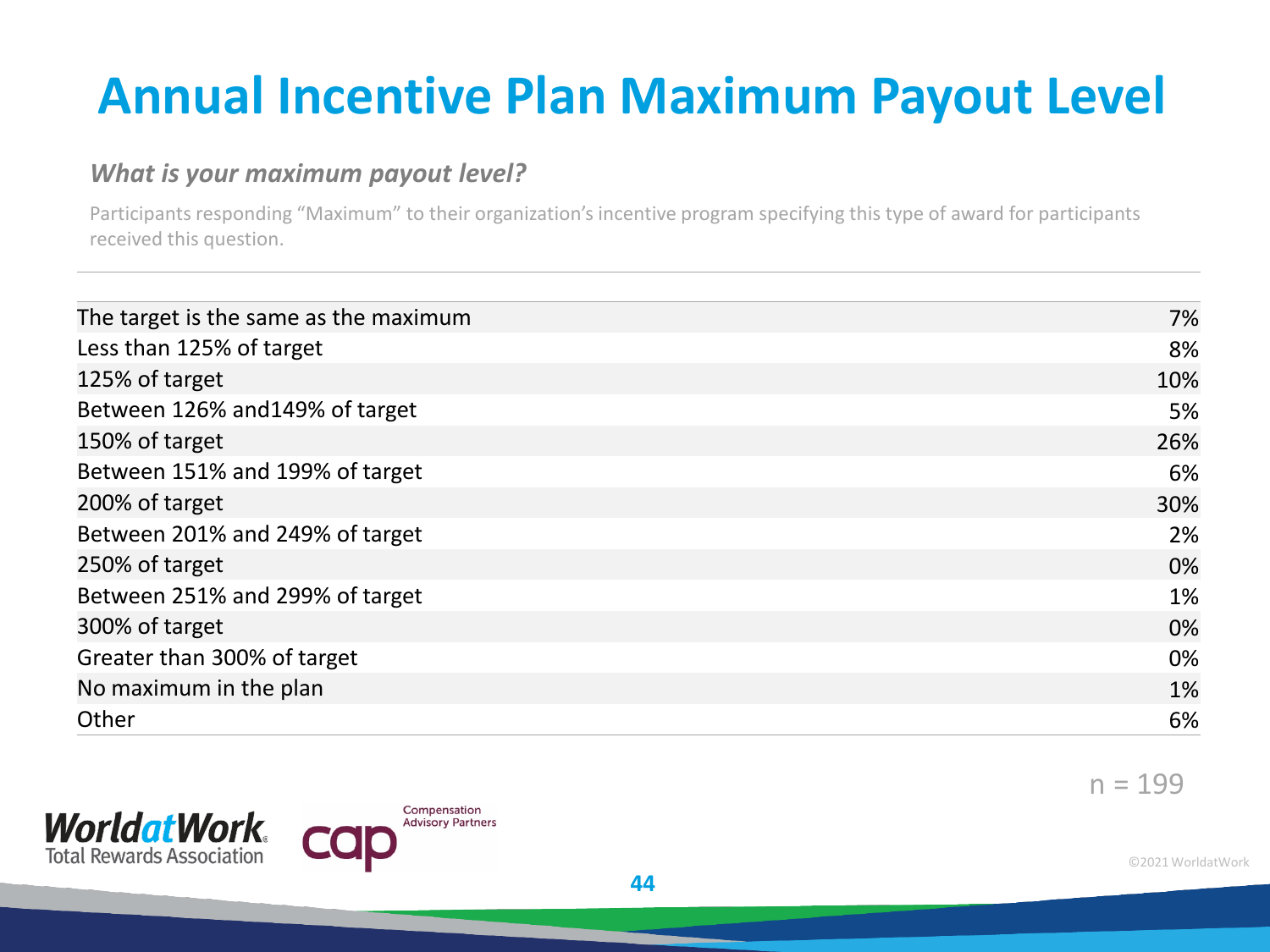### **Number of Annual Incentive Plan Performance Measures**

#### *How many performance measures are used in your annual incentive plan?*

Participants responding "Annual incentive plan (AIP)" to the type of short-term plan their organization uses received this question.

| Zero measures       | 1%  |
|---------------------|-----|
| One measure         | 12% |
| Two measures        | 25% |
| Three measures      | 34% |
| Four measures       | 13% |
| Five measures       | 7%  |
| Six measures        | 2%  |
| Seven measures      | 3%  |
| Eight measures      | 2%  |
| Nine measures       | 0%  |
| 10 or more measures | 0%  |





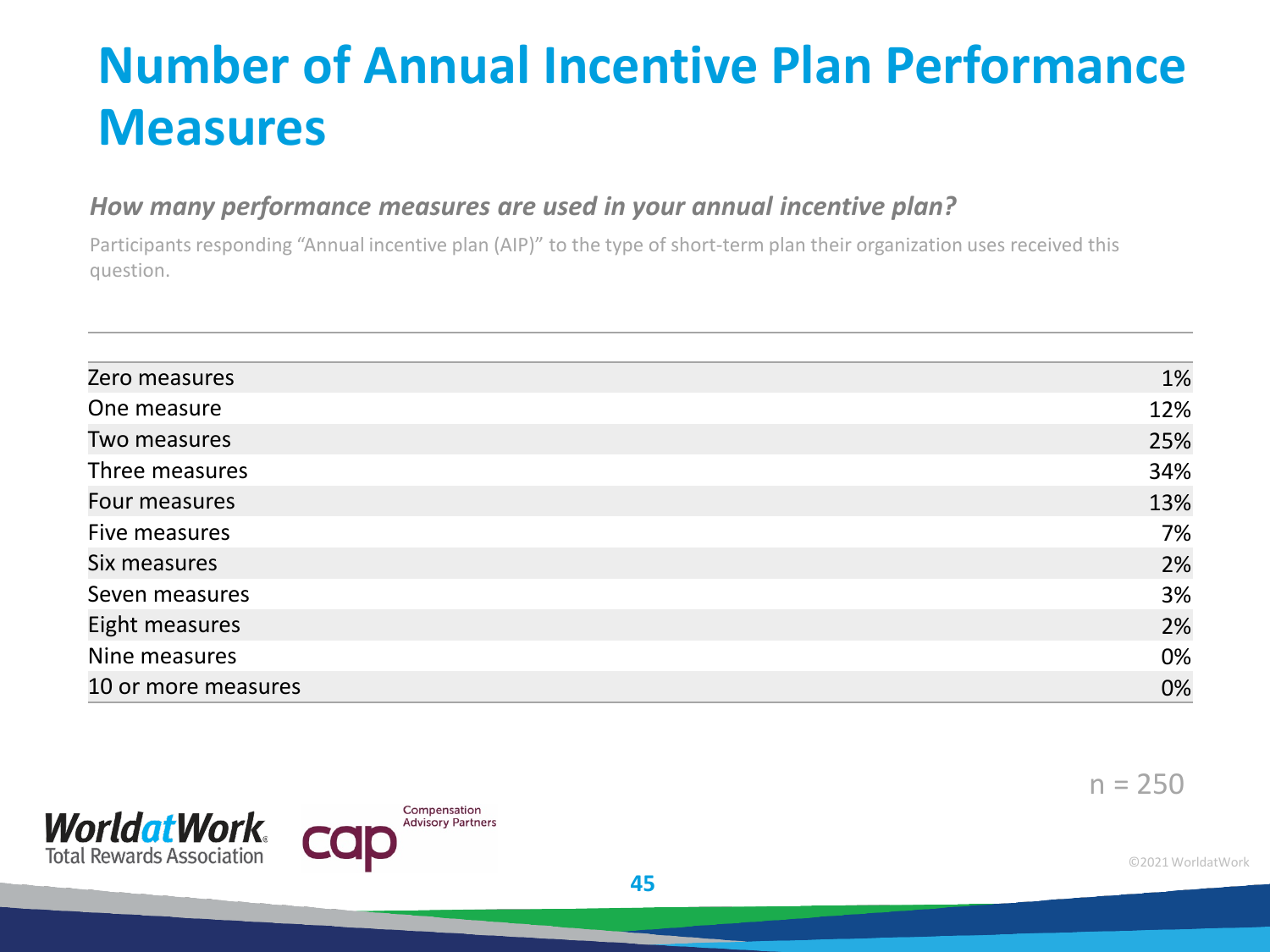### **Annual Incentive Plan Performance Measures Financial**

#### *Which of the following performance measures are used in your annual incentive plan? Please select all that apply.*

Participants responding "Annual incentive plan (AIP)" to the type of short-term plan their organization uses received this question.

| <b>Financial Objectives</b>                                                                       |     |
|---------------------------------------------------------------------------------------------------|-----|
| A profitability measure (net income, EBITDA, operating income, EBIT, earnings per<br>share (EPS)) | 74% |
| Revenue/revenue growth                                                                            | 44% |
| Cash flow/cash-flow growth                                                                        | 14% |
| A return measure (return on equity, assets or investment)                                         | 7%  |
| Economic profit                                                                                   | 4%  |
| Capital efficiency                                                                                | 3%  |
| Total shareholder return (stock price appreciation + dividends)                                   | 0%  |
| Other financial objectives                                                                        | 9%  |

*Note: Other financial objectives include administrative expenses, expense management, annual recurring revenue, cash burn, capacity costs, units sold, new revenue, re-signing of sponsors, compensation expense, and working capital.* 



 $n = 250$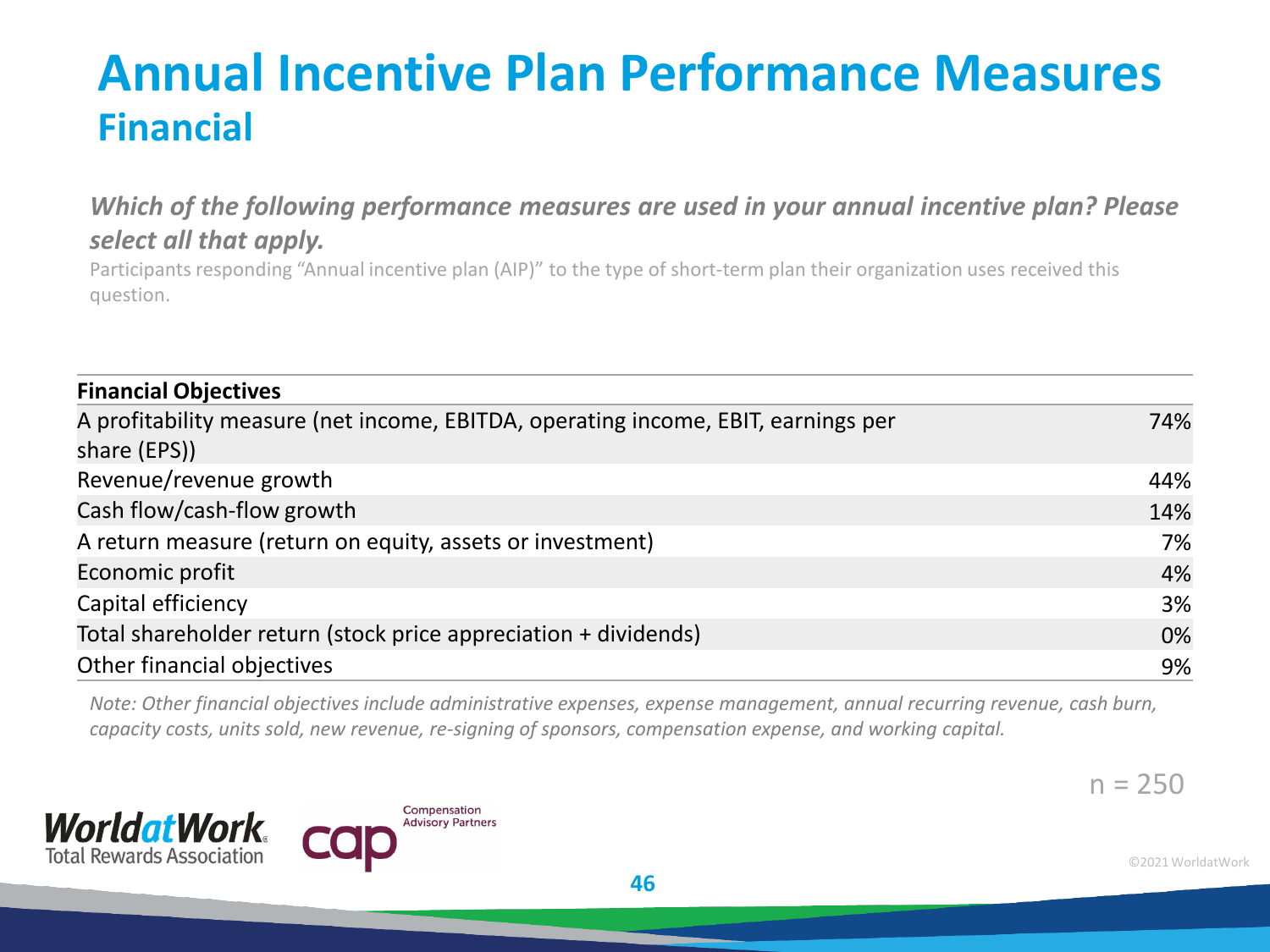### **Annual Incentive Plan Performance Measures Operational**

#### *Which of the following performance measures are used in your annual incentive plan? Please select all that apply.*

Participants responding "Annual incentive plan (AIP)" to the type of short-term plan their organization uses received this question.

| <b>Operational Objectives</b> |     |  |
|-------------------------------|-----|--|
| Efficiency                    | 11% |  |
| Quality/defects               | 11% |  |
| Cost reduction/savings        | 10% |  |
| Volume/orders                 | 8%  |  |
| Other operational objectives  | 7%  |  |

*Note: Other operational objectives include attainment of corporate and strategic goals, food safety, departmental performance, team-based goals, same store sales, research and development, market share, and risk management.* 

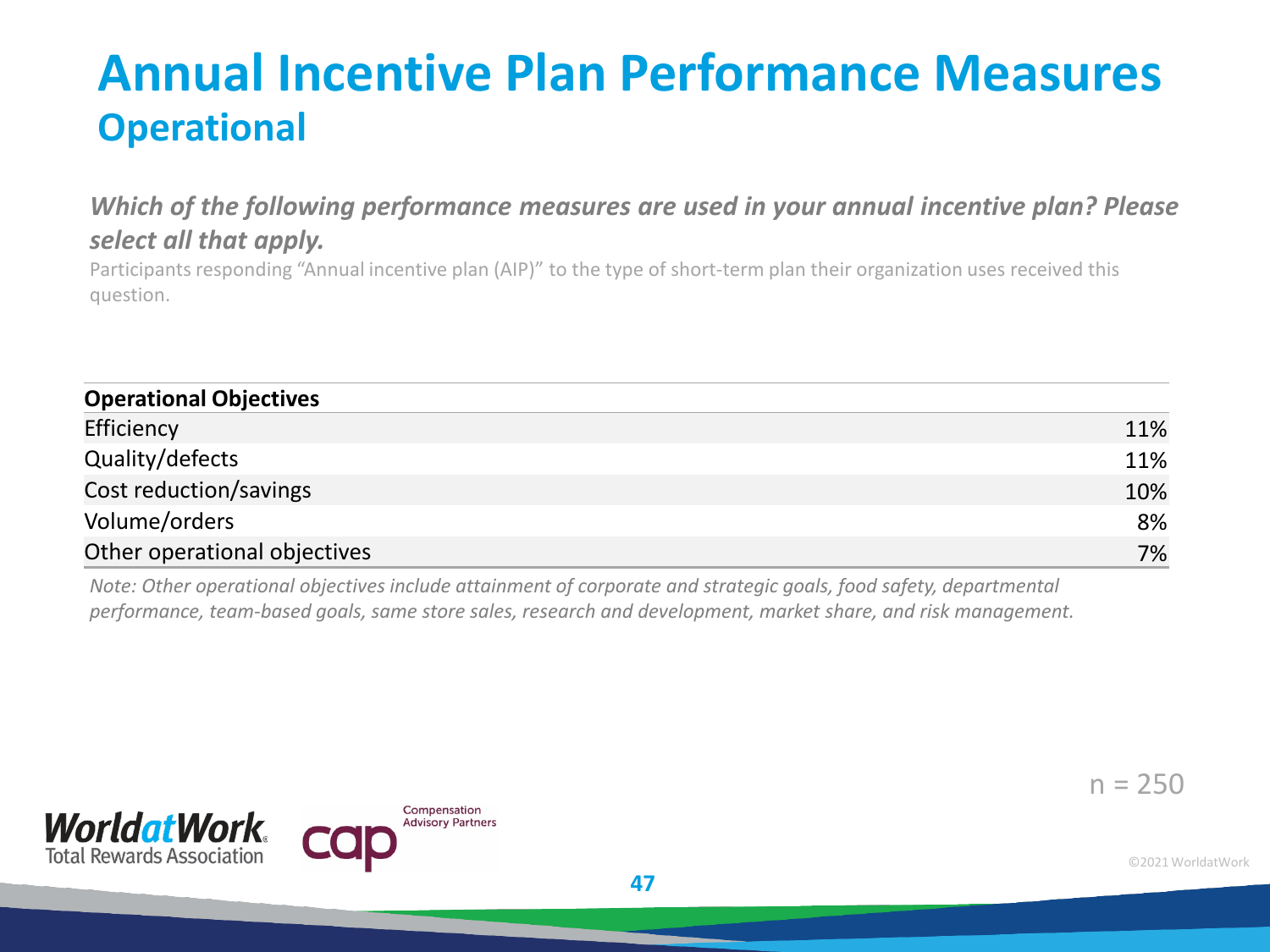### **Annual Incentive Performance Measures Environmental, Social, Governance (ESG) and Individual**

#### *Which of the following performance measures are used in your annual incentive plan? Please select all that apply.*

Participants responding "Annual incentive plan (AIP)" to the type of short-term plan their organization uses received this question.

| <b>Environmental, Social Governance (ESG) and Individual Performance Objectives</b> |     |
|-------------------------------------------------------------------------------------|-----|
| Customer measures (service, satisfaction, retention, new customers)                 | 16% |
| Safety/occupational injury                                                          | 10% |
| Employee measures (satisfaction/engagement/culture)                                 | 8%  |
| Diversity, equity and inclusion                                                     | 4%  |
| Environmental                                                                       | 3%  |
| Other ESG objectives                                                                | 2%  |

| Individual Performance (including performance rating, achievement of goals, other) | 66% |
|------------------------------------------------------------------------------------|-----|
|------------------------------------------------------------------------------------|-----|





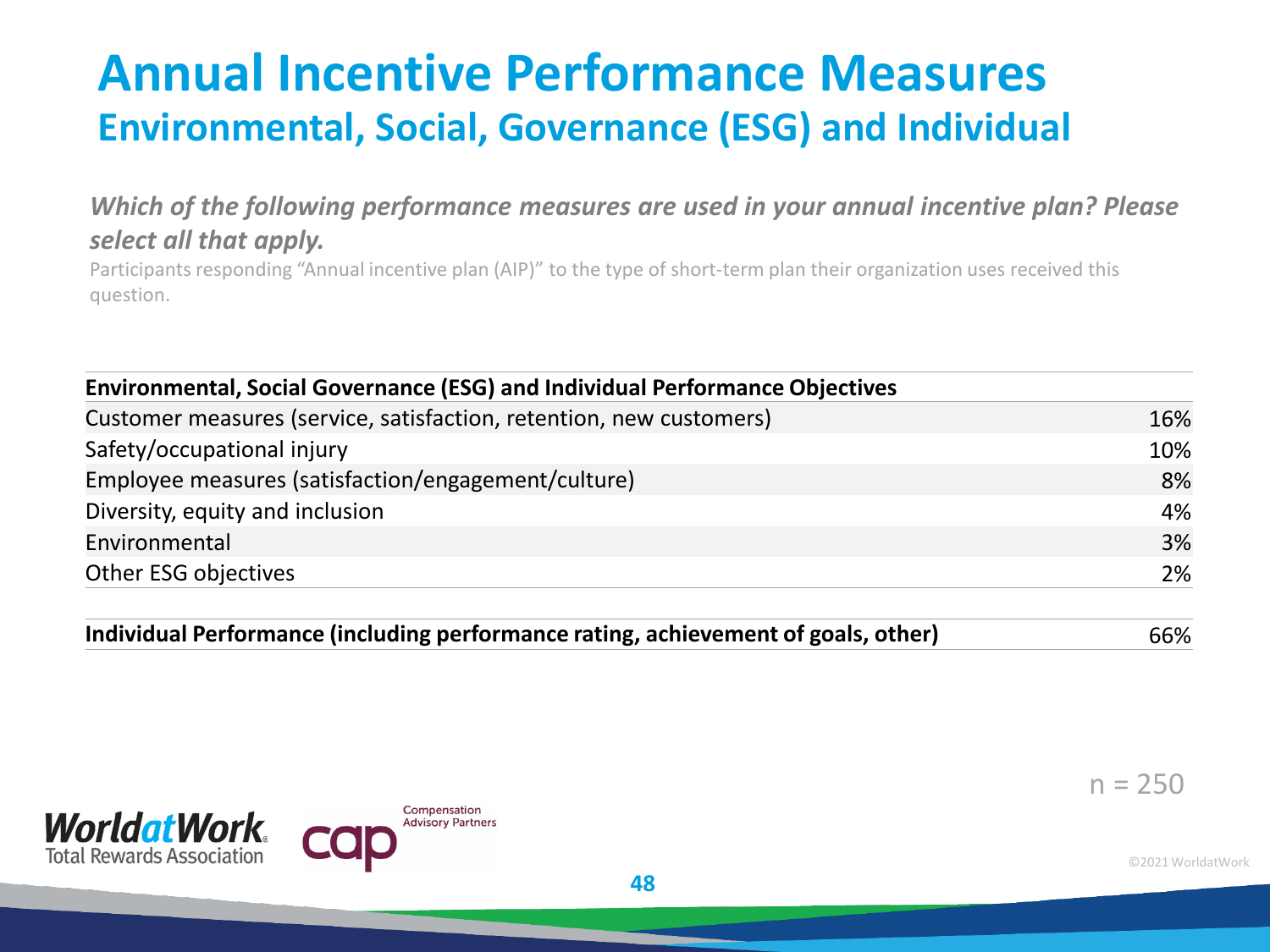### **Annual Incentive Plan Discretion**

#### *How much does supervisor discretion or subjectivity play a role in your incentive program?*

Participants responding "Annual incentive plan (AIP)" to the type of short-term plan their organization uses received this question.

| Significantly      | 14% |
|--------------------|-----|
| Somewhat           | 34% |
| To a lesser degree | 24% |
| Not at all         | 27% |

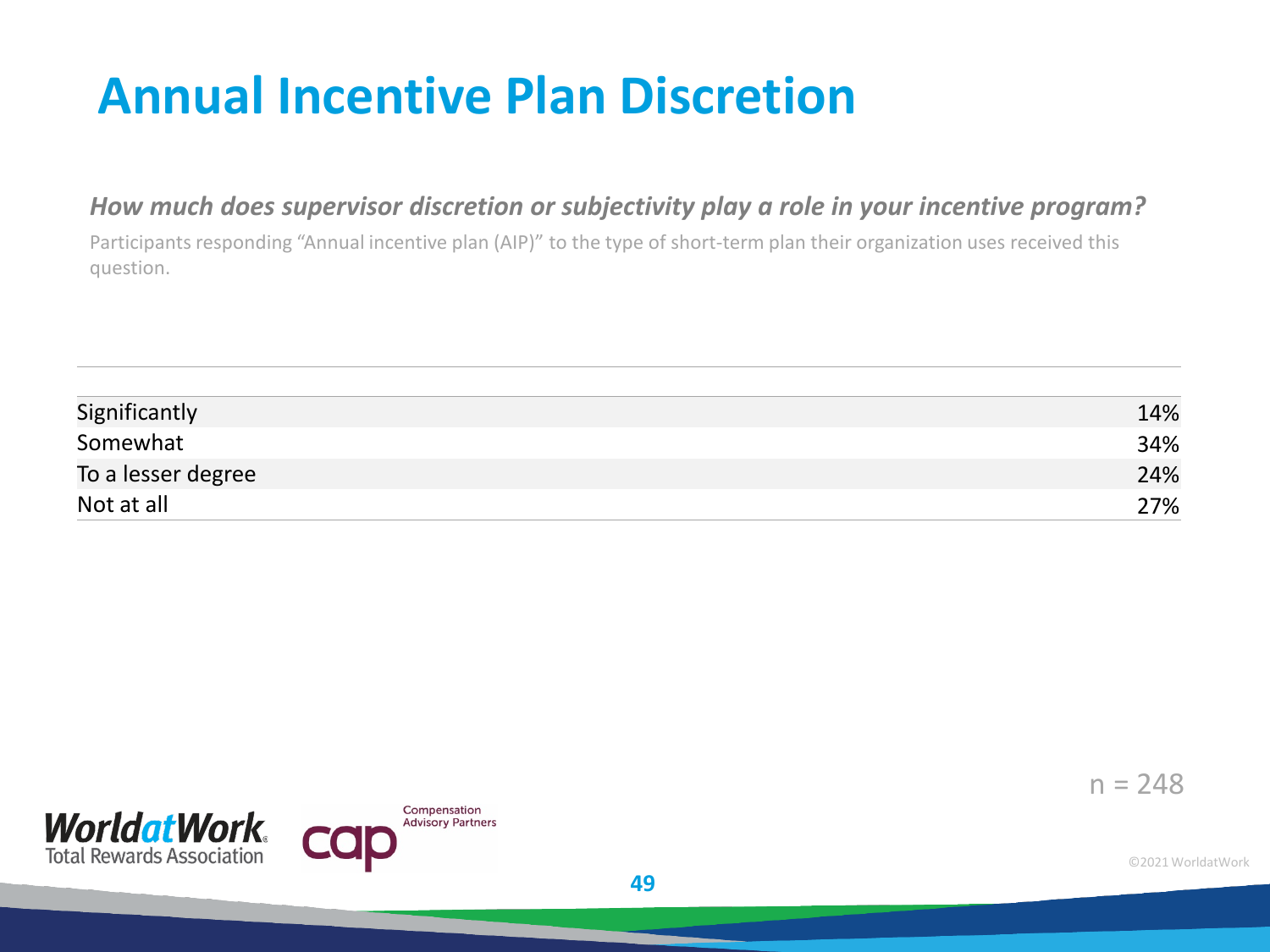### **Annual Incentive Plan Funding**

#### *How is your incentive plan funded?*

Participants responding "Annual incentive plan (AIP)" to the type of short-term plan their organization uses received this question.

| Corporate-level financial hurdle or formula         | 61% |
|-----------------------------------------------------|-----|
| Sum of individual targets                           | 11% |
| Division- or unit-level financial hurdle or formula | 11% |
| Sum of individual targets with funding hurdle       | 7%  |
| Discretionary                                       | 7%  |
| Other                                               | 4%  |

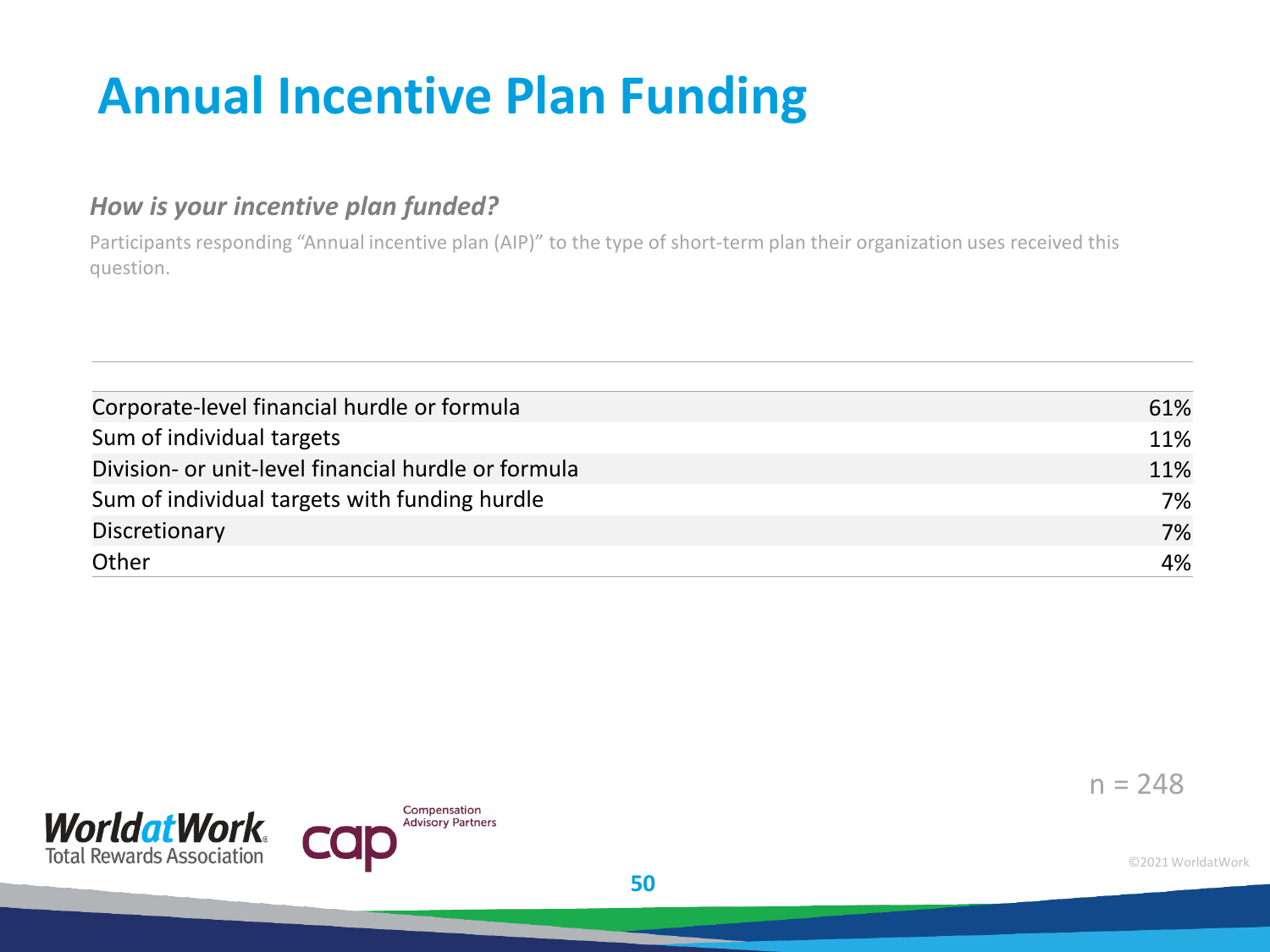### **Annual Incentive Plan Clawback Policy**

#### *Are payments made under an annual incentive plan subject to a clawback policy?*

Participants responding "Annual incentive plan (AIP)" to the type of short-term plan their organization uses received this question.

| <b>No</b>                                                                   | 85% |
|-----------------------------------------------------------------------------|-----|
| Yes, for either violations of our code of conduct or financial restatements | 7%  |
| Yes, for financial restatements                                             | 4%  |
| Yes, for violations of our code of conduct                                  | 4%  |





Click to view definitions.

**51**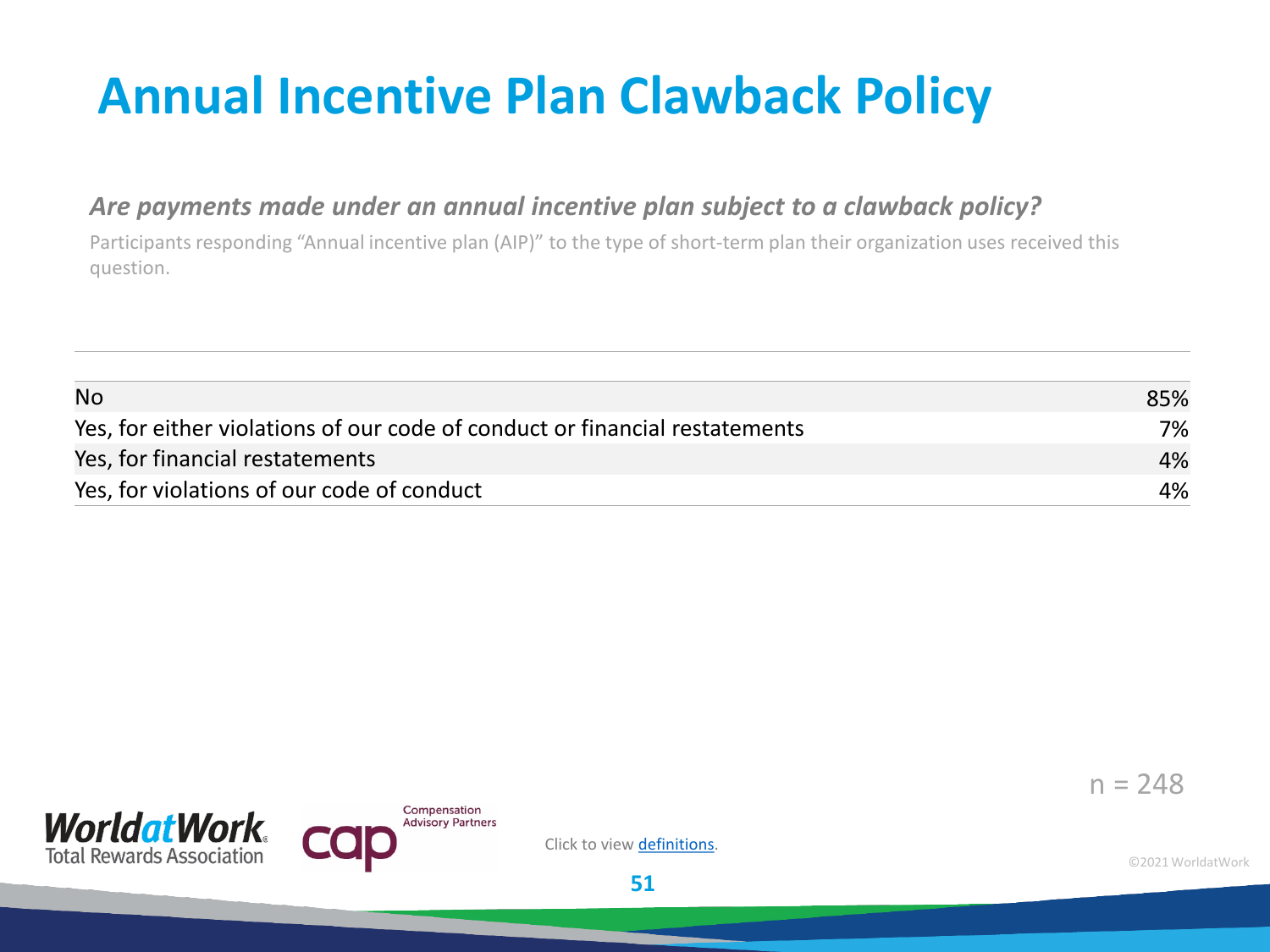### **Long-Term Incentive Prevalence**

*Does your organization have a long-term incentive plan?*

| Yes       | 51% |
|-----------|-----|
| <b>No</b> | 49% |

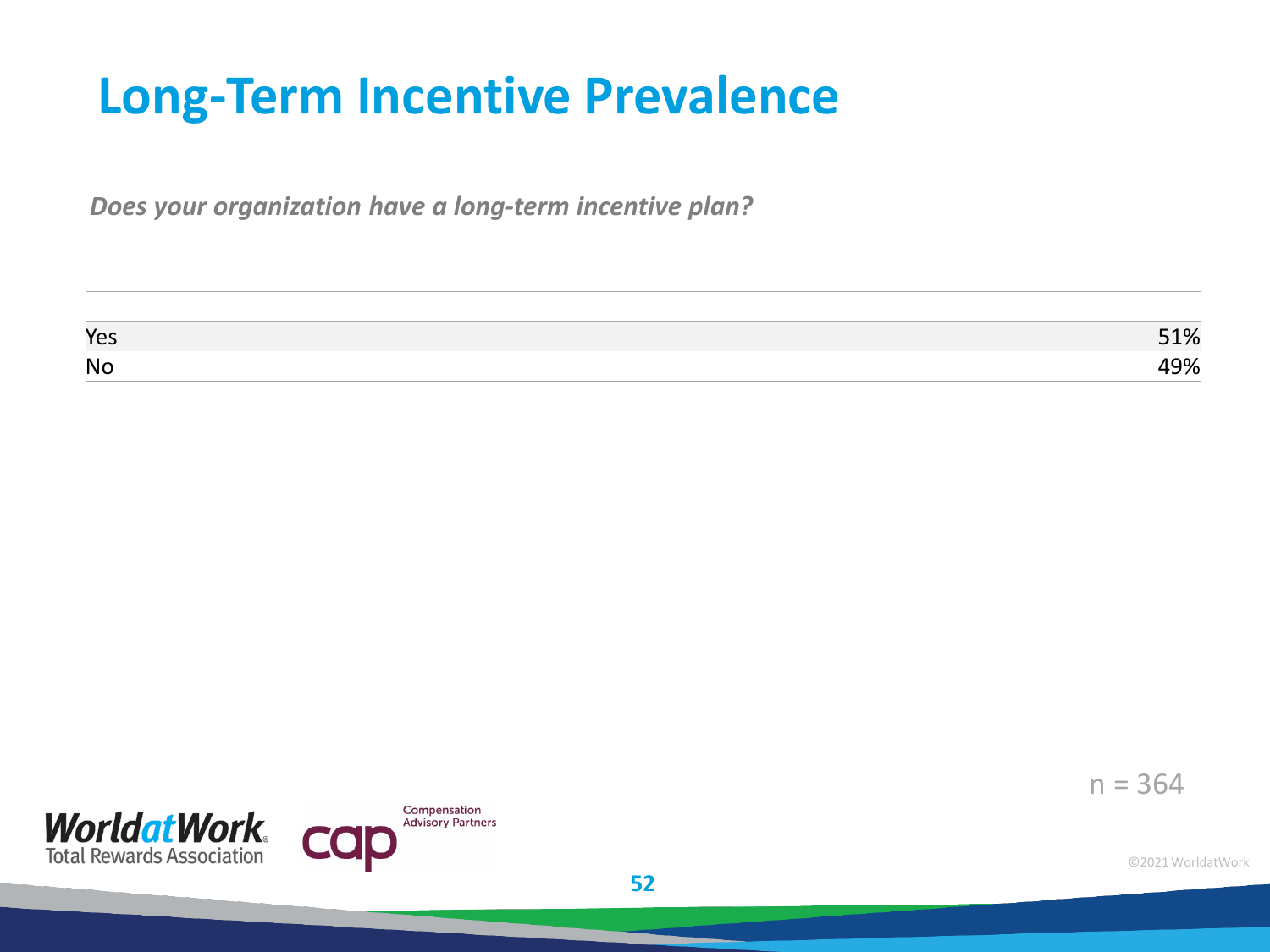### **Types of Long-Term Incentives**

*What type(s) of long-term incentive programs does your organization offer? Please select all that apply.* 

| 50% |
|-----|
| 38% |
| 16% |
| 42% |
| 26% |
| 26% |
| 22% |
| 19% |
| 8%  |
| 17% |
| 4%  |
|     |



**WorldatWork Total Rewards Association** 



Click to view definitions.

©2021 WorldatWork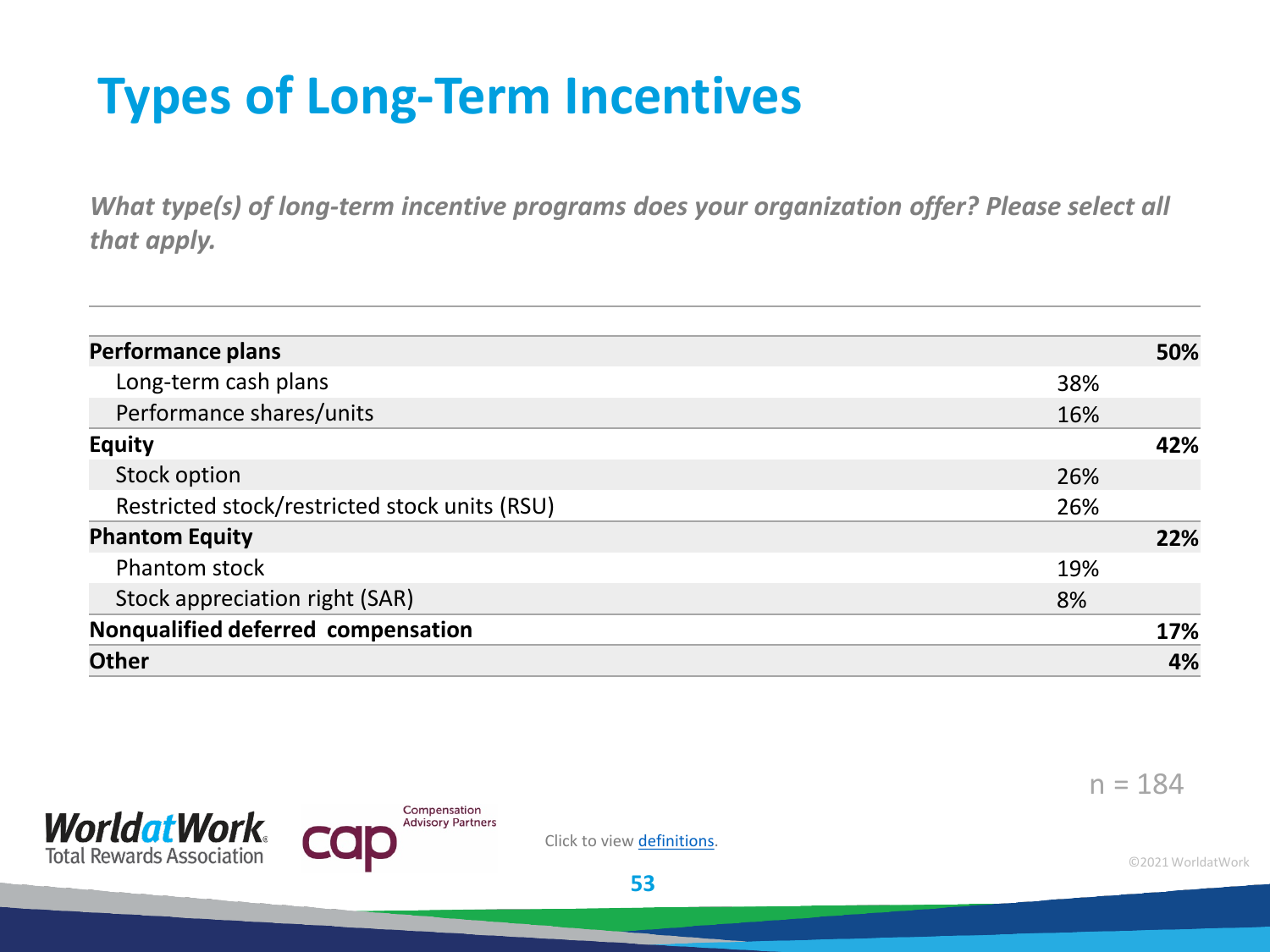### **Changes to Long-Term Incentive Plan for 2021**

*Did your organization add or modify a long-term incentive plan for 2021?*

| Yes       | 14% |
|-----------|-----|
| <b>No</b> | 86% |



 $n = 184$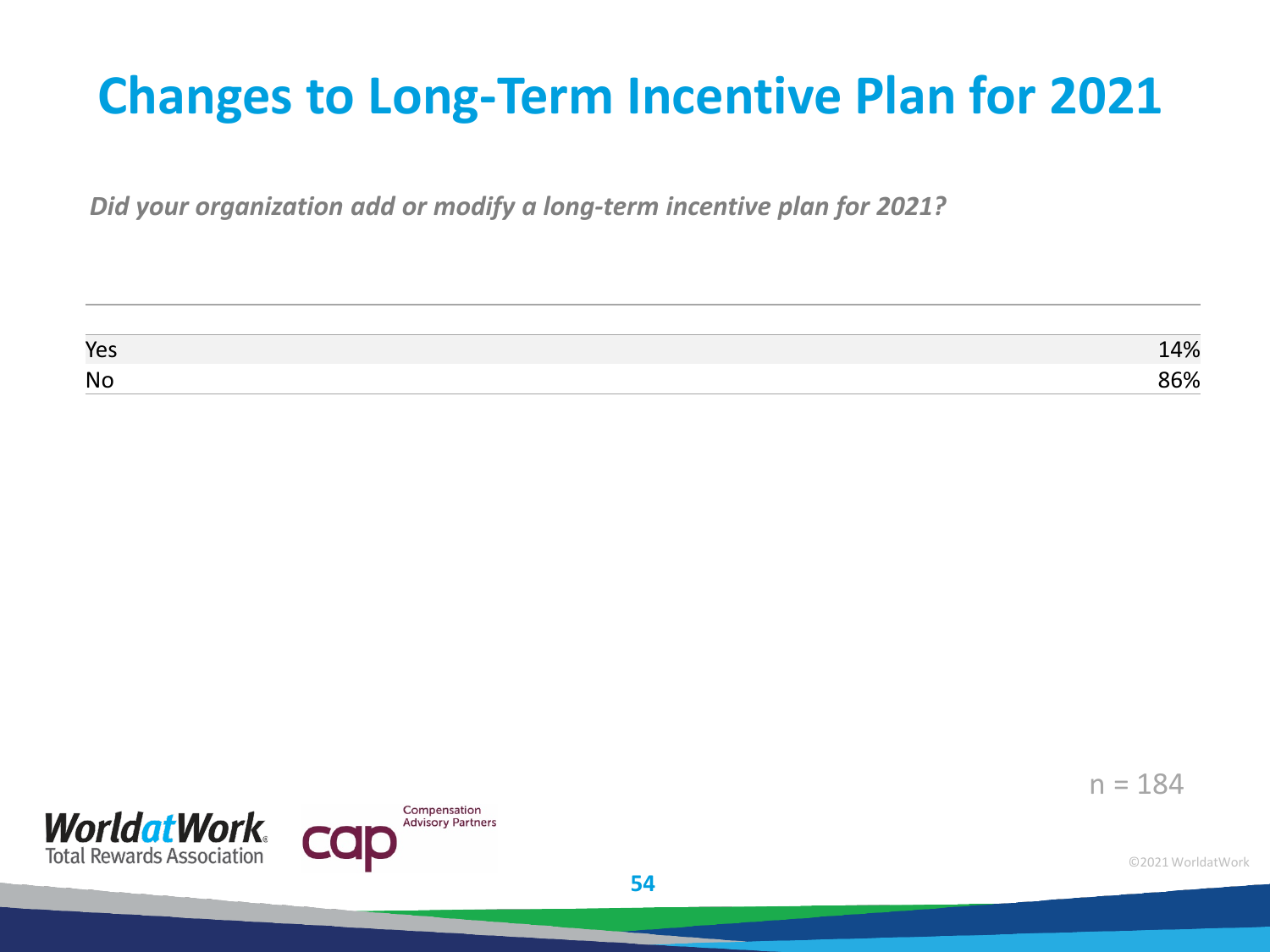### **Long-Term Incentive Objectives**

*What are the top three objectives of your long-term incentive programs?* 

| Align employee rewards with long-term organization goals    | 73% |
|-------------------------------------------------------------|-----|
| Reward employees                                            | 37% |
| To be competitive with other employers                      | 32% |
| Reduce employee turnover and improve retention              | 31% |
| Focus employees on specific long-term goals                 | 29% |
| Share the organization's financial success with employees   | 28% |
| Promote employee ownership                                  | 19% |
| Recruit qualified employees                                 | 15% |
| Provide participants with a wealth-accumulation opportunity | 13% |
| Other                                                       | 3%  |
|                                                             |     |

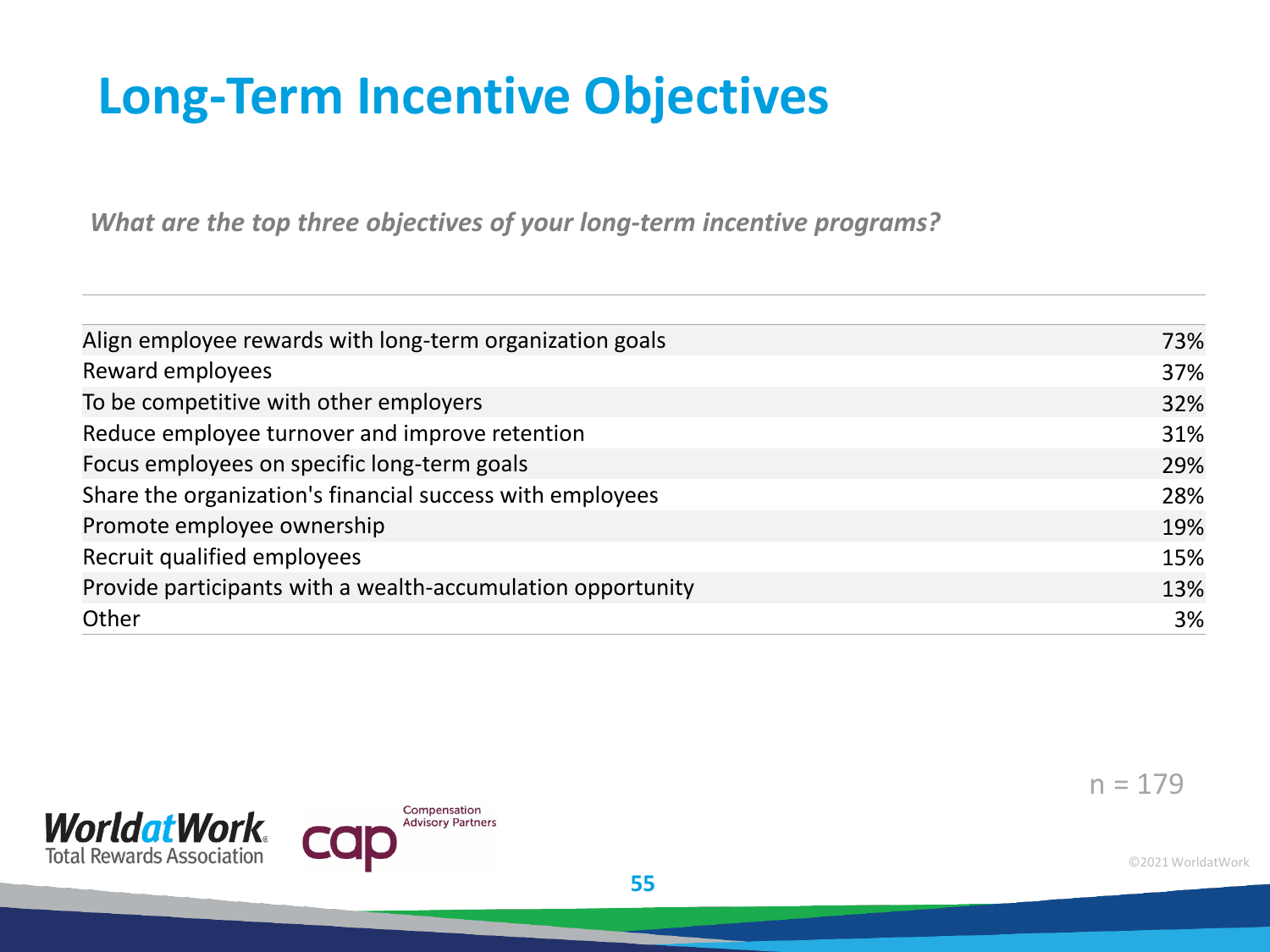### **Number of Long-Term Incentive Vehicles**

*How many long-term incentive vehicles does your organization have?*

| One          | 60% |
|--------------|-----|
| Two          | 27% |
| Three        | 12% |
| Four or more | 1%  |



 $n = 179$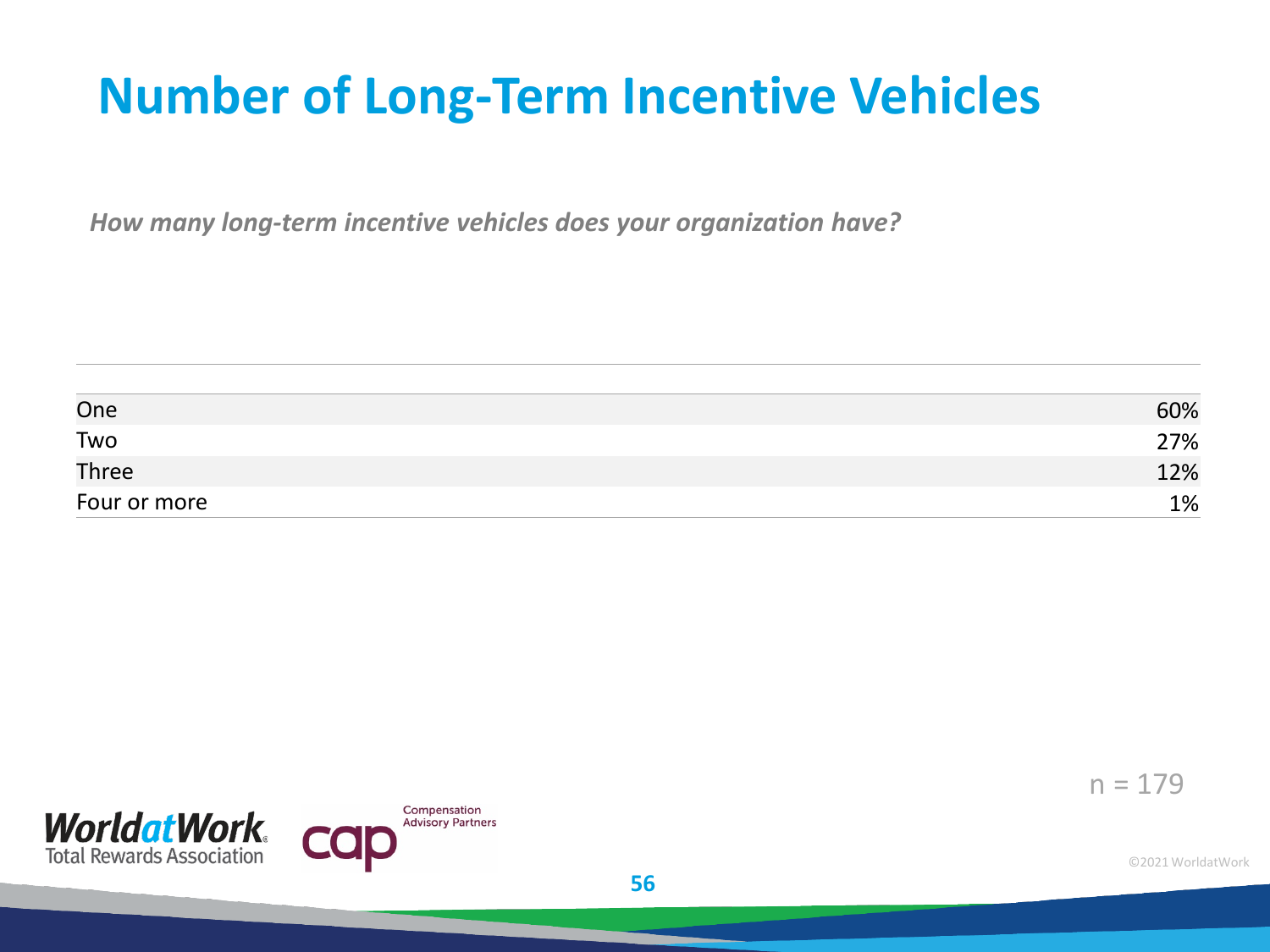### **Type of Long-Term Incentive Awards**

*Are your long-term incentive awards time-based or performance based?*

| Combination of time and performance | 58% |
|-------------------------------------|-----|
| All time based                      | 32% |
| All performance based               | 11% |



 $n = 179$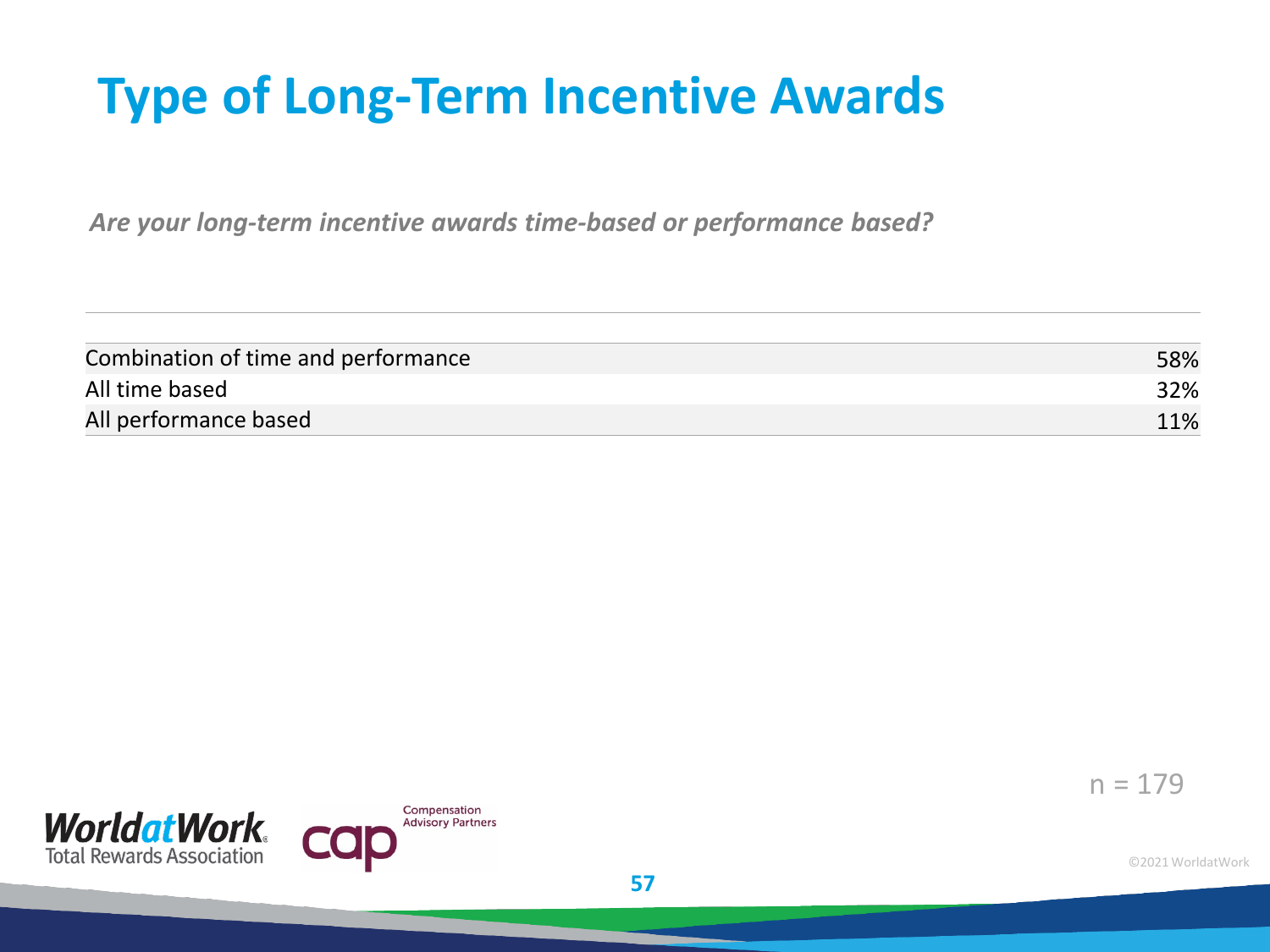### **Long-Term Incentive Eligibility**

*Please indicate which positions are eligible to receive long-term incentive awards.* 

| CEO only                           | 2%  |
|------------------------------------|-----|
| CEO and direct reports only        | 12% |
| All executives/officers and above  | 63% |
| All managers/supervisors and above | 8%  |
| All exempt salaried and above      | 3%  |
| All employees                      | 11% |

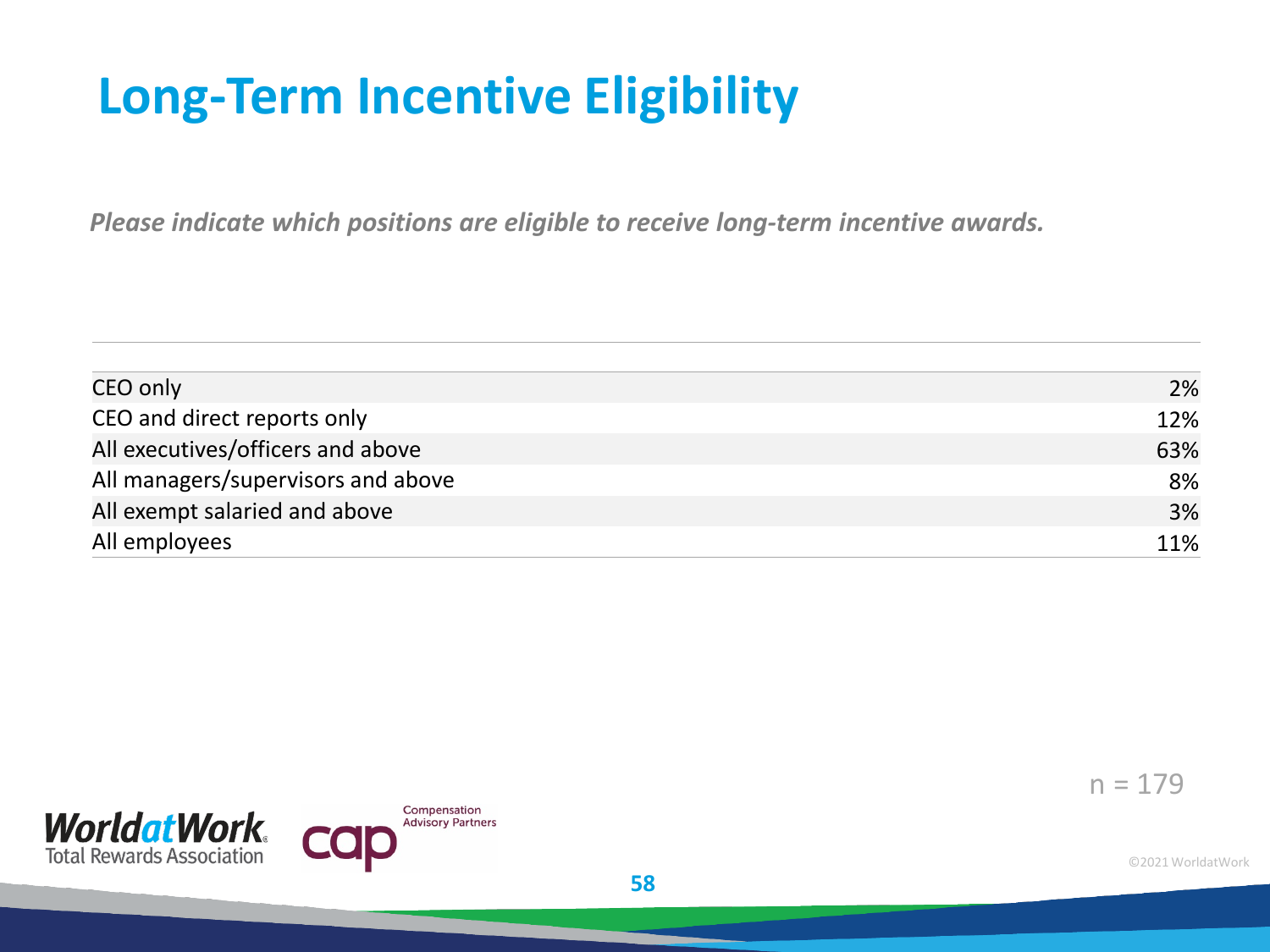### **Long-Term Incentive Target Opportunity**

*What is your target long-term incentive award opportunity, as a percentage of salary, for the following positions?*

|                                    |                          | <b>Award Opportunity</b> |             |  |
|------------------------------------|--------------------------|--------------------------|-------------|--|
|                                    | 25 <sub>th</sub>         | <b>Median</b>            | <b>75th</b> |  |
| CEO (n=89)                         | 50%                      | 100%                     | 200%        |  |
| CEO's direct reports (n=95)        | 40%                      | 50%                      | 100%        |  |
| Other executives/officers (n=81)   | 25%                      | 30%                      | 50%         |  |
| Managers/supervisors (n=20)        |                          | <b>Insufficient Data</b> |             |  |
| Exempt salaried (n=11)             | <b>Insufficient Data</b> |                          |             |  |
| Nonexempt salaried or hourly (n=8) | <b>Insufficient Data</b> |                          |             |  |

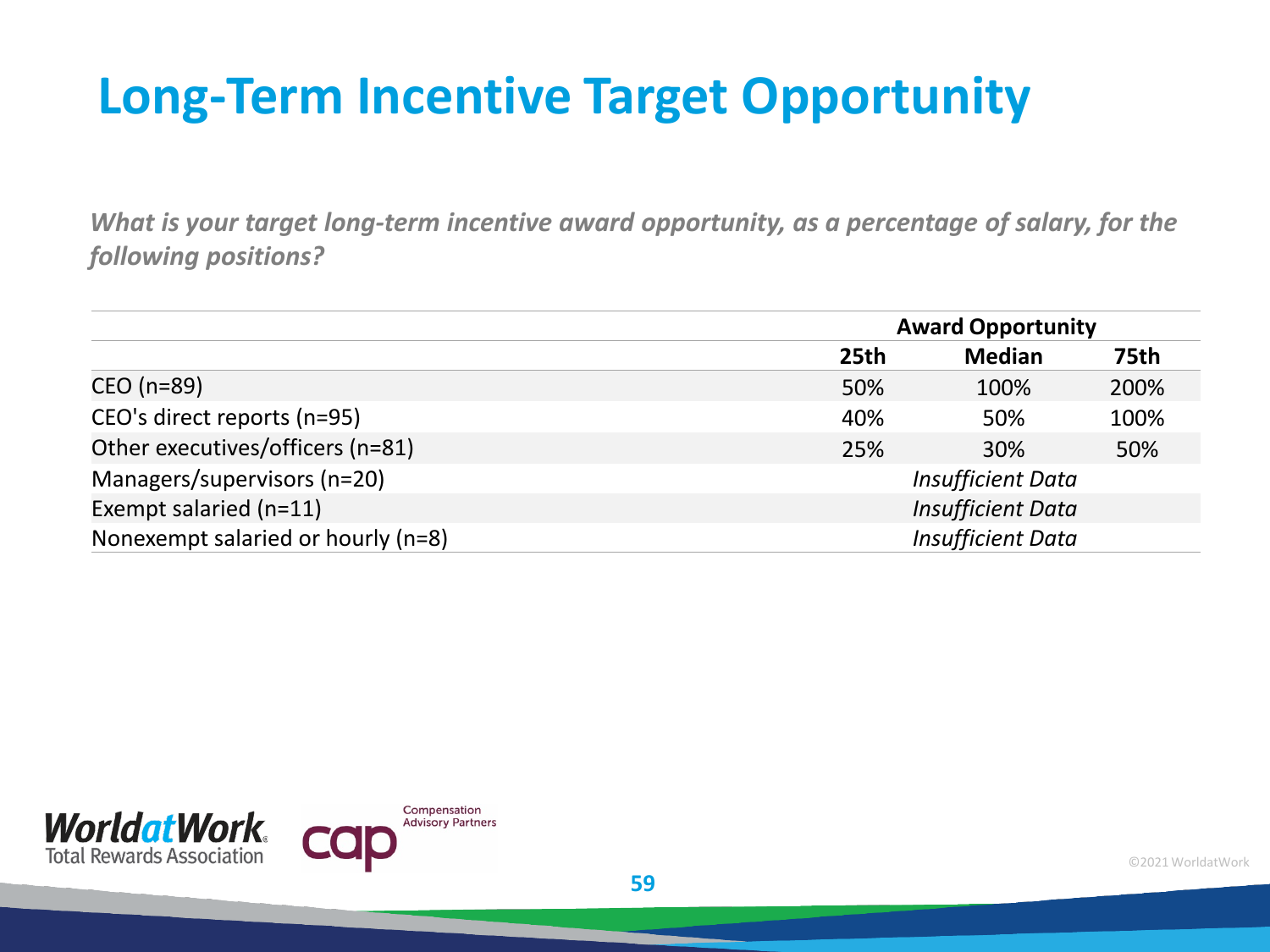### **Economic Value Sharing Through Executive Long-Term Incentives**

*What is the percentage of total economic value that company owners share with executives and employees through long-term incentives?* 

| 0%             | 24% |
|----------------|-----|
| 0.01% to 4.99% | 21% |
| 5% to 9.99%    | 20% |
| 10% to 14.99%  | 17% |
| 15% to 19.99%  | 5%  |
| 20% to 24.99%  | 4%  |
| More than 25%  | 10% |

**60**

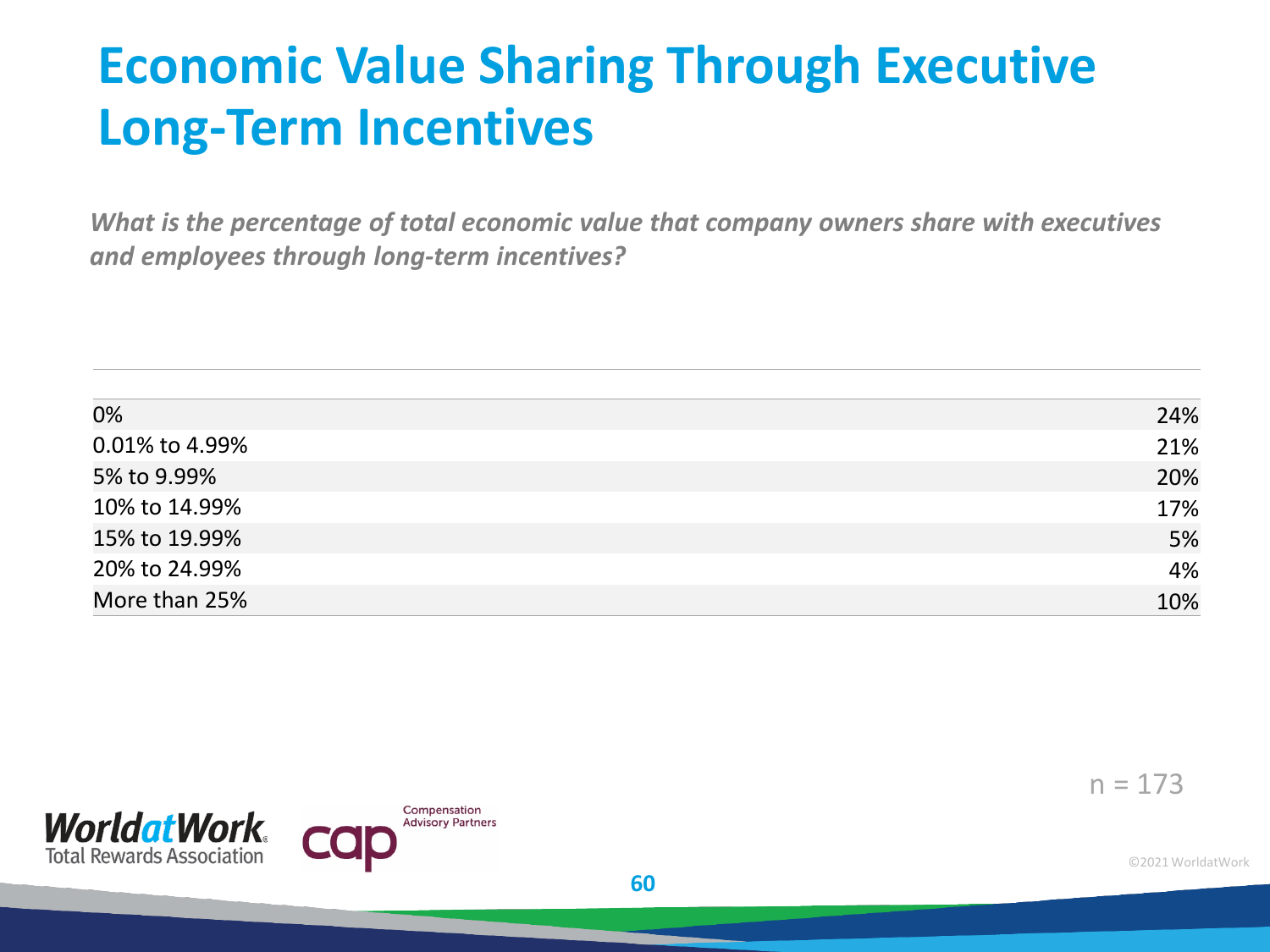### **Long-Term Incentive Grant Frequency**

*What is the typical grant frequency of long-term incentive awards?*

| Annually                | 62% |
|-------------------------|-----|
| Every two years         | 2%  |
| Every three years       | 12% |
| At hire/promotion       | 12% |
| Special one-time grants | 9%  |
| Other                   | 4%  |

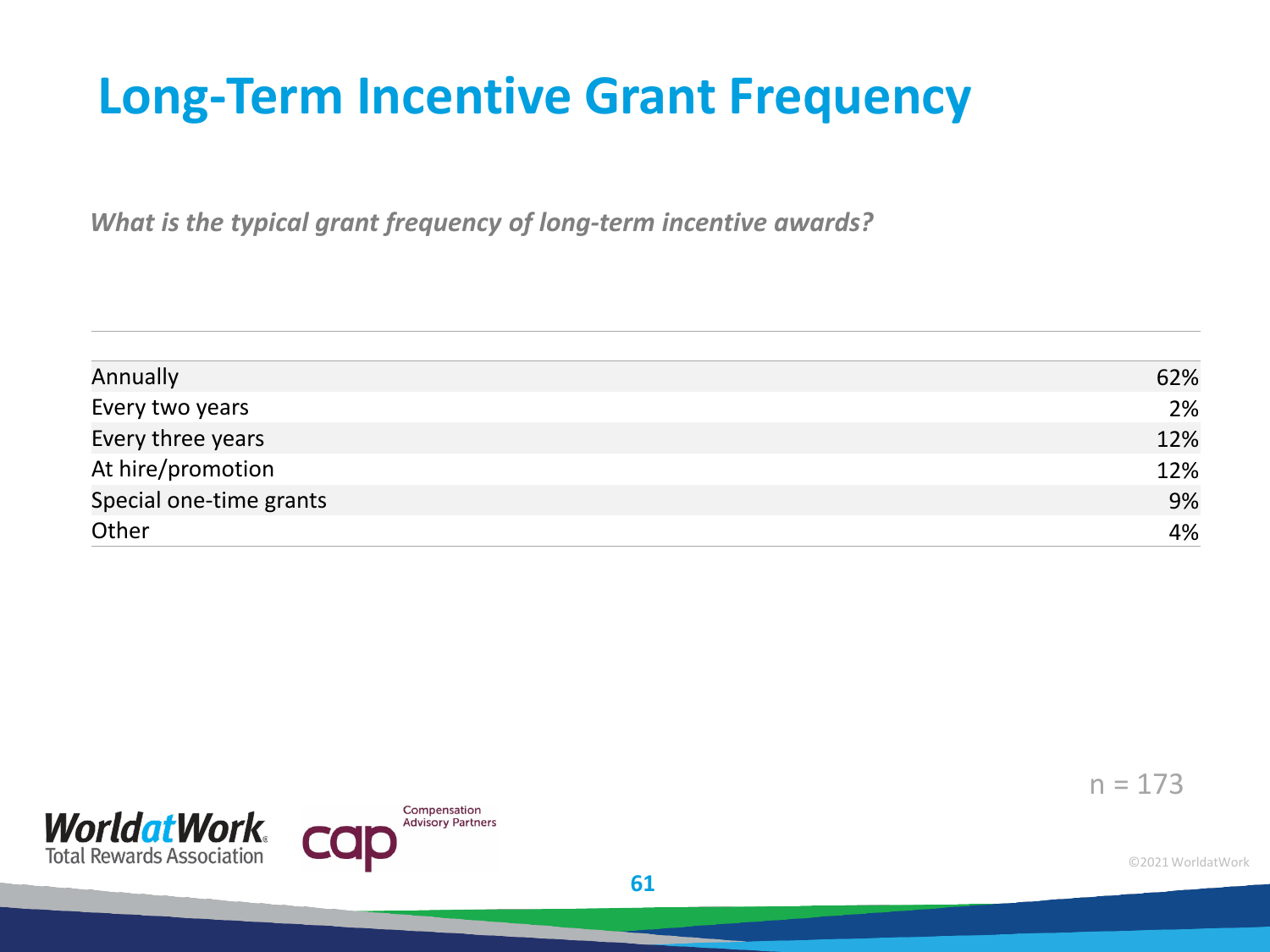### **Long-Term Incentive Vesting/Performance Period**

*What is the most common vesting and/or performance period for your organization's longterm incentive awards?*

| At grant/no vesting | 9%  |
|---------------------|-----|
| One year            | 5%  |
| Two years           | 3%  |
| Three years         | 49% |
| Four years          | 17% |
| Five or more years  | 15% |
| Other               | 4%  |

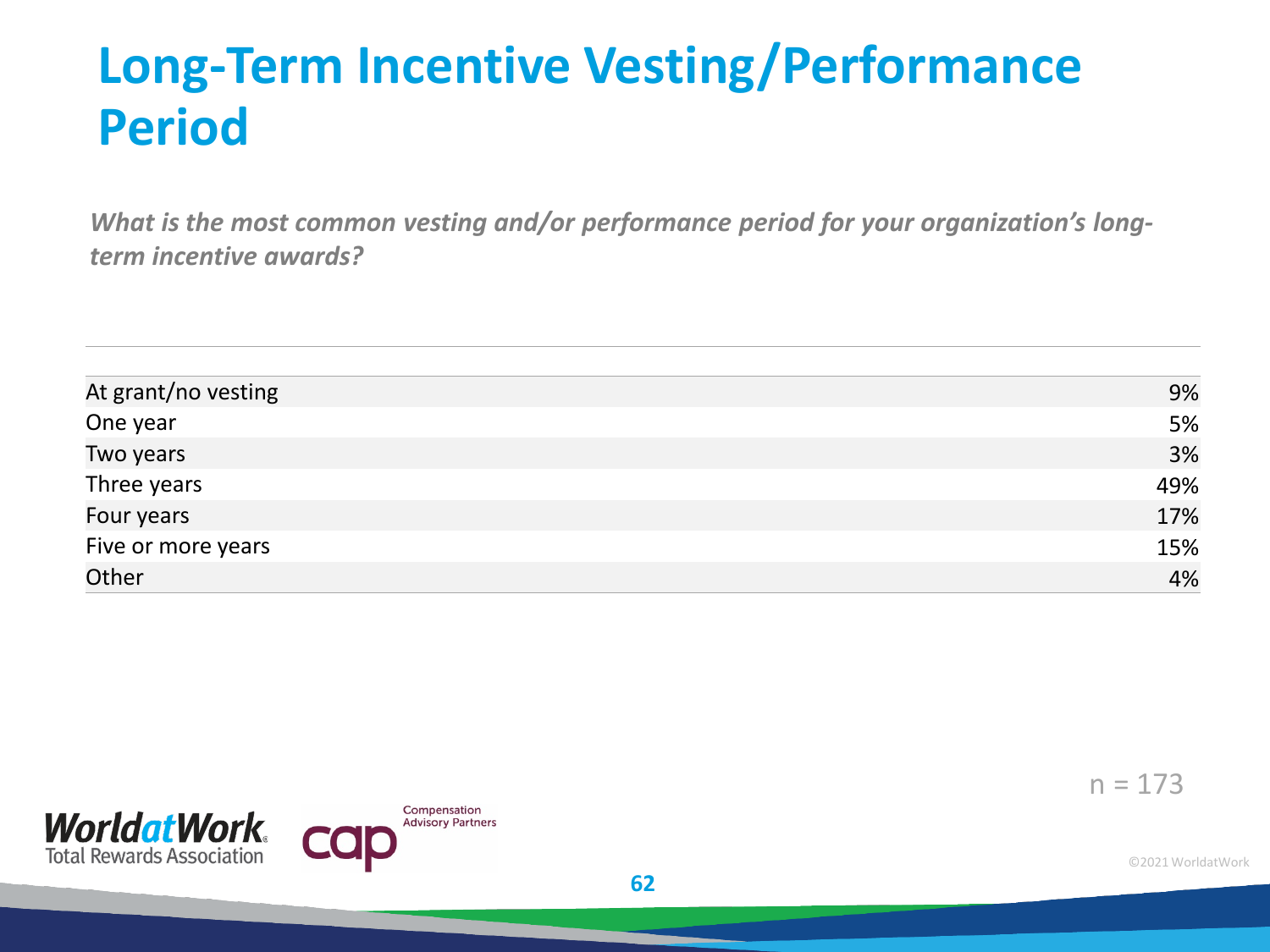### **Long-Term Incentive Performance Measures**

*What are the performance measures used to determine the number or shares or units, or the amount of cash earned? Please select all that apply.*

Participants responding "Long-term cash plans" or "Performance shares/units" to the type of long-term plan their organization uses received this question.

| A profitability measure (earnings per share (EPS), net income, operating income/EBIT, EBITDA,<br>etc.) | 69% |
|--------------------------------------------------------------------------------------------------------|-----|
| Annual sales/revenue                                                                                   | 24% |
| Strategic measure (e.g. growth in channel, product line, geography)                                    | 19% |
| A return measure (return on equity, assets or investment)                                              | 19% |
| Cash flow                                                                                              | 11% |
| Total shareholder return (TSR)                                                                         | 9%  |
| Economic profit or similar                                                                             | 6%  |
| Environmental, social or governance (ESG) measure, except for DE&I                                     | 4%  |
| Target stock price                                                                                     | 6%  |
| Diversity, equity and inclusion (DE&I) measure                                                         | 1%  |
| Other                                                                                                  | 19% |

*Note: Other performance measures include discretionary, human resource goals, technology goals, community goals, annual appraised value of the business, customer service, selling/general/administrative expenses, product diversity, performance to peer performance, portfolio risk, employee engagement, growth in number of customers.*





 $n = 86$ 

©2021 WorldatWork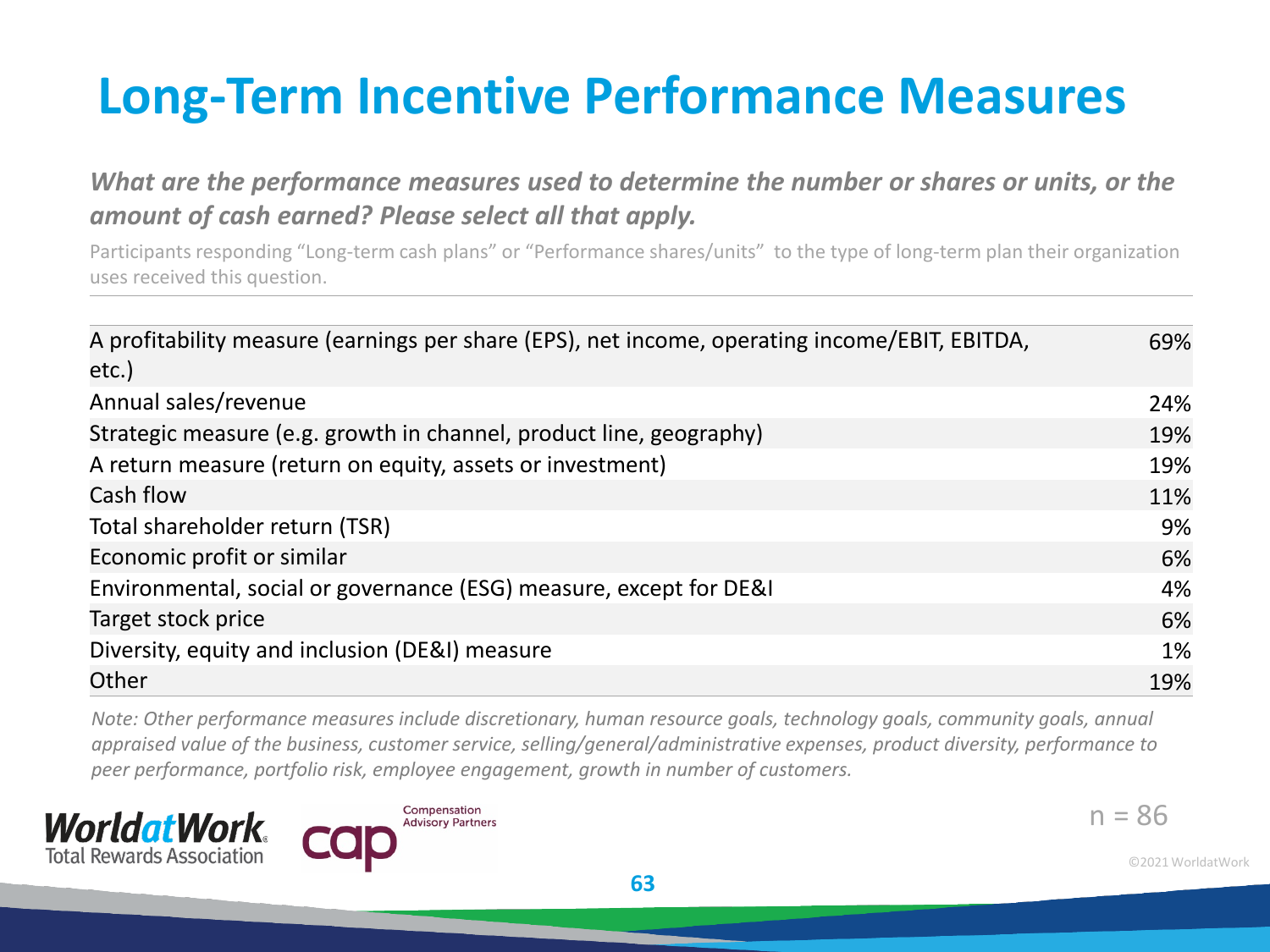### **Prevalence of Targets, Thresholds, and Maximums in Performance Awards**

#### *Do your performance awards specify threshold, target and/or maximum awards for participants?*

Participants responding "Long-term cash plans" or "Performance shares/units" to the type of long-term plan their organization uses received this question.

| <b>Threshold Specified</b> | 65% |
|----------------------------|-----|
| <b>Target Specified</b>    | 84% |
| Maximum Specified          | 69% |



 $n = 86$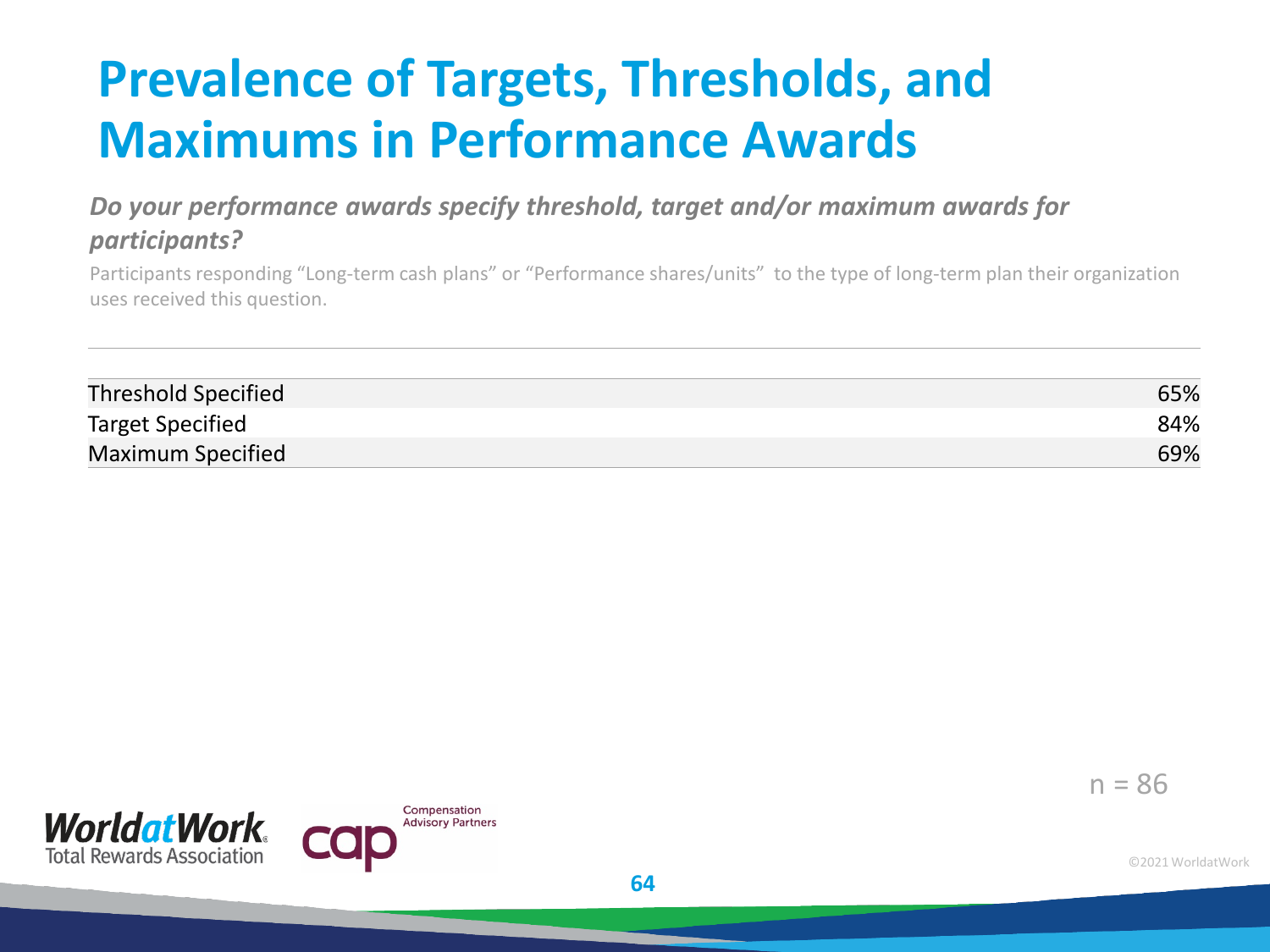### **Performance Award Threshold Payout Level**

#### *What is your threshold payout level for performance awards?*

Participants responding "Long-term cash plans" or "Performance shares/units" to the type of long-term plan their organization uses received this question.

| Less than 25% of target       | 9%  |
|-------------------------------|-----|
| 25% of target                 | 11% |
| Between 26% and 49% of target | 2%  |
| 50% of target                 | 30% |
| Between 51% and 74% of target | 2%  |
| 75% of target                 | 11% |
| Greater than 75% of target    | 20% |
| No threshold in the plan      | 11% |
| Other                         | 5%  |

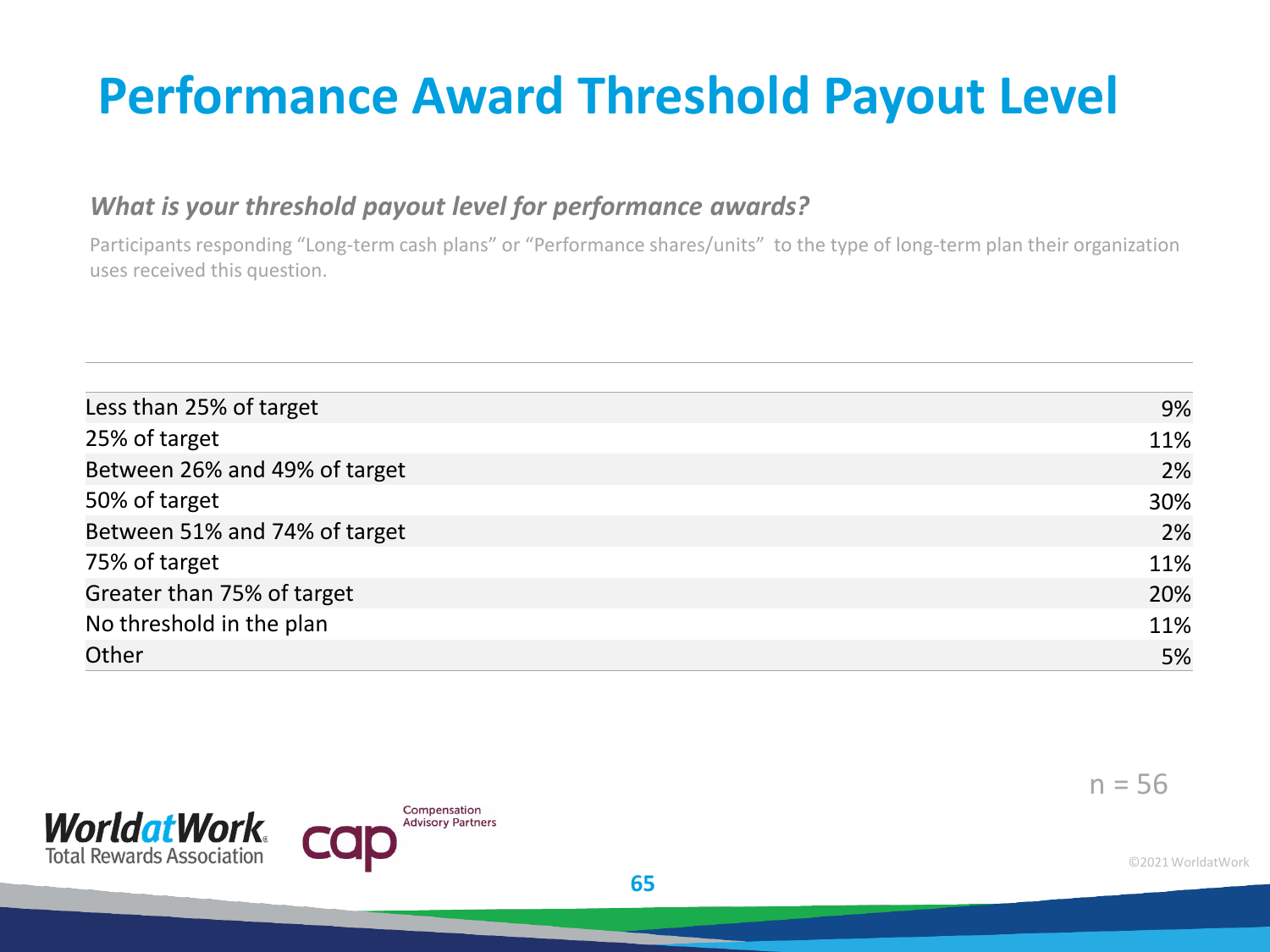### **Performance Award Maximum Payout Level**

#### *What is your maximum payout level for performance awards?*

Participants responding "Long-term cash plans" or "Performance shares/units" to the type of long-term plan their organization uses received this question.

| The target is the same as the maximum | 7%  |
|---------------------------------------|-----|
| Less than 125% of target              | 3%  |
| 125% of target                        | 5%  |
| Between 126% and 149% of target       | 0%  |
| 150% of target                        | 20% |
| Between 151% and 199% of target       | 9%  |
| 200% of target                        | 44% |
| Between 201% and 249% of target       | 3%  |
| 250% of target                        | 0%  |
| Between 251% and 299% of target       | 0%  |
| 300% of target                        | 7%  |
| Greater than 300% of target           | 0%  |
| No maximum in the plan                | 0%  |
| Other                                 | 2%  |
|                                       |     |



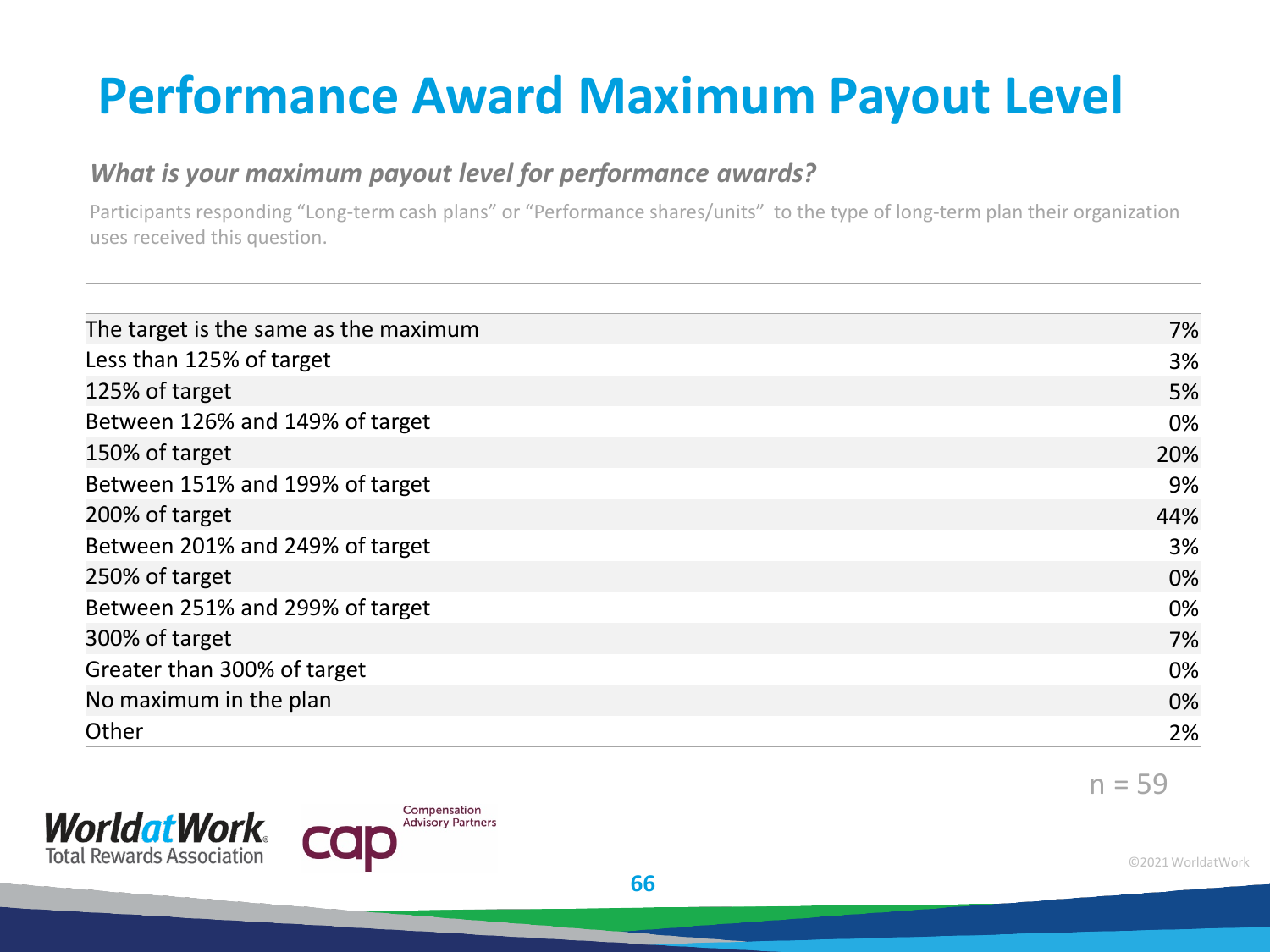# **Definitions**

# **WorldatWork** COD



Compensation **Advisory Partners**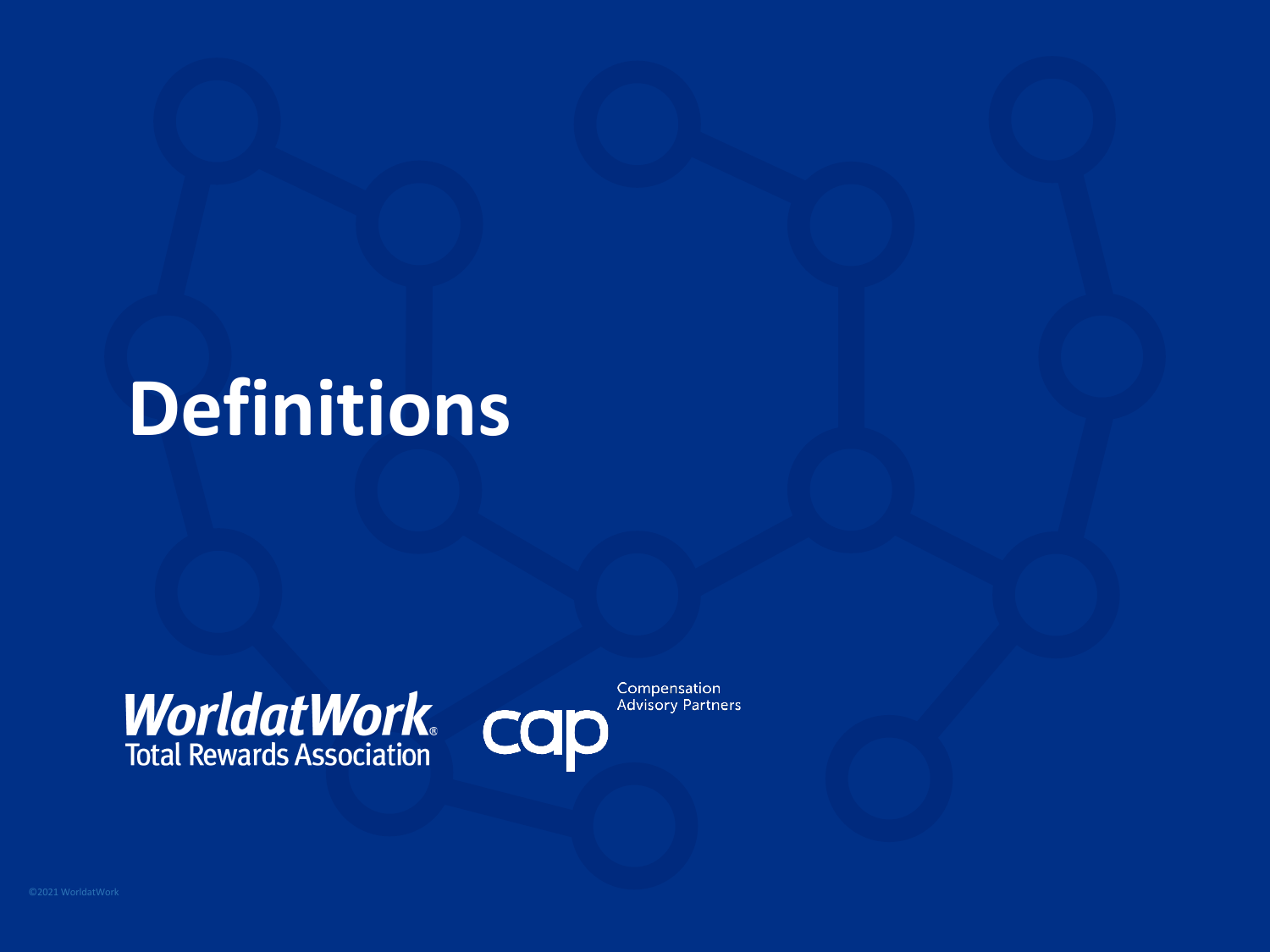### **Definitions**

- **Annual incentive plan (AIP):** Pay plan that is designed to reward the accomplishment of specific results. Rewards usually are tied to expected results identified at the beginning of the performance cycle. In contrast to discretionary bonus plans, they are not primarily discretionary, but may have a discretionary component.
- **Clawback policy:** A provision in which incentives already paid must be returned to the employer or the firm.
- **Discretionary bonus plan:** A bonus in which management determines the size of the bonus pool and the amounts to be allocated to specific individuals after a performance period. This type of plan has no predetermined formula or promises, and the bonus pool and individual bonus amounts are not guaranteed.
- **Gainsharing plan:** Any one of a number of incentive programs designed to share the results of productivity gains with employees as a group.
- **Long-term cash plans:** Cash awards where payment is contingent on performance as measured against predetermined financial or strategic objectives over multiple years. Typical incentive periods are three to five years.



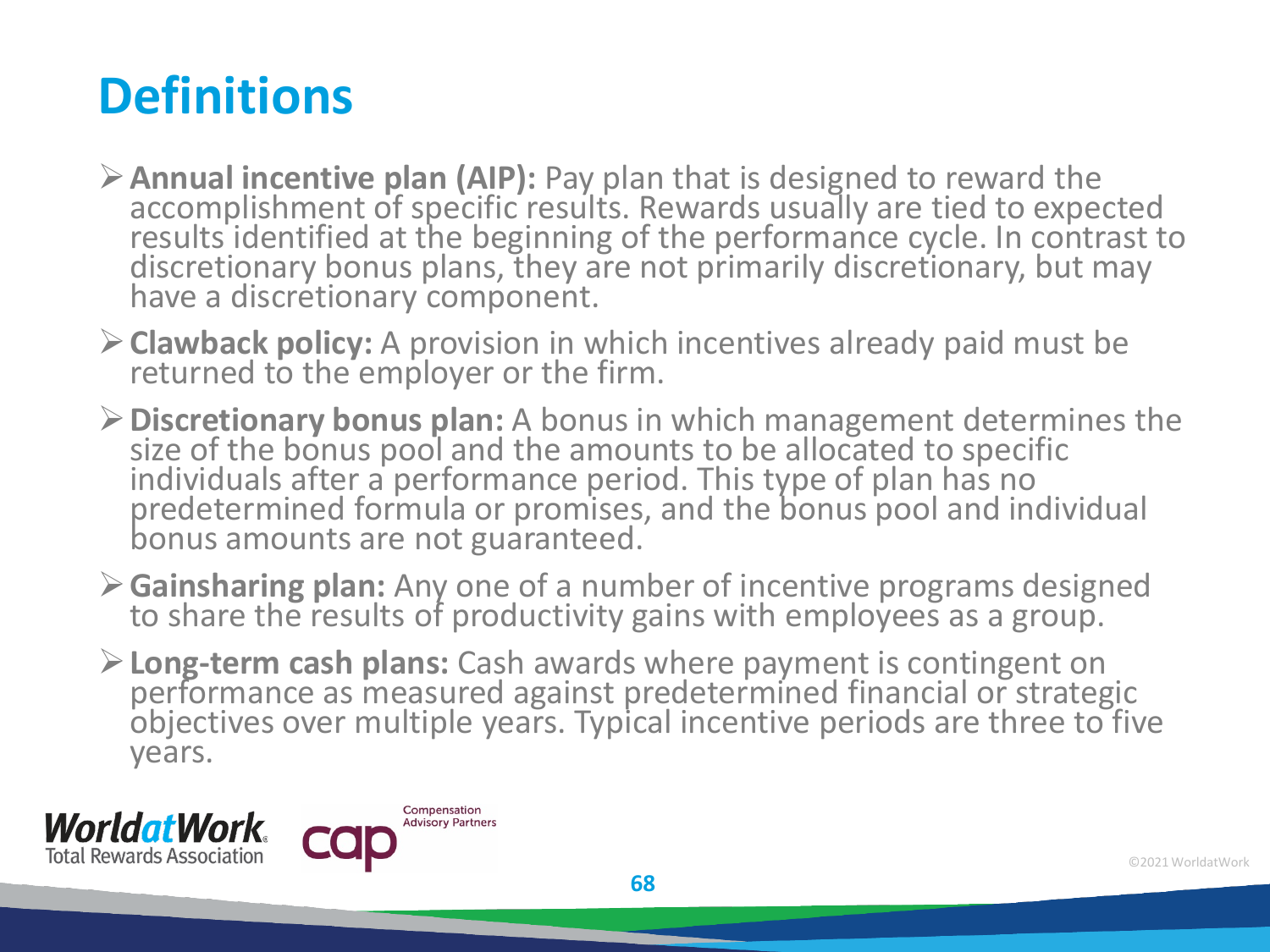## **Definitions (cont.)**

- **Nonqualified deferred compensation plans:** An elective or non-elective plan or agreement between an employer and an employee to pay the employee compensation in the future.
- **Performance shares/units:** Grants of shares or unit value of the company's stock for which payment is contingent on performance as measured against predetermined objectives over multiple years. The value paid fluctuates with stock price changes and the number of shares or units earned based on performance against objectives. Payout may be settled in cash or stock.
- **Phantom stock:** A type of incentive grant in which the recipient is not issued actual shares of stock on the grant date, but receives an account credited with a certain number of hypothetical shares. The value of the account increases or decreases over time based on the appreciation or depreciation of the stock price and the crediting of phantom dividends. Payout may be settled in cash or stock.



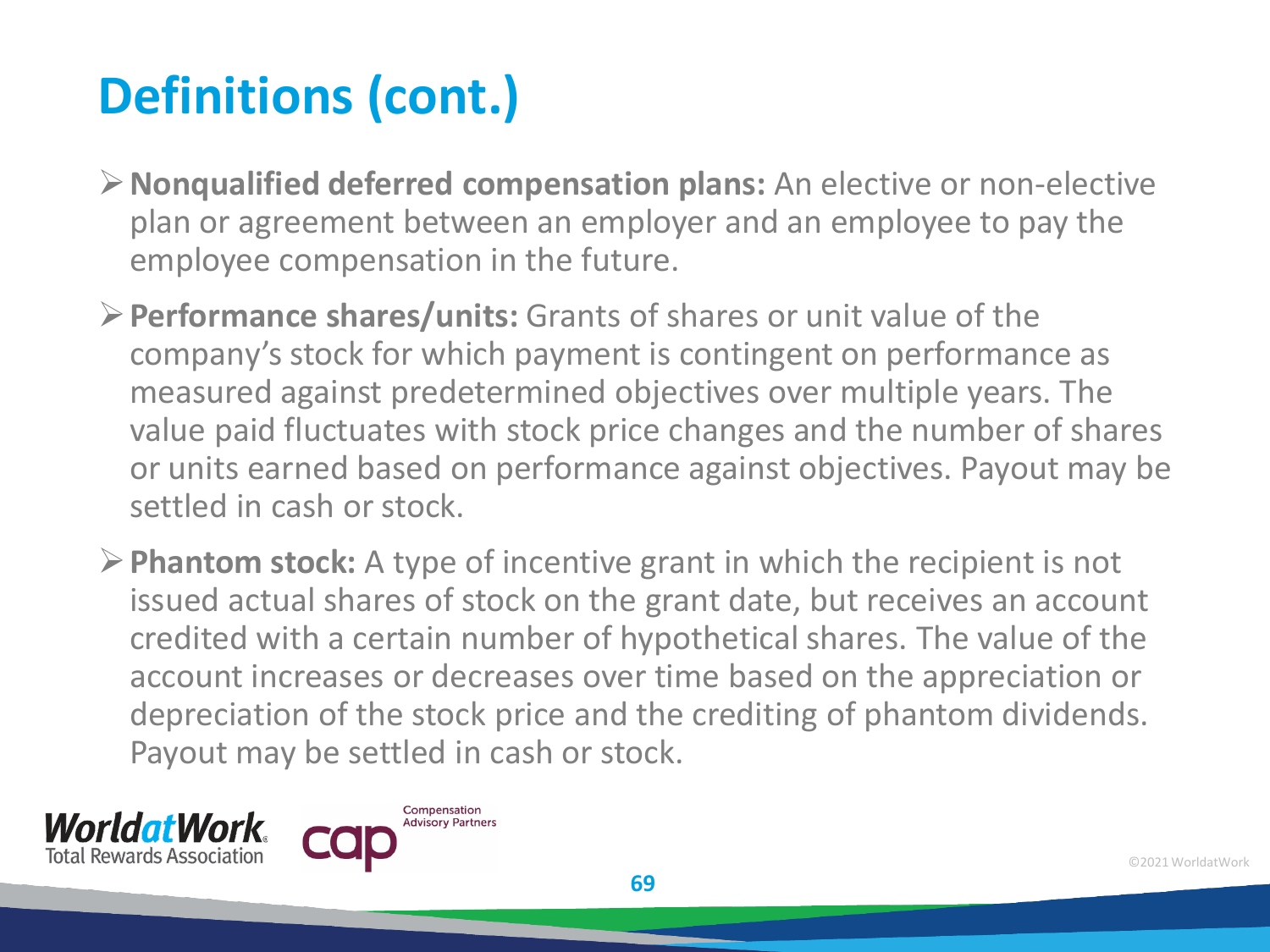# **Definitions (cont.)**

- **Profit-sharing plan:** A plan providing for employee participation in the profits of an organization. The plan normally includes a predetermined and defined formula for allocating profit shares among participants, and for distributing funds accumulated under the plan. However, some plans are discretionary. Funds may be distributed in cash, deferred as a qualified retirement program or distributed in a cash/deferred combination.
- **Project bonus plan:** A form of additional compensation paid to an employee or department as a reward for achieving a specific project. A project bonus is compensation beyond normal wages and is typically awarded after an appraisal and analysis of the project(s) completed by the employee over a specific period of time.
- **Restricted stock and restricted stock units (RSUs):** Grants of shares or unit value of the company's stock subject to restrictions on sale and risk of forfeiture until vesting requirements are met. After vesting requirements are met, the company distributes shares or the cash equivalent of the number of shares used to value the unit.



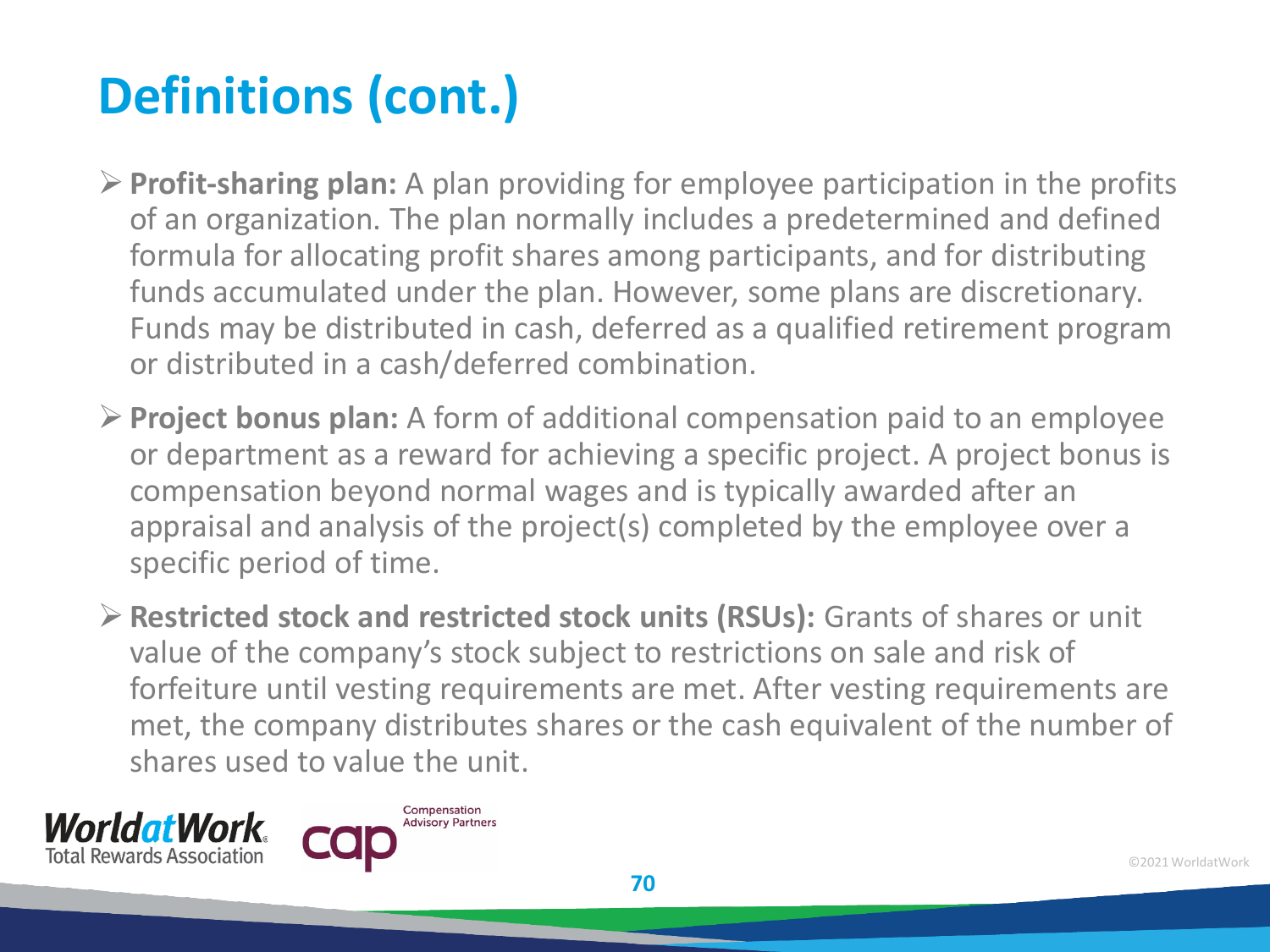# **Definitions (cont.)**

- **Retention bonus plan:** A payment or reward outside of an employee's regular salary that is offered as an incentive to keep a key employee on the job during a particularly crucial business event, like a merger or acquisition, or during a crucial production period.
- **Spot awards:** Spot awards recognize special contributions as they occur for a specific project or task. Spot awards are generally for a special contribution accomplished over a relatively short time period.
- **Stock appreciation right (SAR):** A contractual right that allows an individual to receive cash or stock of a value equal to the appreciation of the stock from grant date to the date the SAR is exercised.
- **Stock options:** A contractual right granted by the company to purchase a specified number of shares of the company's stock at a specified price (the exercise price) for a specified period of time (generally five or 10 years).
- **Team/small group incentives:** Any incentive program that focuses on the performance of a small group, usually a work team. These programs are most useful when measurable output is the result of group effort and individual contributions are difficult to separate from the group effort.



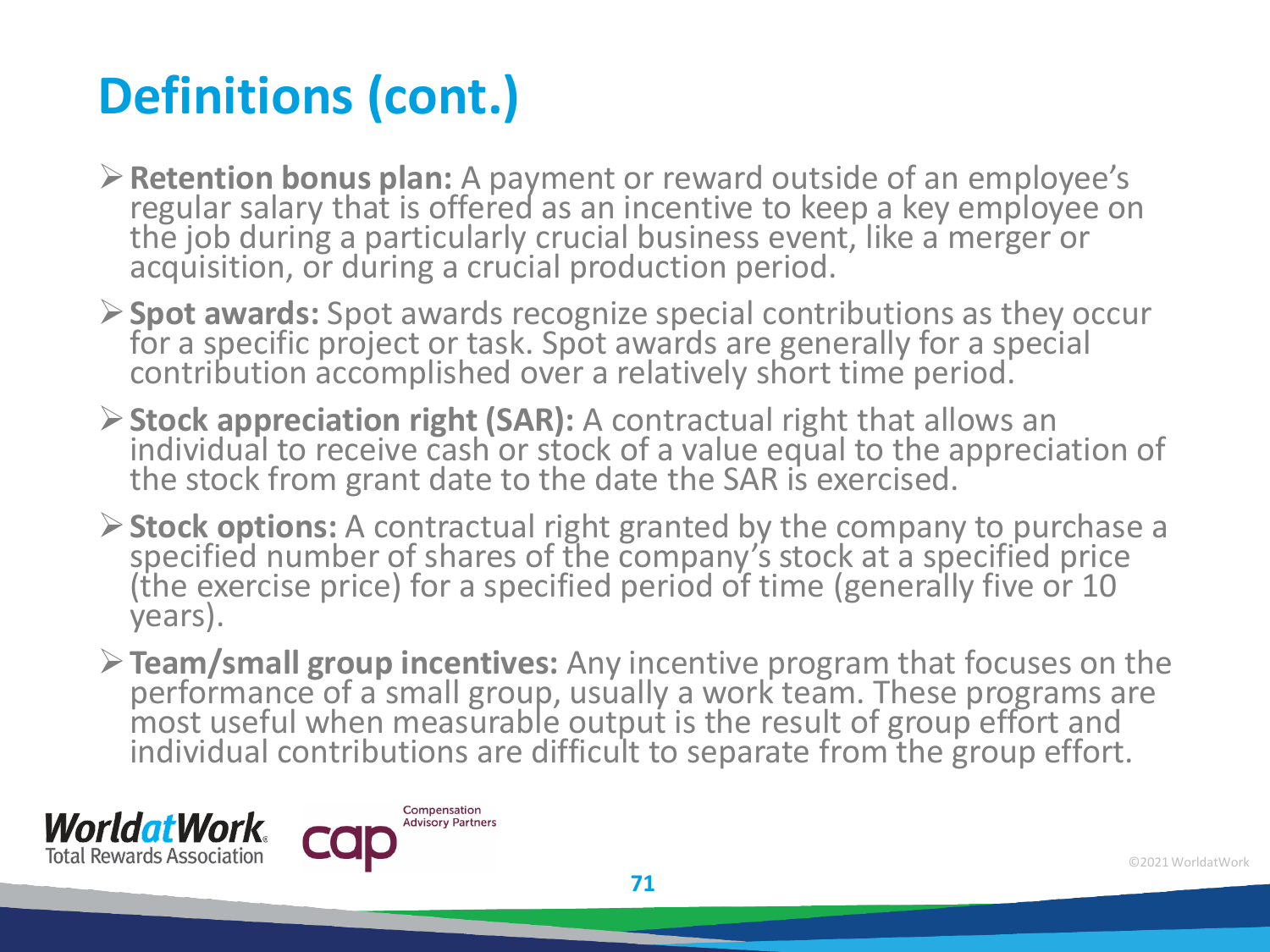## **Contact Us**

# **WorldatWork COD**<br>Total Rewards Association



Compensation **Advisory Partners**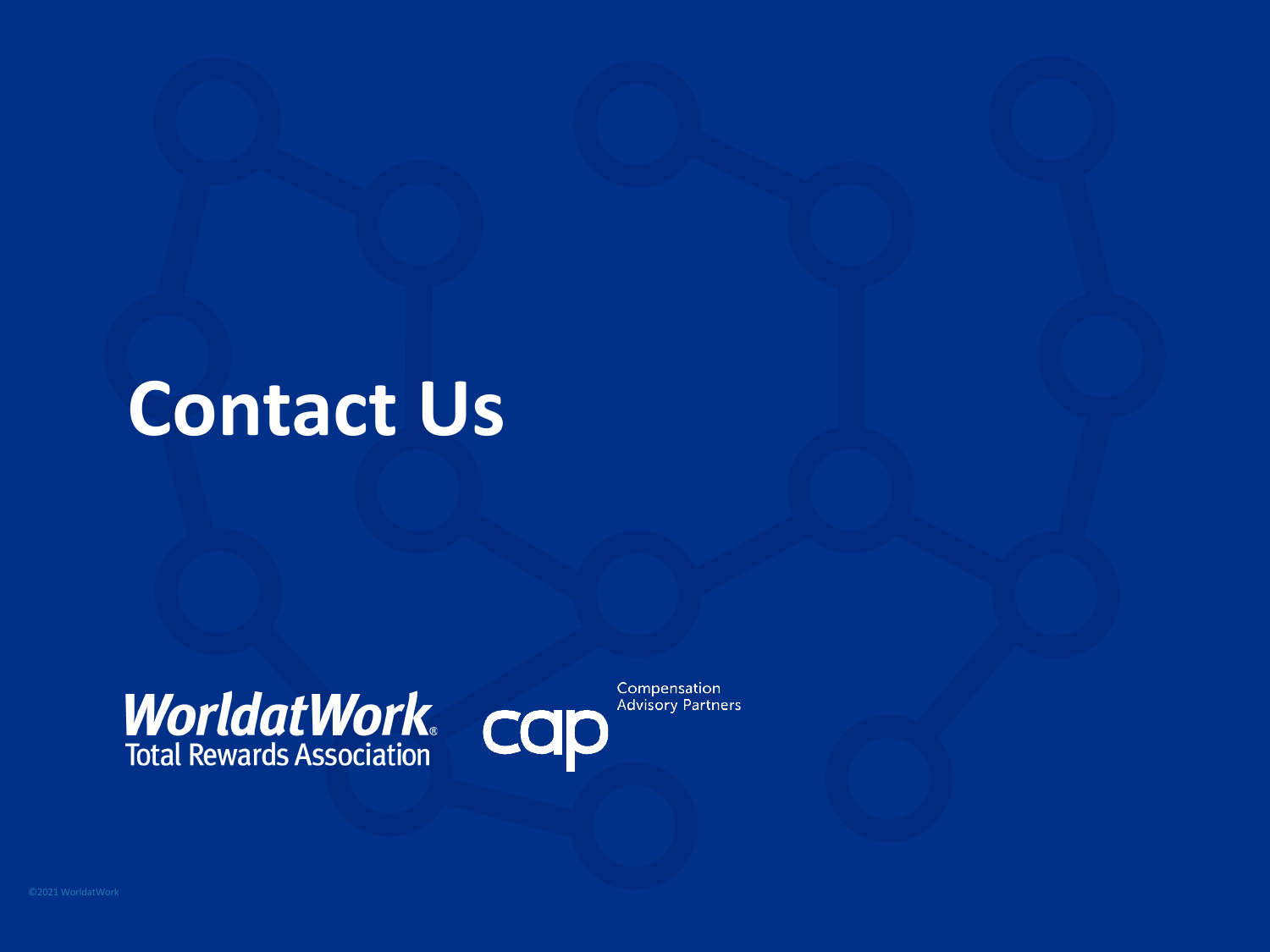### **Contact Us**

#### **WorldatWork Headquarters**

14040 N. Northsight Blvd. Scottsdale, AZ 85260

#### **Telephone**

877-951-9191 (United States and Canada) +1 480-922-2020 (other countries)

#### **Fax**

480-483-8352

**Email** [surveypanel@worldatwork.org](mailto:surveypanel@worldatwork.org)

#### **Website** [worldatwork.org](http://www.worldatwork.org/)

#### **Compensation Advisory Partners**

#### **Chicago Office**

Bonnie Schindler, Principal 200 South Wacker Drive, Suite 3100 Chicago, IL 60606 Phone: 847-636-8919 Email: bonnie.schindler@capartners.com

#### **Los Angeles Office**

Susan Schroeder, Partner 400 Continental Boulevard, 6th Floor El Segundo, CA 90245 Phone: 310-426-2340 Email: susan.schroeder@capartners.com

**Website** [Compensation Advisory Partners](https://www.capartners.com/) 

(capartners.com)